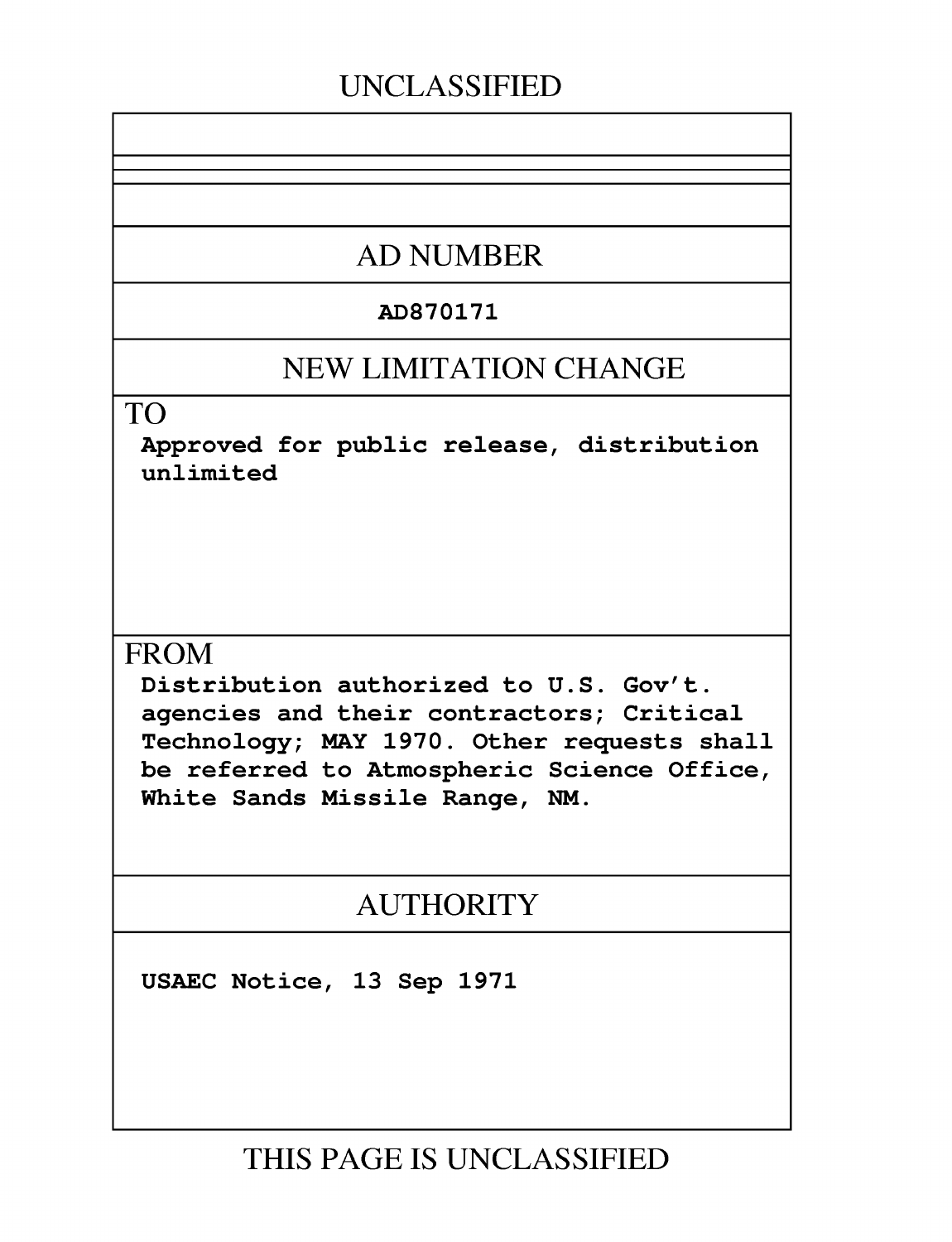WHITE SANDS MISSILE .ANGE, NEW MEXICO.  $\alpha$ SMETEOROLOGICAL DATA REPORT **0 CONTROLS OF THE CHARGE AREA**<br>
METEOROLOGICAL SUPPORT TECHNICAL AREA

THIS DOCUMENT IS SUBJECT TO SPECIAL EXPORT CONTROLS AND EACH TRANSMITTAL TO FOREIGN GOVERNMENTS OR FOREIGN NATIONALS MAY BE **AD** TRANSMITTAL TO FOREIGN GOVERNMENTS OR FOREIGN NATIONALS MAY BE MADE ONLY WITH PRIOR APPROVAL OF ATMOSPHERIC SCIENCES OFFICE,

DR-524<br>May 1970

**AF03702** HONEST JOHN MISSILE **NO. 620,** ROUND NO. 602 AML **S~(6** May **1970)**

BY

S~ATMOSPHERIC **SCIENCES** OFFICE **STANDSPHERIC SCIENCES OFFICE**<br>
SANDS MISSILE BANCE, NEW MEXICO



i in I<sub>nd</sub>ia in India in India in India in India in India in India in India in India in India in India in India<br>In 1980, a contradict contradict in India in India in India in India in India in India in India in India in In



⊋⊱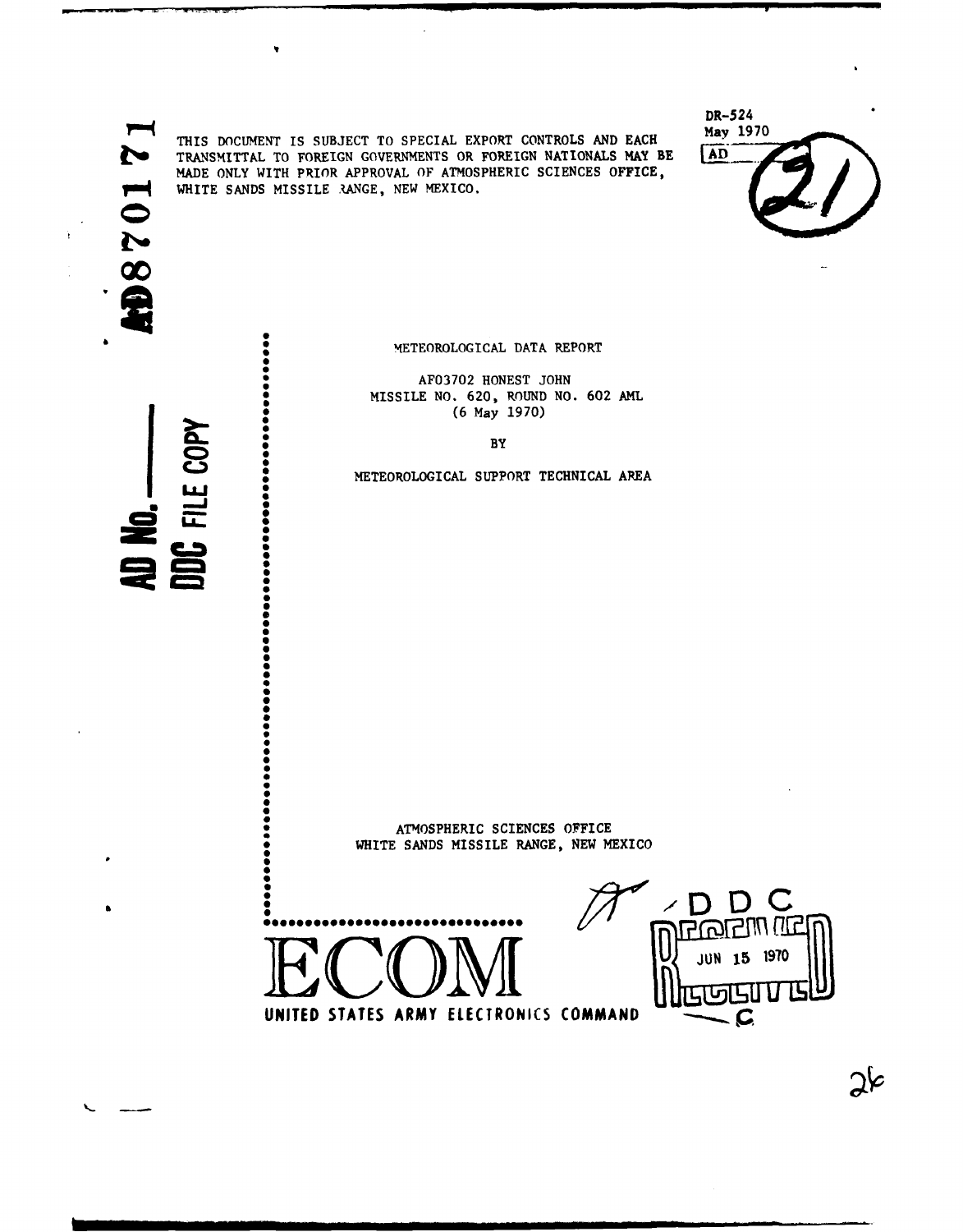# **Best Available Copy**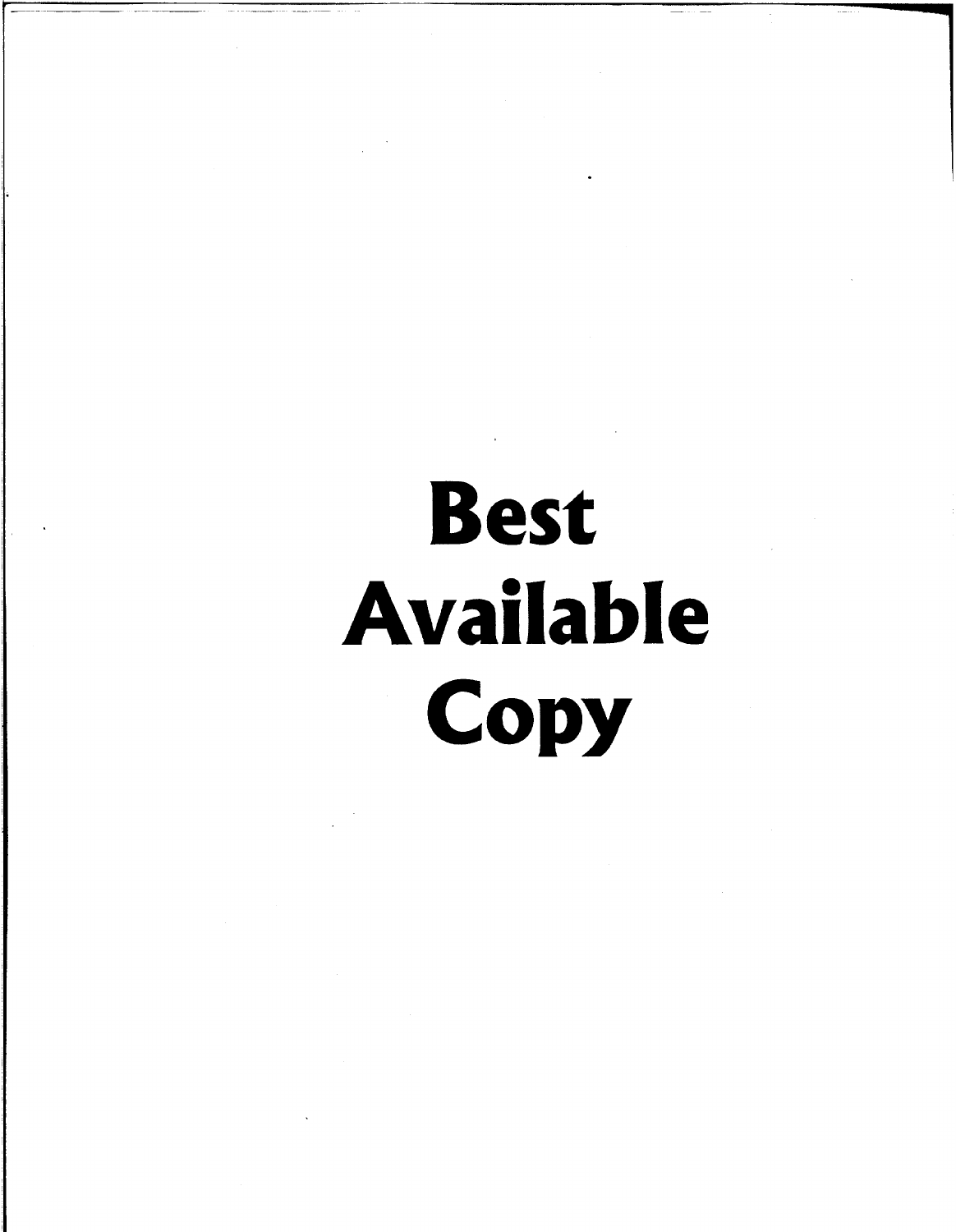

#### DISPOSITION INSTRUCTIONS

Destroy this report when it is no longer needed. Do not return it to the originator.

#### **DISCLAIMER**

The findings in this report are not to be construed as an official Department of the Army position, unless so designated by other authorized documents.

The citation of trade names and names of manufacturers in this report is not to be construed as official Government indorsement or approval of commercial products or services referenced herein.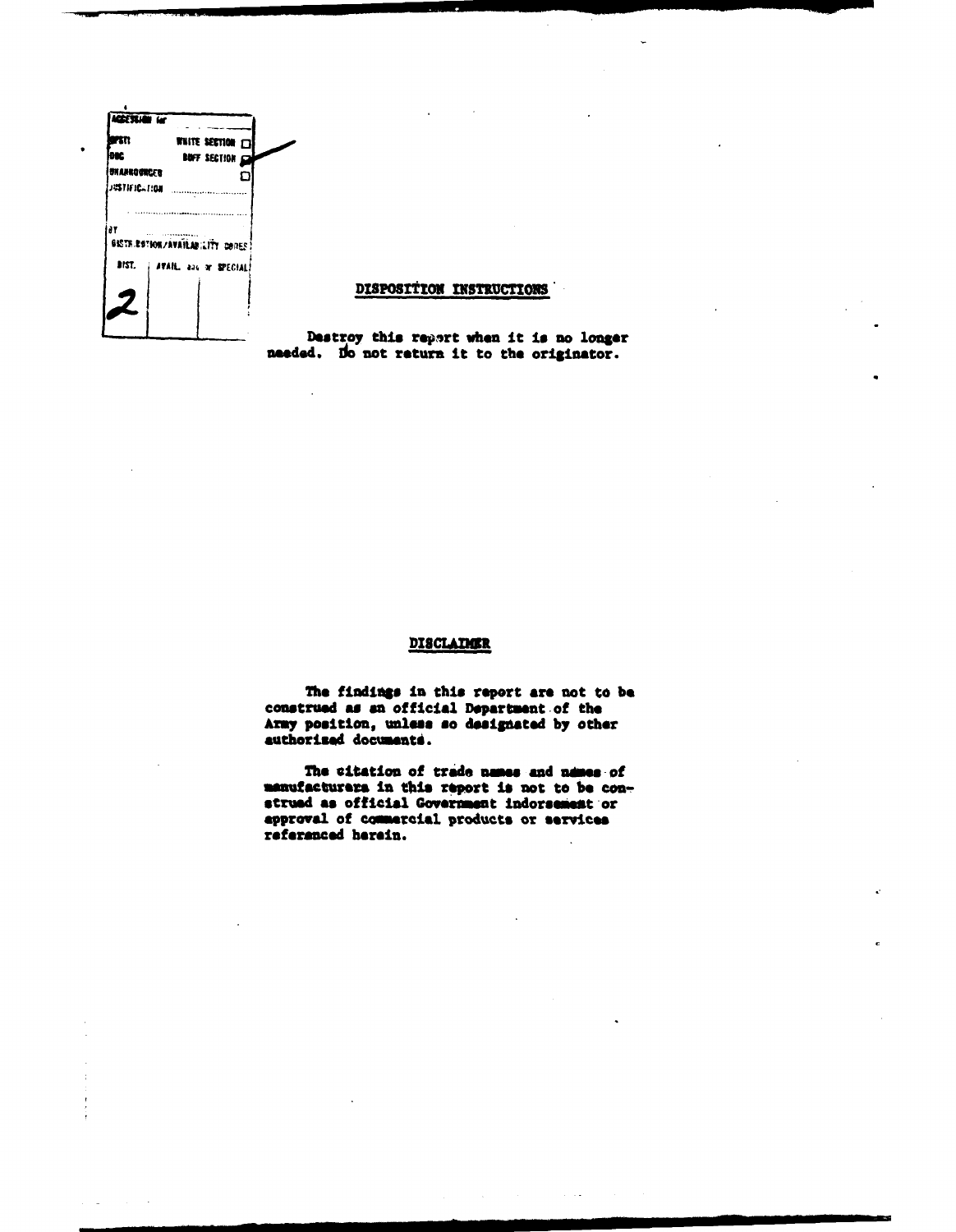#### METEOROLOGICAL DATA REPORT

AF03702 HONEST *JOHN* MISSILE 10. 620, ROUND NO. 602 **AhL** (6 May 1970)

By

Meteorological Support Technical Area

ł

 $\frac{V}{4}$ 

د س

متابعها وبالنها ماد

ŧ

 $\frac{1}{2}$ 

ł

DR-524 May 1970

مستحقان سنعم فعلقا ليسا الريوسيون الداري ولأمون والأرا

DA **Task** 1T665702D127-02

**ATMOSPHERIC SCIENCES OFFICE** WHITE SANDS MISSILE **RANGE,** NEW MEXICO

This document **in** subject to special export controls and each transmittal to foreign goveriments or foreign nationals may **be made** only with prior approval of Atmospheric **Sciences** Office, White Sands **Missile** Range, **Now** Mexico.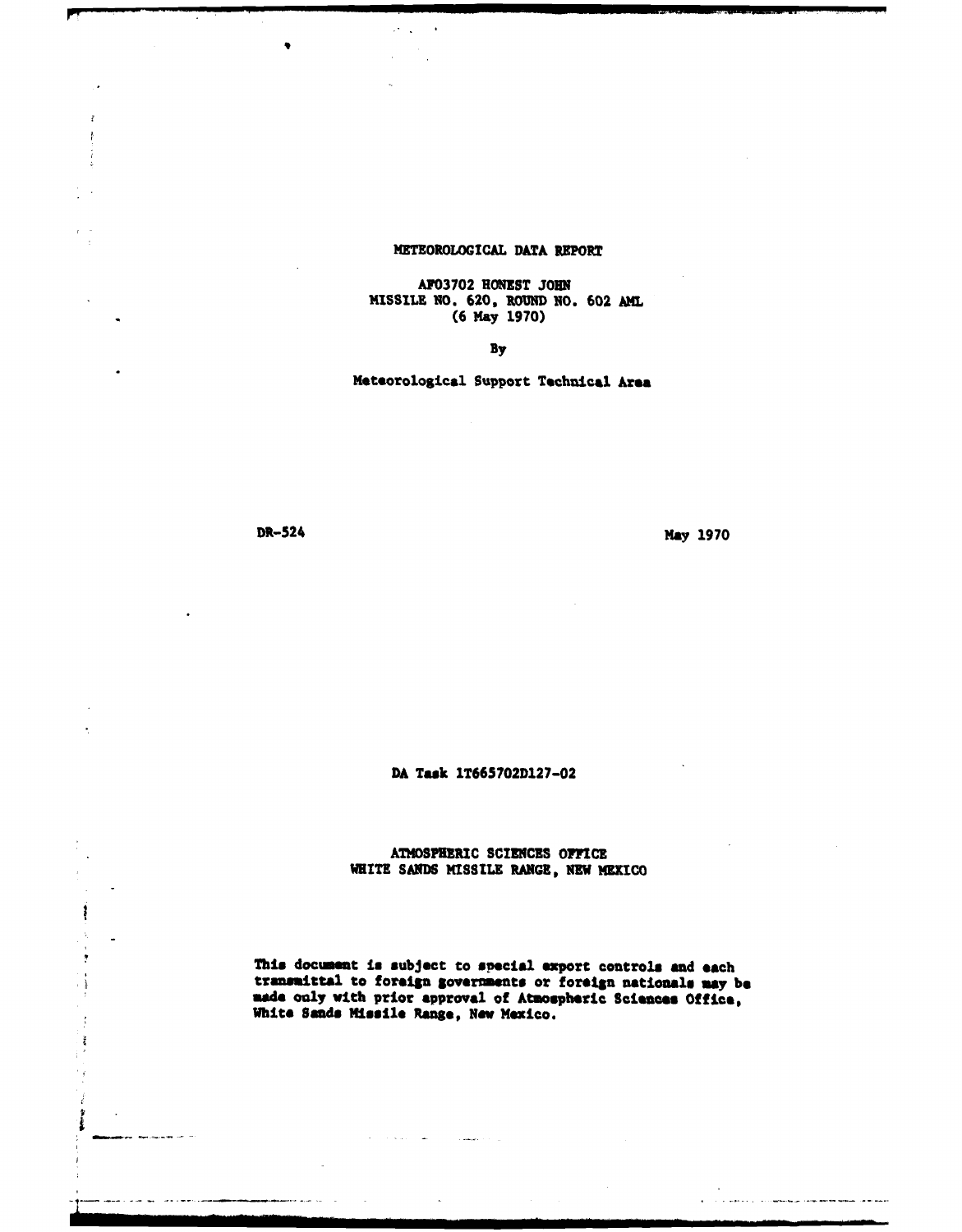#### **ABSTRACT**

 $\ddot{\phantom{a}}$ 

Ĵ

 $\begin{array}{c} 1 \\ 1 \\ 2 \\ 3 \end{array}$ 

医产量 人名英德尔 医骨间下层

 $\mathfrak k$ 

 $\ddot{\mathbf{r}}$ 

Meteorological data gathered for the launching<br>of AF03702 Honest John, Missile Number 620, Round<br>Number 602 AML, are presented in tabular form.

 $\ddot{\phantom{a}}$ 

 $\bar{z}$ 

 $\mathcal{L}_{\mathcal{A}}$ 

 $\ddot{\phantom{0}}$ 

لأنباء

an ma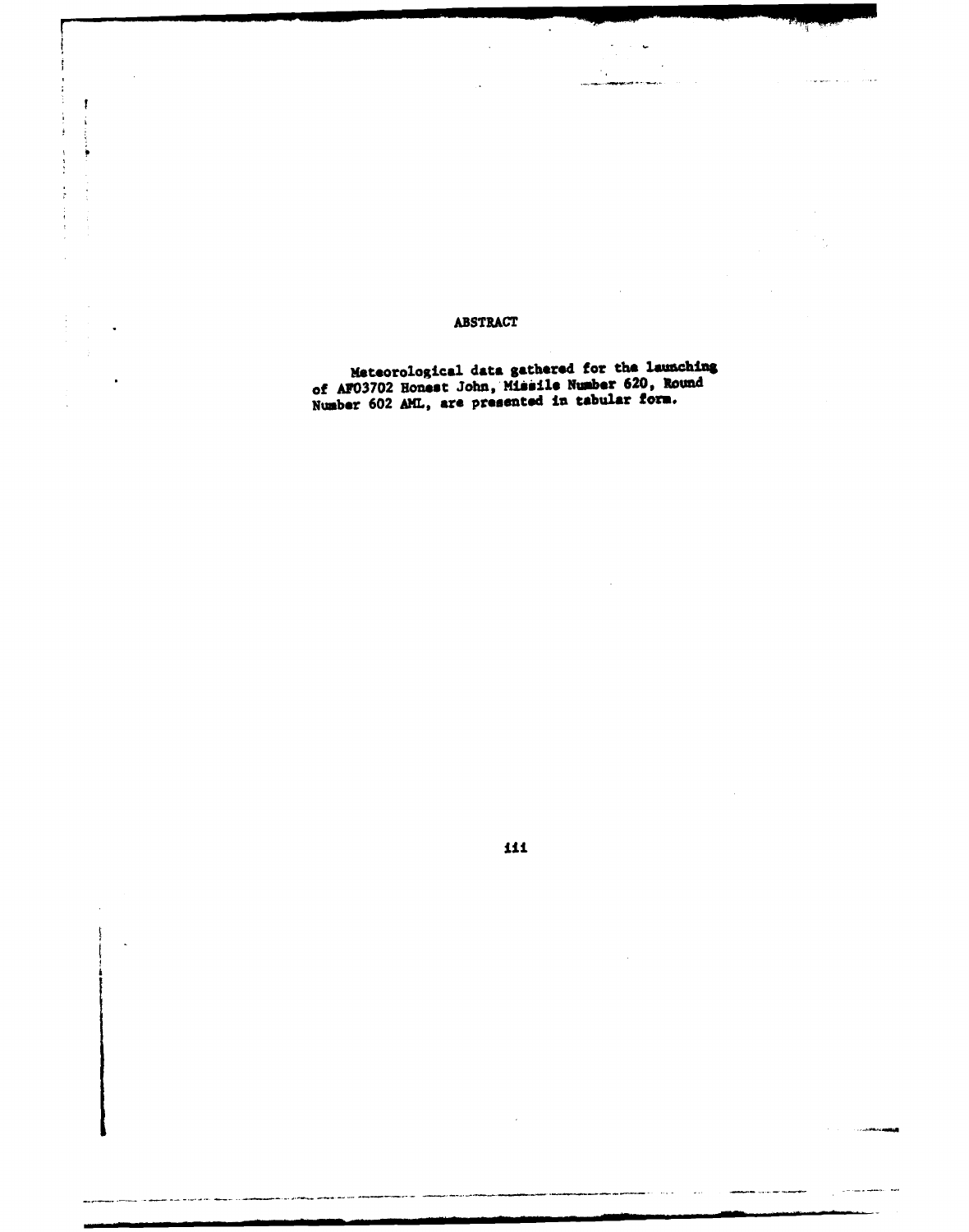#### CONTENTS

|        |                                                   | <b>PAGE</b> |
|--------|---------------------------------------------------|-------------|
|        |                                                   |             |
|        |                                                   |             |
|        |                                                   |             |
| TABLES |                                                   |             |
| Ι.     |                                                   |             |
| 11.    |                                                   | 2           |
| III.   | Pilot-Balloon-Measured Wind Data, CP-7 at         | 3           |
| IV.    | Pilot-Balloon-Measured Wind Data, CP-17 at        | 4           |
| V.     | Pilot-Balloon-Measured Wind Data, AFSWC TGT #1 at | 5           |
| VI.    | Significant Level Data (Release Time:             | 7           |
| VII.   |                                                   |             |
| VIII.  | Mandatory Levels (Release Time:                   |             |
| IX.    | Significant Level Data (Release Time:             |             |
| x.     | Upper Air Data (Release Time:                     |             |
| XI.    | Mandatory Levels (Release Time:                   |             |

**V**

ł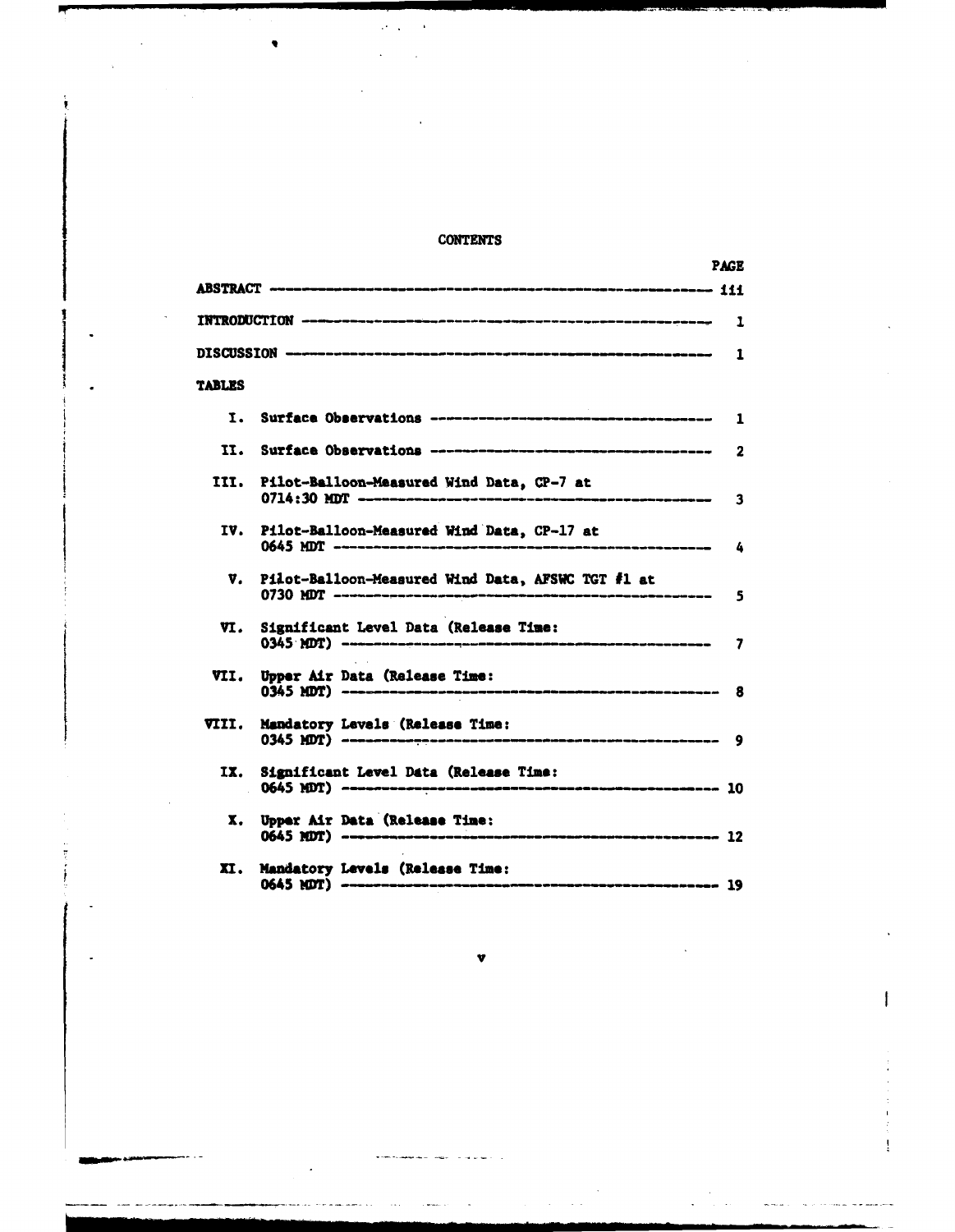#### **INTRODUCTION**

AF03702 Honest John, **Missile** Number 620, Round Number 602 AML, was launched from CP-7, White Sands **Missile Range** (WSMR), New Mexico, at 0715 MDT, 6 **May** 1970. The scheduled launch time was 0715 MDT.

#### DISCUSSION

Meteorological data were recorded and reduced by the Meteorological Support Technical Area, Amospheric Sciences Office (ASO), WSMR, New Mexico. The data are presented in the folloving tabulations.

| <b>ELEVATION</b>   | 4,840  | FEET/MSL   |
|--------------------|--------|------------|
| <b>PRESSURE</b>    | 854.6  | <b>MBS</b> |
| <b>TEMPERATURE</b> | 11.4   | ۰c         |
| RELATIVE HUMIDITY  | 41     |            |
| DEW POINT          | $-1.4$ | ۰c         |
| <b>DENSITY</b>     | 1,047  | GM/M       |

TABLE I. **SURFACE** OBSERVATIONS TAKEN AT 0715 MDT/ 6 MAY 1970, AT CP-7.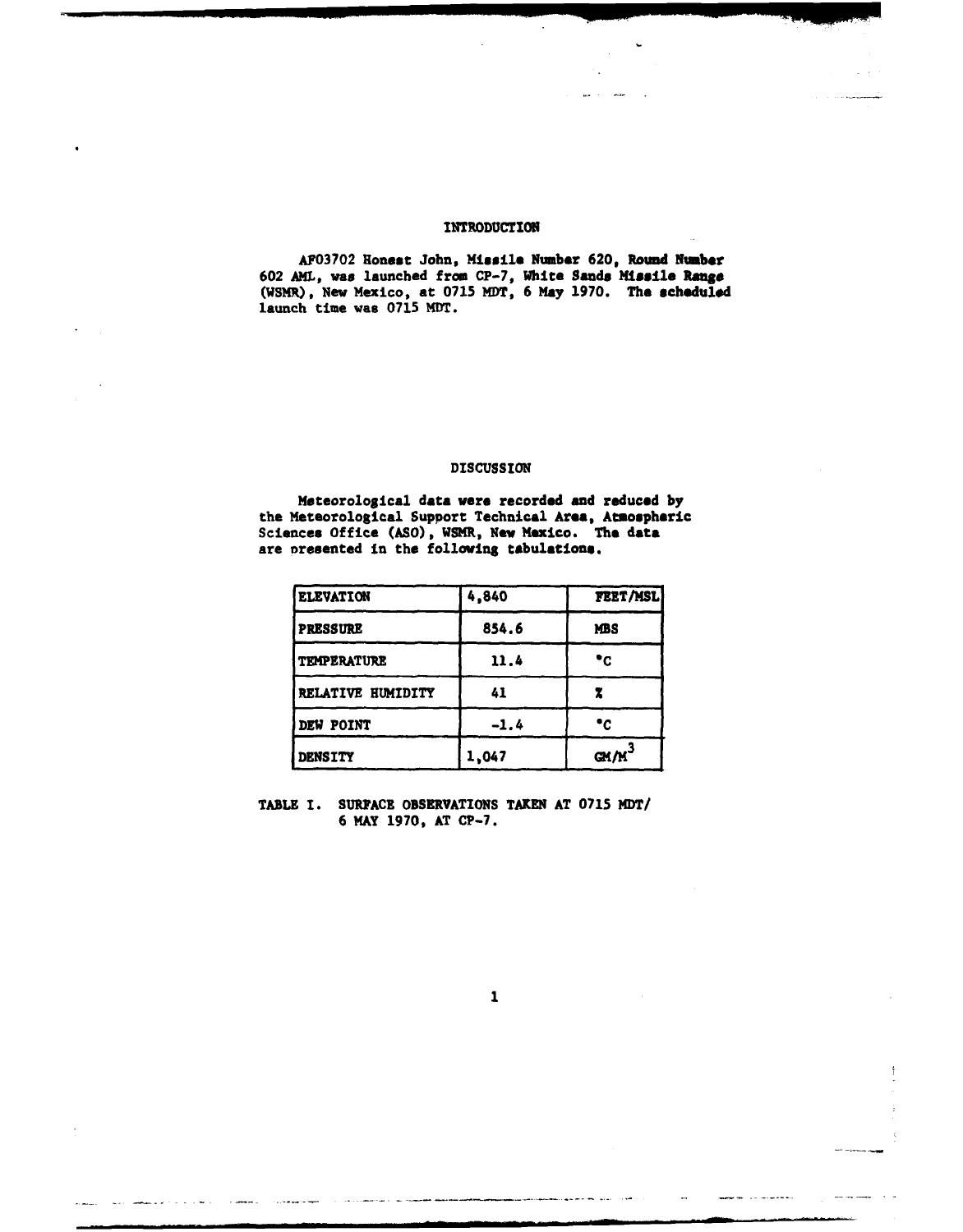#### INTRODUCTION

A703702 Honest John, Missile Number 620, Round Number 602 A1L, **was** launched from **CP-7,** White **Sands** Missile **Ranue** (WSMR), New Mexico, at 0715 MDT, 6 May 1970. The scheduled launch time **was** 0715 MDT.

#### DISCUSSION

Meteorological data were recorded and reduced by the Meteorological Support Technical Area, Atmospheric Sciences Office **(AO),** WISM, New Mexico. The data ere presented **in** the following tabulations.

ELEVATION

| <b>DENSITY</b>          |         | $GM/M^3$   |
|-------------------------|---------|------------|
| DEW POINT               | $-1.1$  | ۰c         |
| <b>RELATIVE HUMIDTY</b> | 30.0    | z          |
| <b>TEMPERATURE</b>      | $-16.7$ | ۰c         |
| <b>PRESSURE</b>         | 859.0   | <b>MBS</b> |

TABLE II. SURFACE OBSERVATIONS TAKEN AT 0730 MDT/ 6 MAY 1970, AT AFSWC TGT #1.

2

make the companies where the most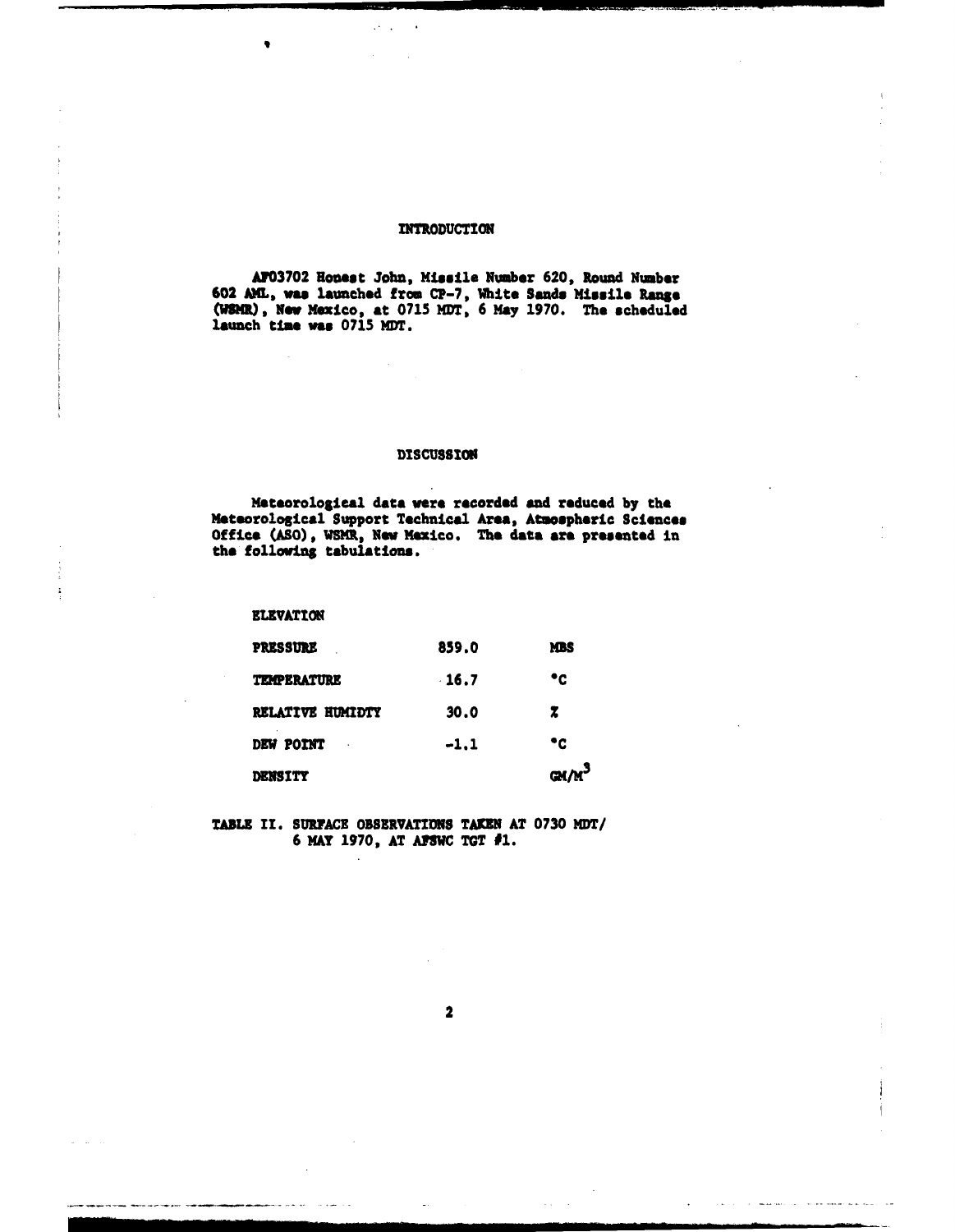| <b>HEIGHT</b><br>(Feet) | <b>DIRECTION</b><br>(Degrees) | <b>SPEED</b><br>(MPI) |   | <b>HEIGHT</b><br>(Feet) | <b>DIRECTION</b><br>(Degrees) | <b>SPEED</b><br>000 |
|-------------------------|-------------------------------|-----------------------|---|-------------------------|-------------------------------|---------------------|
| <b>SUR</b>              | 171                           | 7.0                   | r | 1600                    | 169                           | 25.5                |
| 100                     | 156                           | 5.0                   |   | 1700                    | 168                           | 27.5                |
| 200                     | 136                           | 4.5                   |   | 1800                    | 169                           | 30.5                |
| 300                     | 125                           | 4.5                   |   | 1900                    | 171                           | 34.0                |
| 400                     | 132                           | 5.5                   |   | 2000                    | 168                           | 37.0                |
| 500                     | 155                           | 7.0                   |   | 2100                    | 167                           | 37.0                |
| 600                     | 163                           | 9.5                   |   | 2200                    | 167                           | 40.0                |
| 700                     | 166                           | 10.0                  |   | 2300                    | 167                           | 40.0                |
| 800                     | 171                           | 12.0                  |   | 2400                    | 166                           | 39.0                |
| 900                     | 175                           | 13.0                  |   | 2500                    | 166                           | 37.0                |
| 1000                    | 180                           | 14.5                  |   | 2600                    | 167                           | 38.5                |
| 1100                    | 176                           | 16.0                  |   | 2700                    | 167                           | 38.5                |
| 1200                    | 173                           | 17.0                  |   | 2800                    | 169                           | 36.0                |
| 1300                    | 169                           | 19.5                  |   | 2900                    | 170                           | 36.5                |
| 1400                    | 169                           | 21.0                  |   | 3000                    | 171                           | 37.0                |
| 1500                    | 167                           | 23.0                  |   |                         |                               |                     |

TABLE III. PILOT-BALLOCH-MEASURED WIND DATA, RELEASE NO. 1

RELEASED FROM CP-7, AT 0714:30 MDT/6 MAY 1970<br>AF03702 HONEST JOHN, MISSILE NO. 620, ROUND NO. 602 AML

#### PIBAL RELEASE POINT WSTH COORDINATES:

 $x = 406, 122.94$  $Y = 693,918.11$  $2 = 4,844.64$ 

APPROXIMATELY: ONE TENTH (1/10) MILE NORTH OF LAUNCHER

NOTE: WIND DIRECTION DATA ARE REFERENCED 167.0?

an constant contractor in the contractor of the

 $\alpha_{\rm{eff}} \rightarrow \alpha_{\rm{eff}}$  and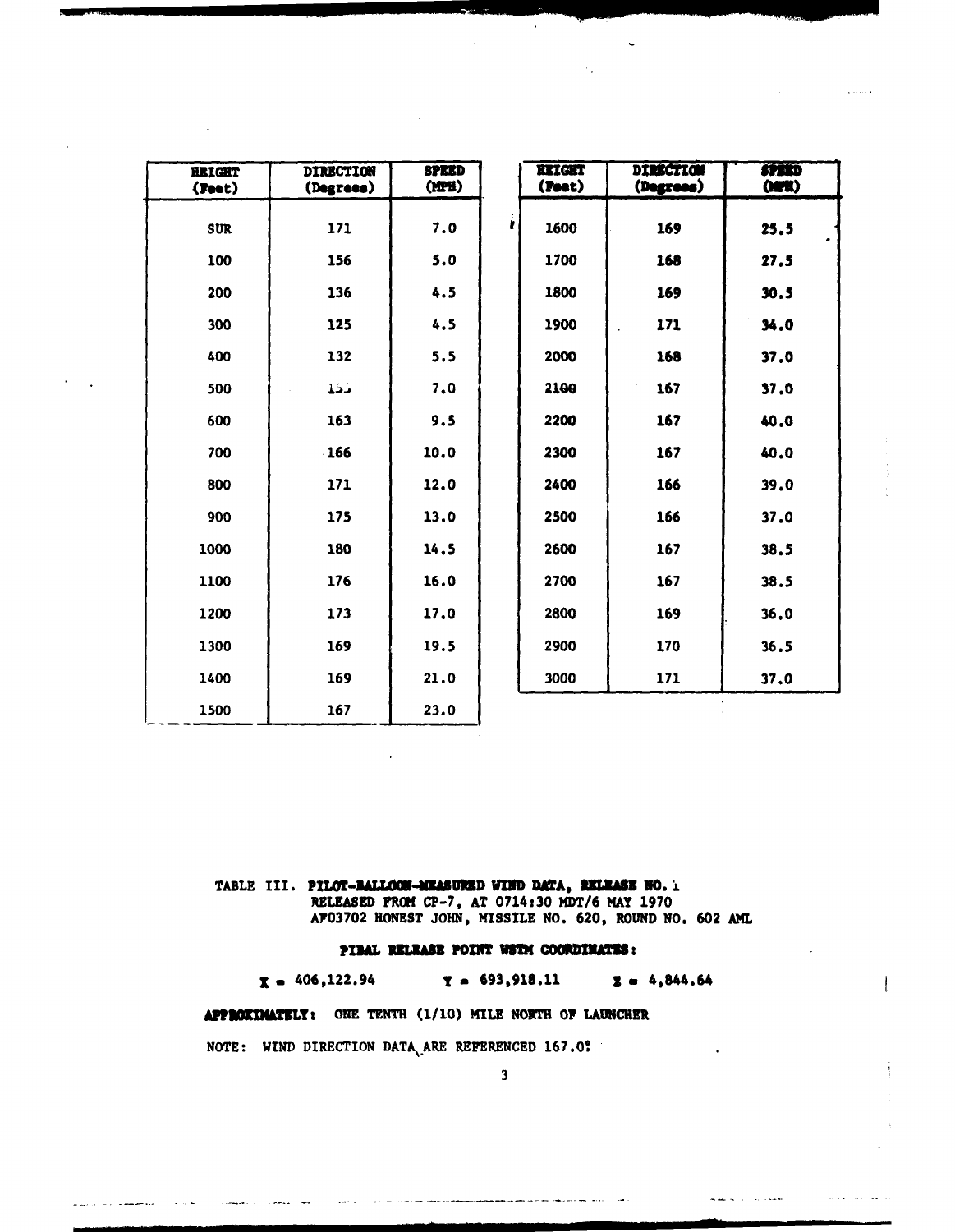| <b>KEIGHT</b><br>(Feet) | <b>DIRECTION</b><br>(Degrees) | <b>SPEED</b><br>(MPH) |
|-------------------------|-------------------------------|-----------------------|
| <b>SUR</b>              | 118                           | 4.0                   |
| 500                     | 053                           | 8.0                   |
| 1000                    | 017                           | 9.0                   |
| 1500                    | 010                           | 11.0                  |
| 2000                    | 005                           | 11.0                  |
| 2500                    | 007                           | 14.0                  |
| 3000                    | 007                           | 16.0                  |
| 3500                    | 007                           | 20.0                  |
| 4000                    | 008                           | 20.0                  |
| 4500                    | 011                           | 21.0                  |
| 5000                    | 010                           | 21.0                  |
| 5500                    | 017                           | 19.0                  |
| 6000                    | 030                           | 16.0                  |
| 6500                    | 031                           | 15,0                  |
| 7000                    | 031                           | 16.0                  |
| 7500                    | 038                           | 12.0                  |
| 8000                    | 038                           | 15.0                  |

 $\mathcal{C}^{(1)}$ 

TABLE IV. PILOT-BALLOON-MEASURED WIND DATA, RELEASE NO. 1<br>RELEASED FROM CP-17, AT 0645 MDT/6 MAY 1970<br>AP03702 HONEST JOHN, MISSILE NO. 620, ROUND NO. 602 AML

PIBAL RELEASE POINT WSTM COORDINATES:

 $\bar{x}$  = 413,576.24  $\bar{y}$  = 665,015.33  $\bar{z}$  = 4,746.53

 $\mathbf{u}$  , and  $\mathbf{u}$  ,  $\mathbf{u} = \mathbf{u}$  , and  $\mathbf{u} = \mathbf{u}$ 

APPROXIMATELY: 5 MILES SOUTH OF LAUNCHER

**NOTE:** WIND DIRECTION DATA ARE REFERENCED 167.0?

4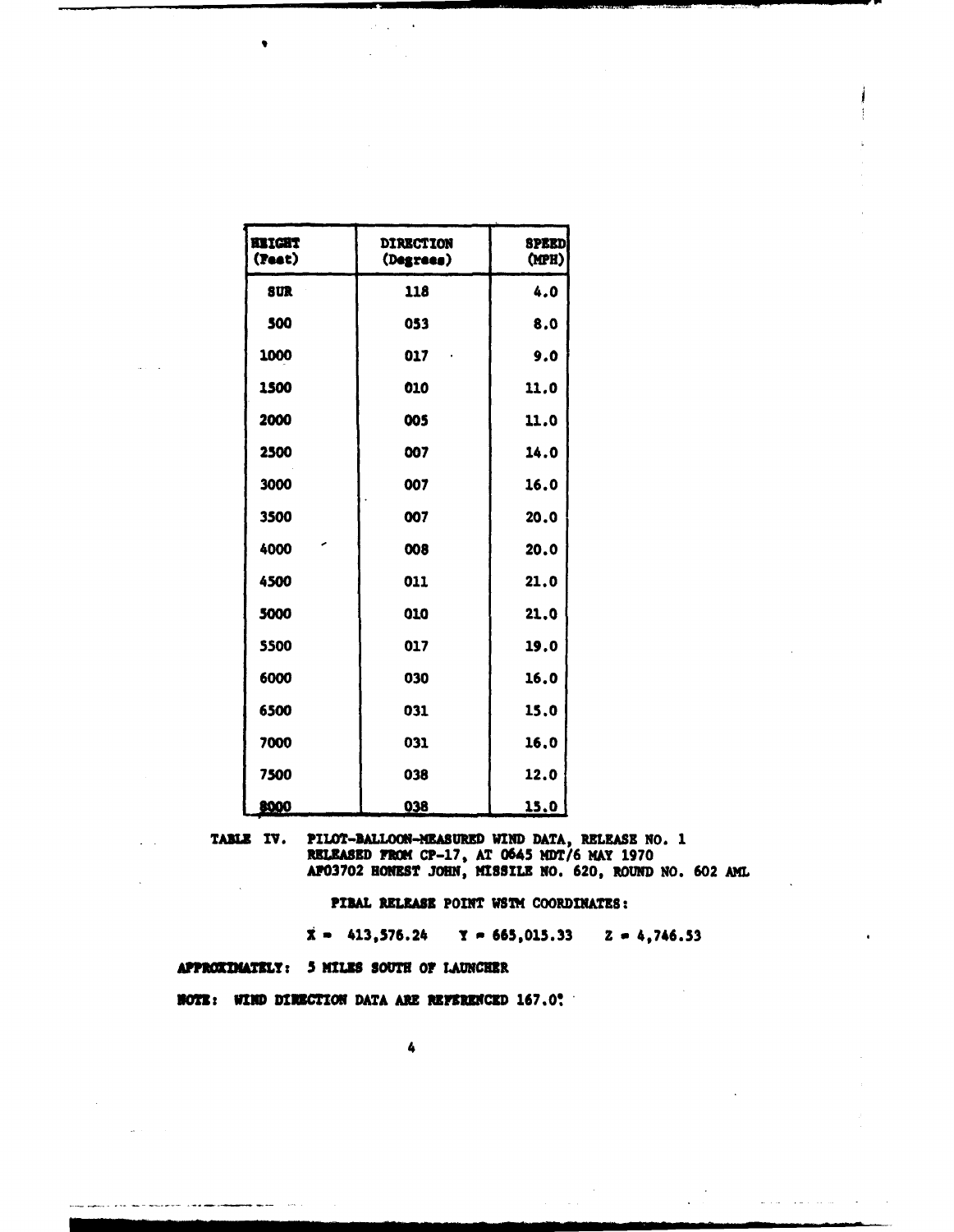| <b>HEIGHT</b><br>(Feet) | <b>DIRECTION</b><br>(Degrees) | <b>SPEED</b><br>(NPH) |   | <b>IRIGHT</b><br>(Feet) | <b>DIRECTION</b><br>(Degrees) | <b>SPEED</b><br>002 |
|-------------------------|-------------------------------|-----------------------|---|-------------------------|-------------------------------|---------------------|
| <b>SUR</b>              | <b>CALM</b>                   | 0.0                   | ì | 2100                    | 170                           | 18.0                |
| 100                     | 180                           | 2.0                   |   | 2200                    | 170                           | 18.0                |
| 200                     | 180                           | 4.0                   |   | 2300                    | 170                           | 18.0                |
| 300                     | 180                           | .5.0                  |   | 2400                    | 170                           | 19.0                |
| 400                     | 180                           | 6.0                   |   | 2500                    | 170                           | 19.0                |
| 500                     | 180                           | 8.0                   |   | 2600                    | 170                           | 19.0                |
| 600                     | 180                           | 10.0                  |   | 2700                    | 170                           | 19.0                |
| 700                     | 180                           | 11.0                  |   | 2800                    | 175                           | 19.0                |
| 800                     | 175                           | 11.0                  |   | 2900                    | 180                           | 19.0                |
| 900                     | 175                           | 10.0                  |   | 3000                    | 185                           | 19.0                |
| 1000                    | 175                           | 10.0                  |   | 3100                    |                               |                     |
| 1100                    | 170                           | 10.0                  |   | 3200                    |                               |                     |
| 1200                    | 170                           | 10.0                  |   | 3300                    |                               |                     |
| 1300                    | 165                           | 11.0                  |   | 3400                    |                               |                     |
| 1400                    | 165                           | 13.0                  |   | 3500                    | 200                           | 22.0                |
| 1500                    | 165                           | 15.0                  |   | 3600                    |                               |                     |
| 1600                    | 165                           | 17.0                  |   | 3700                    |                               |                     |
| 1700                    | 170                           | 18.0                  |   | 3800                    |                               |                     |
| 1800                    | 170                           | 18.0                  |   | 3900                    |                               |                     |
| 1900                    | 170                           | 18.0                  |   | 4000                    | 200                           | 23.0                |
| 2000                    | $-170$                        | 18.0                  |   | 4100                    |                               |                     |
|                         |                               |                       |   |                         |                               |                     |
|                         |                               |                       |   |                         |                               |                     |
|                         |                               |                       |   |                         |                               |                     |
|                         |                               |                       |   |                         |                               |                     |
|                         |                               |                       |   |                         |                               |                     |

#### PILOT-BALLOCH-MEASURED WIND DATA, RELEASE NO. 38 TABLE V.

RELEASED FROM AFSWC TGT #1, AT 0730 MDT/6 MAY 1970<br>AF03702 HONEST JOHN, MISSILE NO. 620, ROUND NO. 602 AML

#### PIBAL RELEASE POINT WSTM COORDINATES:

 $\mathbf{x}$  = 424,568.33  $Y = 638,753.98$ EL  $= 4,694.33$  FT.

APPROXIMATELY: 5 MILES SOUTHEAST OF LAUNCHER

المسار

NOTE: WIND DIRECTION DATA ARE REFERENCED 360° TRUE NORTH.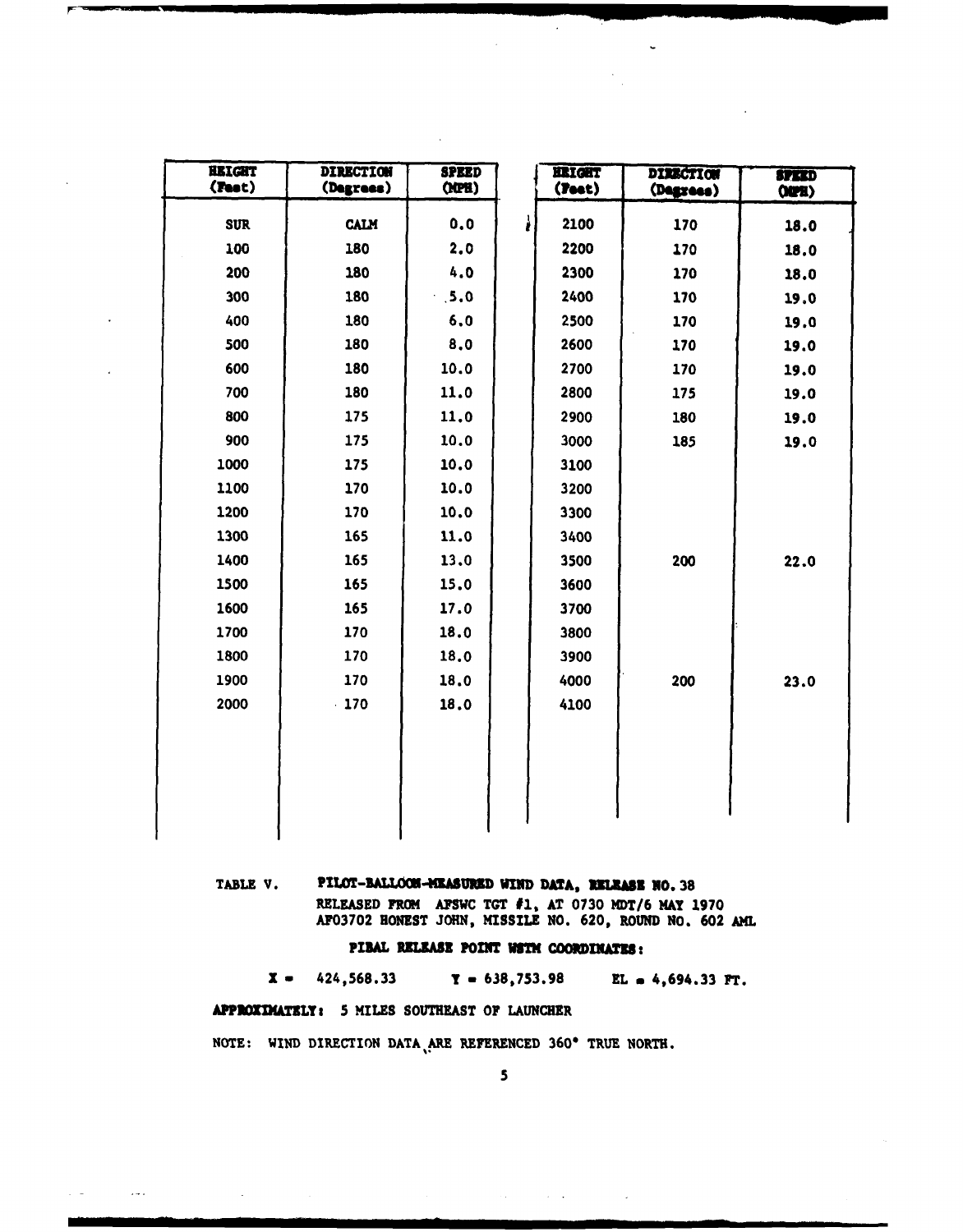| <b>HITGHT</b><br>(2ext) | <b>DIRECTION</b><br>(Degrees) | <b>SPEED</b><br>OCH |   | <b>TELCHT</b><br>(Feet) | DI SECTION<br>(Degrees) | <b>BARD</b><br>(OBRU) |
|-------------------------|-------------------------------|---------------------|---|-------------------------|-------------------------|-----------------------|
|                         |                               |                     | ł | 6600                    |                         |                       |
| 4200                    |                               |                     |   |                         |                         |                       |
| 4300                    |                               |                     |   | 6700                    |                         |                       |
| 4400                    |                               |                     |   | 6800                    |                         |                       |
| 4500                    | 195                           | 26.0                |   | 6900                    |                         |                       |
| 4600                    |                               |                     |   | 7000                    | 190                     | 30.0                  |
| 4700                    |                               |                     |   | 7100                    |                         |                       |
| 4800                    |                               |                     |   | 7200                    |                         |                       |
| 4900                    |                               |                     |   | 7300                    |                         |                       |
| 5000                    | 190                           | 27.0                |   | 7400                    |                         |                       |
| 5100                    |                               | ,                   |   | 7500                    | 195                     | 36.0                  |
| 5200                    |                               |                     |   | .7600                   |                         |                       |
| 5300                    |                               |                     |   | 7700                    |                         |                       |
| 5400                    |                               |                     |   | 7800                    |                         |                       |
| 5500                    | 195                           | 17.0                |   | 7900                    |                         |                       |
| 5600                    |                               |                     |   | 8000                    | 195                     | 37.0                  |
| 5700                    |                               |                     |   | 8100                    |                         |                       |
| 5800                    |                               |                     |   | 8200                    |                         |                       |
| 5900                    |                               |                     |   | 8300                    |                         |                       |
| 6000                    | 200                           | 27.0                |   | 8400                    |                         |                       |
| 6100                    |                               |                     |   | 8500                    |                         |                       |
| 6200                    |                               |                     |   | 8600                    |                         |                       |
| 6300                    |                               |                     |   | 8700                    |                         |                       |
| 6400                    |                               |                     |   | 8800                    |                         |                       |
| 6500                    | 200                           | 29.0                |   | 8900                    |                         |                       |
|                         |                               |                     |   |                         |                         |                       |
|                         |                               |                     |   |                         |                         |                       |

 $\hat{\mathbf{r}}$ 

 $\omega_{\rm{max}}=0$  $\Delta \sim 10^{11}$ 

#### TABLE V. (CONT)

 $\mathcal{F}$  . The same

للاستسلام لسناعات المتاري المرتب الربس وو

 $\sim$   $\sim$ 

**NOTE: WIND DIRECTION DATA ARE REFERENCED 360° TRUE NORTH.** 

 $\sim 10^7$ 

باشعام المستشفين والمقط

**6**

 $\ddot{\phantom{a}}$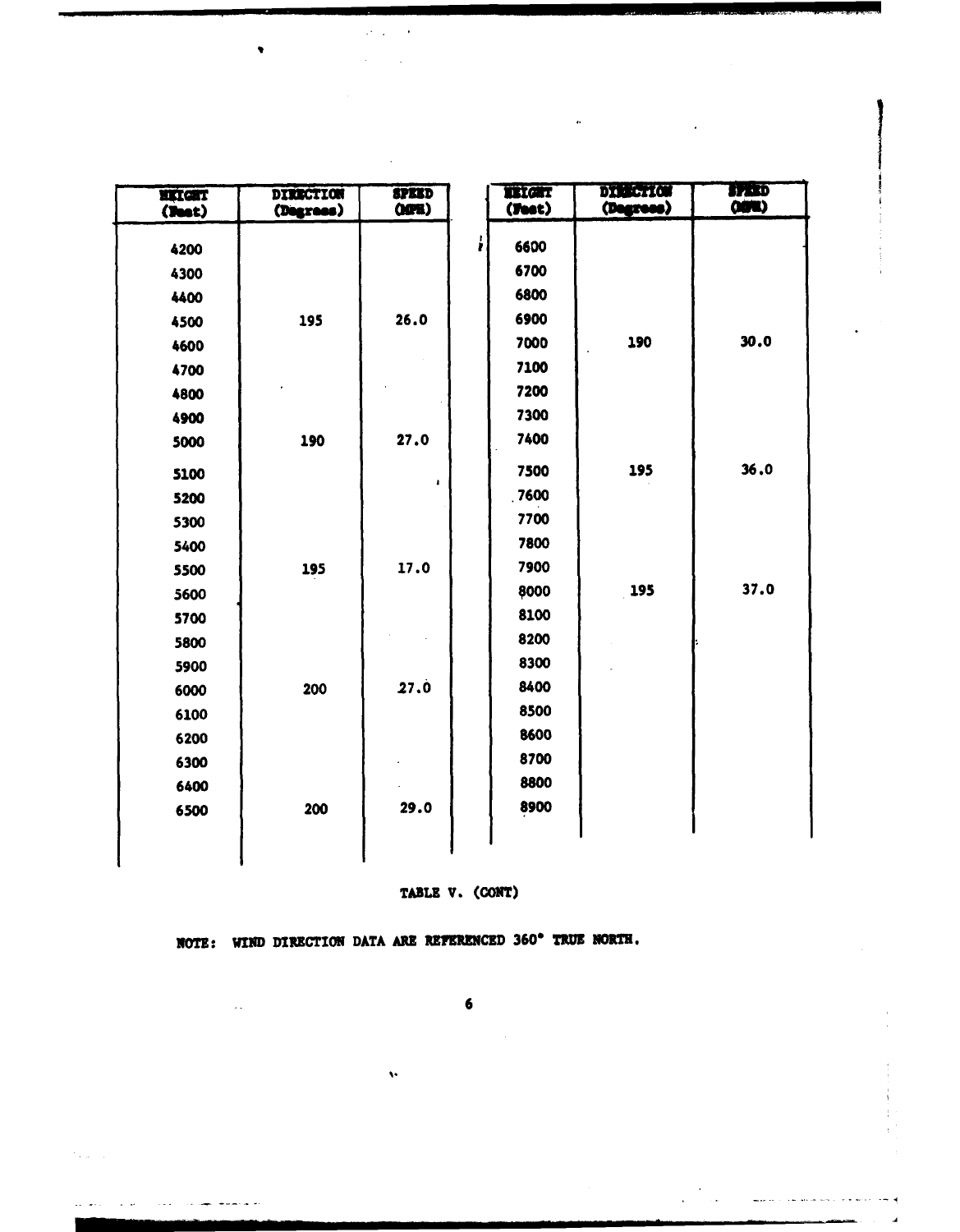|                                                                                                      |                                       |                                                                                                                           |                          |  | ٠ |  |
|------------------------------------------------------------------------------------------------------|---------------------------------------|---------------------------------------------------------------------------------------------------------------------------|--------------------------|--|---|--|
| CCORDINATES<br>83.00 FEET F<br>83.00 FEET N<br>00 - 50 > 101<br>00 - 50 + 101<br>511E<br><b>NSTN</b> |                                       |                                                                                                                           |                          |  |   |  |
| <b>CATA</b>                                                                                          | REL.HUM.<br>PERCENT                   | 2222222                                                                                                                   |                          |  |   |  |
| <b>IEAEL</b><br>120CC4C224<br>STALLICK<br>٠<br>TABLE VT                                              | DEWFCINT<br>CENTIGRADE<br>TEMPFRATLRE |                                                                                                                           | $\pmb{\cdot}$            |  |   |  |
| <b>SIGNIFICANT</b>                                                                                   | DECREES<br>A I R                      | $\begin{array}{c}\n\mathbf{u} \cdot \mathbf{r} & \mathbf{u} \\ \bullet & \bullet & \bullet\n\end{array}$<br>$\frac{1}{2}$ | $\overline{\phantom{0}}$ |  |   |  |
|                                                                                                      | CECMETRIC<br>ALTITLOE<br>MSL FEET     | $\overline{\phantom{0}}$                                                                                                  |                          |  |   |  |
| STATION ALTITLE ACAL.CE FEET MSL<br>A MAY IC<br>COAS PES MOT<br>$\frac{2}{3}$ $\frac{2}{3}$          | PRESSURE<br>MILLIBARS                 |                                                                                                                           |                          |  |   |  |
| VOILAGES                                                                                             |                                       |                                                                                                                           |                          |  |   |  |

 $\mathcal{A}^{\mathcal{A}}$  , where  $\mathcal{A}^{\mathcal{A}}$  and  $\mathcal{A}^{\mathcal{A}}$  , where  $\mathcal{A}^{\mathcal{A}}$ 

 $\bar{\omega}_{\rm{max}}$ 

 $\hat{A}$ 

 $\mathbf{Z}$ 

 $\sim 10^6$ 

where  $\hat{a}_{\rm{max}}$  is a set of  $\hat{a}$ 

 $\mathcal{A}^{\text{c}}$  and

 $\sim 100$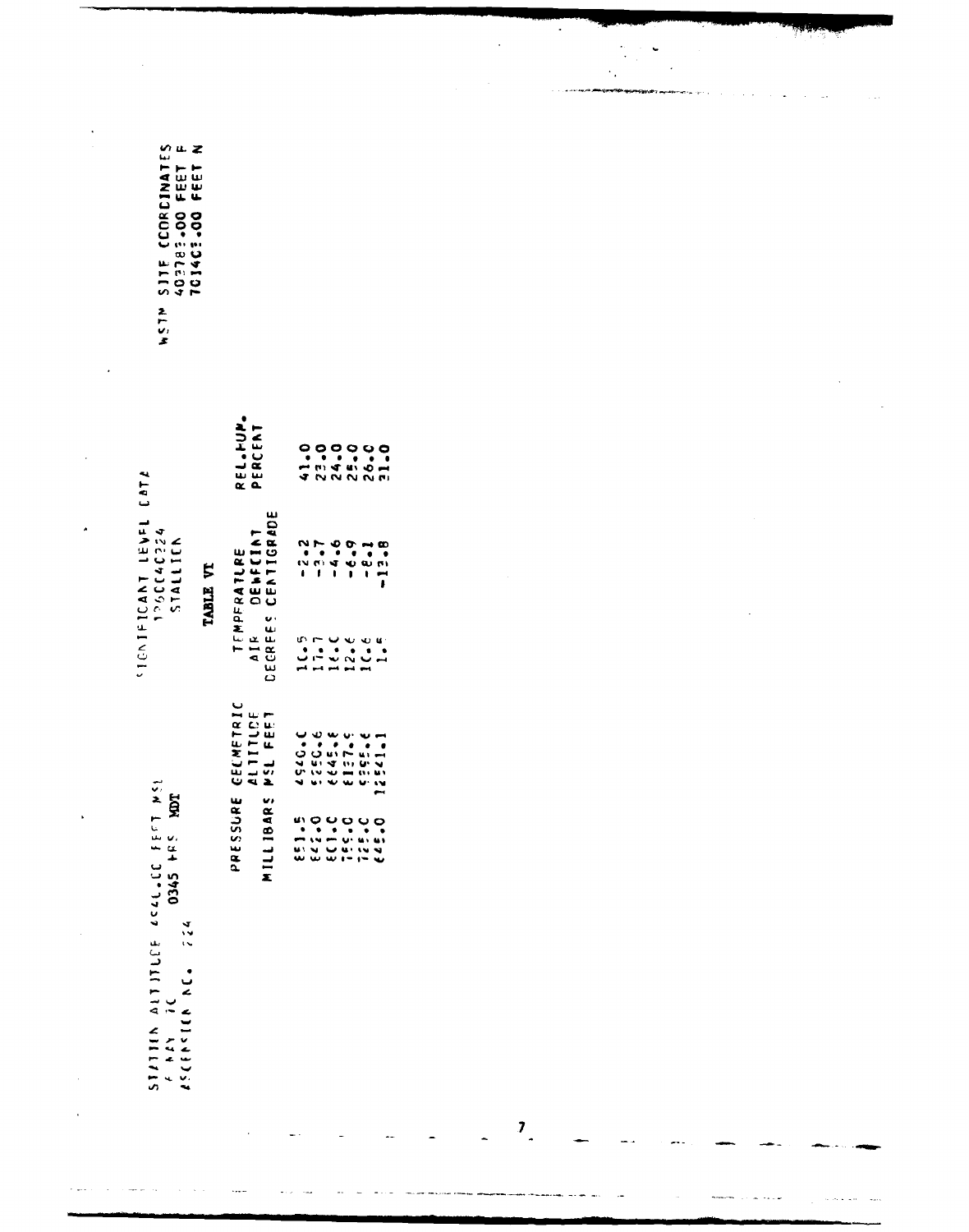UPPER AIR CATA

 $\cdot$  $\ddot{\cdot}$ 

 $\ddot{\cdot}$ 

 $\bullet$  .  $\frac{4}{1}$  $\ddot{\cdot}$ 

 $\ddot{\phantom{a}}$ 

 $\ddot{\phantom{0}}$ 

×

 $\frac{1}{2}$ 

Ĵ  $\frac{1}{2}$ j, ľ

 $\cdot$ 

 $\bullet$ 

▲

SITE COORDINATES<br>403783.00 FEET E<br>701403.00 FEET N **HISTM S** 1260040224 STALLICN TABLE VII STATICK ALTITUDE 4540.00 FEET MSL<br>ALTICK TITUDE 4540.00 FEET MSL 10145 **PRS POT** 224 ACCENCIA NO.

 $\sim$  .

-000209 -000243 522000\* -000228 1-000257  $-000255$ -000239 -000232  $-000224$ -000220  $-000216$ -000213 -000206 E02000--000199  $-000196$ 2900192 REFRACTION **INDEX**<br>Of  $0.97$ 12.47 20.44  $24.8$ <br> $22.8$ SPEED<br>KNOTS  $\dot{\bullet}$ **NIND CATA DEGREES(TN)** CIRECTION  $355.6$ <br>  $318.5$ <br>  $281.4$ 244.4<br>207.3<br>193.9 196.6 199.3 201.6 204.0 206-6  $\ddot{\circ}$ SPEED OF 658-1<br>657-2<br>656-1 652.7<br>651.0<br>649.3<br>647.6  $656.5$ <br> $658.2$ 644.4<br>663.99<br>6653.99<br>660.59 659.2 645-8 654.4 SCUND<br>KNCTS 583.0<br>967.6 1043.5 940.4 S27.3 913.5 899-6 874.4 953.7 862.8 829-0 558.7 886.2 **B51.4** 840-1 **B18.1** GM/CUBIC DENSITY NETER<sup>1</sup> REL.HUM. PERCENT DEGREES CENTIGRADE DEWPCINT  $-11.2$ <br>  $-12.2$  $-10.1$  $-13.8$  $-1.7$  $-8.3$  $-5.2$ TEMPERATURE  $\frac{47}{4} - \frac{47}{11}$ A<sub>1</sub>e MILLIBARS PRESSURE 851.5<br>849.7<br>834.5 805.2<br>790.8 749-1<br>735-5 483.40<br>670.5 162-E 08.9 **E95.E**  $658 - 1$ 176.7 2-22 646.0 940.0  $-0.03$ **ECCO.0** 5-0055 10000.0 11040-0 11500.0 2000-0 GECHETRIC 1003  $6.500 - 0$ **PCCO-0** 1:00-0 **FCCO.0 BECO.0 3-0335** 10:00.0 0-00521 **PSL FEET** ALTITUDE

 $\mathcal{A}^{\pm}$  .

8

 $\ddot{\phantom{a}}$  $\sim$   $\sim$   $\sim$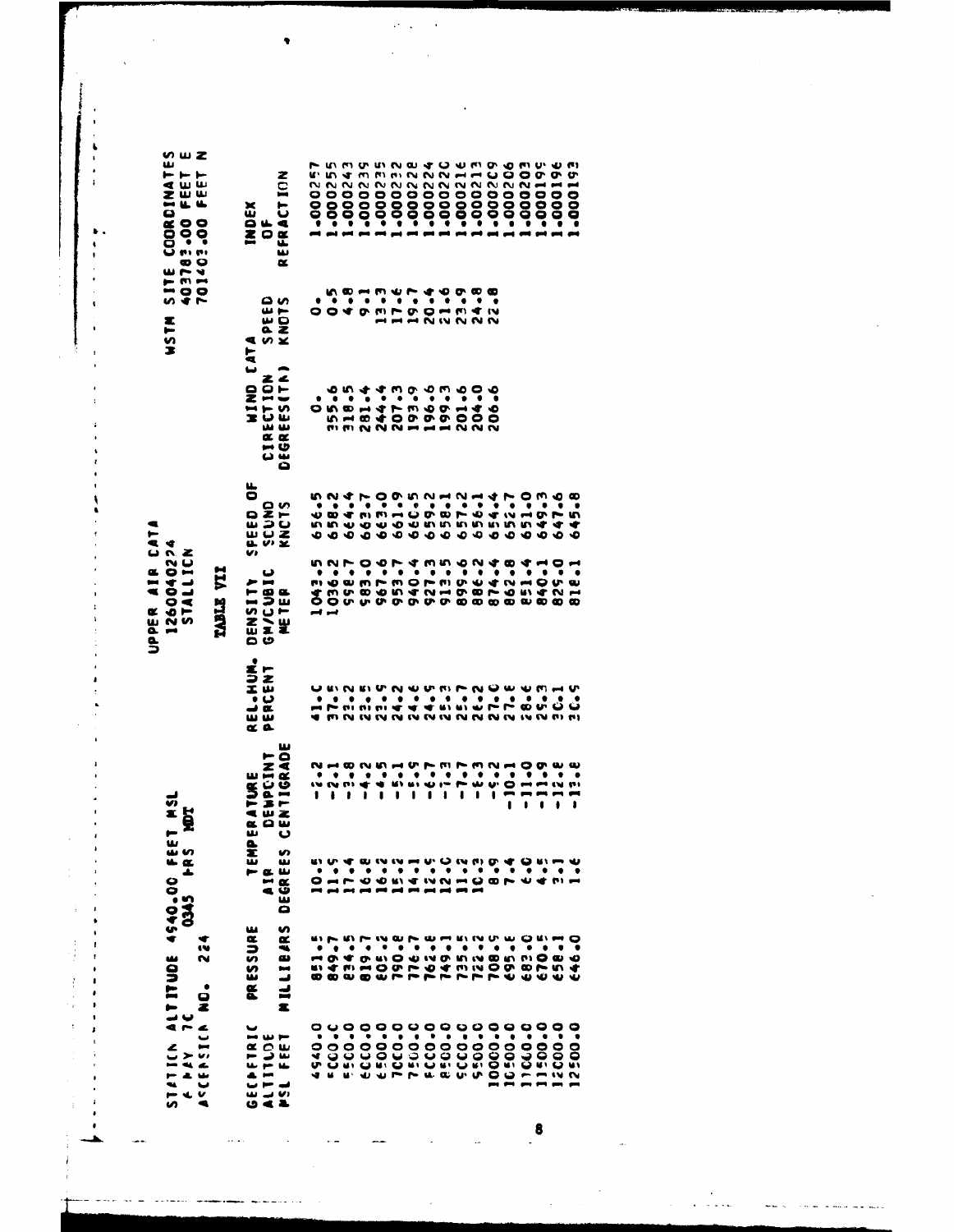STATICN ALTITUDE 4540.00 FEFT MSL<br>6 PAY 7C ASCENSION NC. 224

 $\bar{\gamma}$  $\ddot{\phantom{0}}$ 

 $\begin{array}{c} \bullet \\ \bullet \end{array}$ 

MANDATCFY LEVELS<br>126004C224<br>51ALLICN

**WSTM SITE CCORDINATES<br>40278:300 FEET E<br>40278:300 FEET N** 

J.

 $\overline{\phantom{a}}$ 

 $\ddot{\phantom{0}}$ 

TABLE VIII

|           | PRESSURE CEOPCTENTIAL                                                |                                                   | REL.HUM.<br>Percent |                                          |                       |
|-----------|----------------------------------------------------------------------|---------------------------------------------------|---------------------|------------------------------------------|-----------------------|
| PILLIBARS | FEFT                                                                 | TEPPERATURE<br>AIR DEWPCINT<br>DEGREES CENTIGRADE |                     | WIND CATA<br>CIPECTION S'<br>CEGREES(TN) | <b>SPEED</b><br>KNOTS |
|           |                                                                      |                                                   |                     |                                          |                       |
|           | $4801444$<br>$4814444$<br>$4814444$<br>$481444$<br>$48144$<br>$4814$ | $74794$<br>$74794$<br>$11794$                     |                     | 356.4<br>231.0<br>199.1                  | 0.494                 |
|           |                                                                      |                                                   |                     |                                          |                       |
|           |                                                                      |                                                   |                     |                                          |                       |
|           |                                                                      |                                                   |                     |                                          |                       |

9

 $\ddot{\phantom{0}}$ 

 $\ddot{\phantom{0}}$  $\ddot{\phantom{0}}$ 

à.

 $\frac{1}{2}$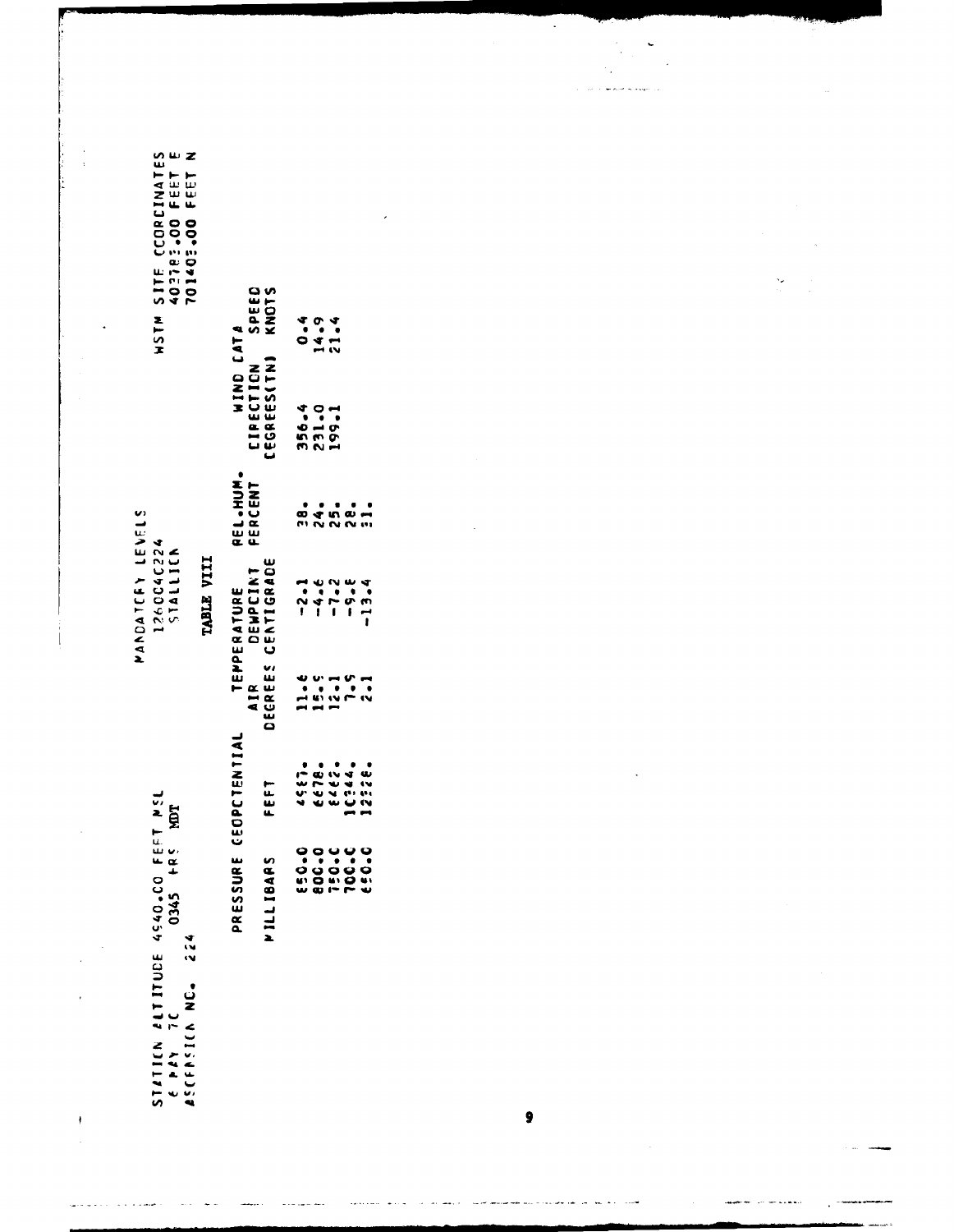| ⊢ ⊢ ⊢<br><b>マール</b><br>アルル<br><b>DIANE</b><br>00000<br>100000<br>13000<br>$\bullet$<br><b>WM</b><br>Egg<br>いすだ<br><b>NSTN</b><br><b>DATA</b> |            | ٠<br><b>IEL-HUP.</b><br>PERCENT<br>$\alpha$ a                                      | w                            | ٠                    | ٠                               | $\bullet$            | $\bullet$                                      | ٠                                   | °°°°°°°°°°°°°°°°<br>$\bullet$<br>O @ \$ @ Q Q Q Q Q Q & Q & Q<br><b>TONN THAT THAM A THAM A T</b>                                                                                                                                                                                                                                                                                                                                                                                                                                                                                                             | ۰                           | $\bullet$                   | $\bullet$                        | $\bullet$      | ۰                                                        | ٠      | $\bullet$                        | $\bullet$                                      | $\bullet$                      | ٠                                            |                                                                        |           |                             |                           |                |                                                                       |                                           |                                         |   |                                    |                                                                                                 |                                                                             |                  |
|----------------------------------------------------------------------------------------------------------------------------------------------|------------|------------------------------------------------------------------------------------|------------------------------|----------------------|---------------------------------|----------------------|------------------------------------------------|-------------------------------------|---------------------------------------------------------------------------------------------------------------------------------------------------------------------------------------------------------------------------------------------------------------------------------------------------------------------------------------------------------------------------------------------------------------------------------------------------------------------------------------------------------------------------------------------------------------------------------------------------------------|-----------------------------|-----------------------------|----------------------------------|----------------|----------------------------------------------------------|--------|----------------------------------|------------------------------------------------|--------------------------------|----------------------------------------------|------------------------------------------------------------------------|-----------|-----------------------------|---------------------------|----------------|-----------------------------------------------------------------------|-------------------------------------------|-----------------------------------------|---|------------------------------------|-------------------------------------------------------------------------------------------------|-----------------------------------------------------------------------------|------------------|
| LEVEL<br>10225<br>ICN<br><b>ALLIA</b><br>171125<br>ICANT<br>$\blacksquare$<br>IGNIF<br>V)                                                    | ¤<br>TABLE | ►<br>z a<br>ERATURE<br>Déwpcin<br>Centigr<br>NPE <sub></sub><br>TEI<br>AIR<br>SREI | ٥<br>œ,<br>U)<br>w<br>Ŵ<br>٥ | U.<br>$\bullet$<br>ı | m n m<br>,<br>$\bullet$<br>חשיש | うつ<br>٠<br>$\bullet$ | ⊷<br>$\bullet$<br>$\mathbf{r}$<br>$\mathbf{c}$ | ٠<br>$\bullet$<br><b>PE AL AL 1</b> | $\mathbf{u}$ , $\mathbf{v}$ and $\mathbf{v}$<br>$\begin{array}{c} \blacksquare \hspace{0.2cm} \blacksquare \hspace{0.2cm} \blacksquare \hspace{0.2cm} \blacksquare \hspace{0.2cm} \blacksquare \hspace{0.2cm} \blacksquare \hspace{0.2cm} \blacksquare \hspace{0.2cm} \blacksquare \hspace{0.2cm} \blacksquare \hspace{0.2cm} \blacksquare \hspace{0.2cm} \blacksquare \hspace{0.2cm} \blacksquare \hspace{0.2cm} \blacksquare \hspace{0.2cm} \blacksquare \hspace{0.2cm} \blacksquare \hspace{0.2cm} \blacksquare \hspace{0.2cm} \blacksquare \$<br>٠<br>۰<br><b><i><u>UI W W W </u></i></b><br>$\mathbf{I}$ | $\blacksquare$<br>$\bullet$ | $\bullet$<br>$\blacksquare$ | $\bullet$<br>$\bullet$<br>∼<br>ı | $\bullet$<br>ı | $1 \cdot 1 \cdot 1$<br>$\bullet$<br>ナツット<br>M N N W<br>, | ٠<br>, | ▾<br>$\bullet$<br>$\bullet$<br>- | ÷<br>$\mathbf{r}$<br>$\bullet$<br>$\mathbf{I}$ | ◆<br>$\bullet$<br>$\mathbf{1}$ | ÷<br>$\mathbf{I}$<br>$\bullet$<br>$m \neq n$ | $\bullet$<br>$\boldsymbol{m}$ in the $\boldsymbol{m}$<br>$\frac{1}{2}$ | $\bullet$ | ۰<br>m<br>Ψ<br>$\mathbf{I}$ | ٠<br>m er<br>w w          | $\bullet$<br>1 | ◆<br>m<br>$\cdot$<br>$\ddot{\bullet}$<br>₩<br>$\mathbf{I}$<br>$\cdot$ | n.<br>٠<br>w<br>$\bullet$<br>$\mathbf{I}$ | ۰<br><b>AJ</b><br>₩<br>$\mathbf{I}$     | 0 | 7.19<br>$\frac{4}{6}$<br>$\bullet$ | $\bullet$<br>٠<br>$\ddot{\bm{t}}$<br>-                                                          | ٠<br><b>UN</b><br>٠                                                         |                  |
| <b>ENET</b>                                                                                                                                  |            | GEOMETRIC<br>ALTITUDE<br>MSL FEET                                                  | m                            | မ<br>۰               | ٠                               | <b>WHIN</b><br>٠     | $\bullet$                                      | ۰                                   | <b>www</b><br>0011944855<br><b>4 6 7 6 6 9 Q F</b>                                                                                                                                                                                                                                                                                                                                                                                                                                                                                                                                                            | ٠                           | ₩<br>٠                      | ₩<br>$\bullet$                   | r<br>٠         | æ                                                        | ₩<br>٠ | ٠                                | $\bullet$                                      | ٠                              | ٠                                            | <b>A</b> Multi Comm<br>٠                                               | ٠         | $\bullet$                   | $w = 0$ $Q$ $w$<br>٠<br>◥ | ۰              | ۰<br><b>---</b>                                                       | ٠                                         | ש יש<br>٠<br>٠<br><b>NE MANUFACTURE</b> | ٠ | ن س<br>٠                           | ⇔<br>$\bullet$                                                                                  | ٠<br>ູ∿ ⊌<br>$\rightarrow$<br><b>U 61</b><br>$ \omega$<br>$\bm{v}$ $\bm{v}$ | . .<br>$\bullet$ |
| ►<br>ALTITUDE 4940.00 FEE<br>7C<br>0645 PRS<br>3<br>œ۱<br>N<br>N<br>ن<br>گا<br>5787<br>$\blacksquare$                                        |            | ىغا<br>Ş<br>ののとそ                                                                   | c<br>€<br><b>MILLIE</b>      |                      |                                 |                      |                                                |                                     |                                                                                                                                                                                                                                                                                                                                                                                                                                                                                                                                                                                                               |                             |                             |                                  |                |                                                          |        |                                  |                                                |                                |                                              |                                                                        |           |                             |                           |                |                                                                       |                                           |                                         |   |                                    | ーチングテンドリークションスミングにはいっかいしょうこうことが、こうしょうこうしょうこうこうこうこうまではどういうです。それはないのから、そのことをしていることが、そのことをしていることが、 |                                                                             | $\bullet$        |

 $\sim$  .  $\sim$  $\overline{a}$ 

 $\bullet$ 

مال المولود سال يجود المصاد

 $\tau_{\rm eff}$  .

 $\mathcal{A}^{\pm}$  .  $\bar{\beta}$ 

> $\mathbb{R}^2$  $\bar{z}$

> > $\overline{a}$

 $\overline{a}$ 

 $\bullet$ 

И

 $\overline{\phantom{a}}$  $\ddot{\phantom{1}}$ ٠,

÷.

 $\pmb{\mathsf{s}}$ À  $\bullet$  $\overline{\phantom{a}}$ 

٩  $\cdot$ ¢  $\ddot{\phantom{0}}$  $\pmb{\mathfrak{t}}$ j  $\mathbf{r}$  $\ddot{\cdot}$ 

 $\ddot{\phantom{a}}$ 

 $\frac{1}{2}$ 

计可用于

J,

 $\overline{\phantom{a}}$ 

 $\blacksquare$  $\hat{\boldsymbol{\beta}}$ 

10

in<br>Saadii

 $\sim$  $\frac{1}{2} \sum_{i=1}^{n} \frac{1}{2} \sum_{j=1}^{n} \frac{1}{2} \sum_{j=1}^{n} \frac{1}{2} \sum_{j=1}^{n} \frac{1}{2} \sum_{j=1}^{n} \frac{1}{2} \sum_{j=1}^{n} \frac{1}{2} \sum_{j=1}^{n} \frac{1}{2} \sum_{j=1}^{n} \frac{1}{2} \sum_{j=1}^{n} \frac{1}{2} \sum_{j=1}^{n} \frac{1}{2} \sum_{j=1}^{n} \frac{1}{2} \sum_{j=1}^{n} \frac{1}{2} \sum_{j=1}^{n$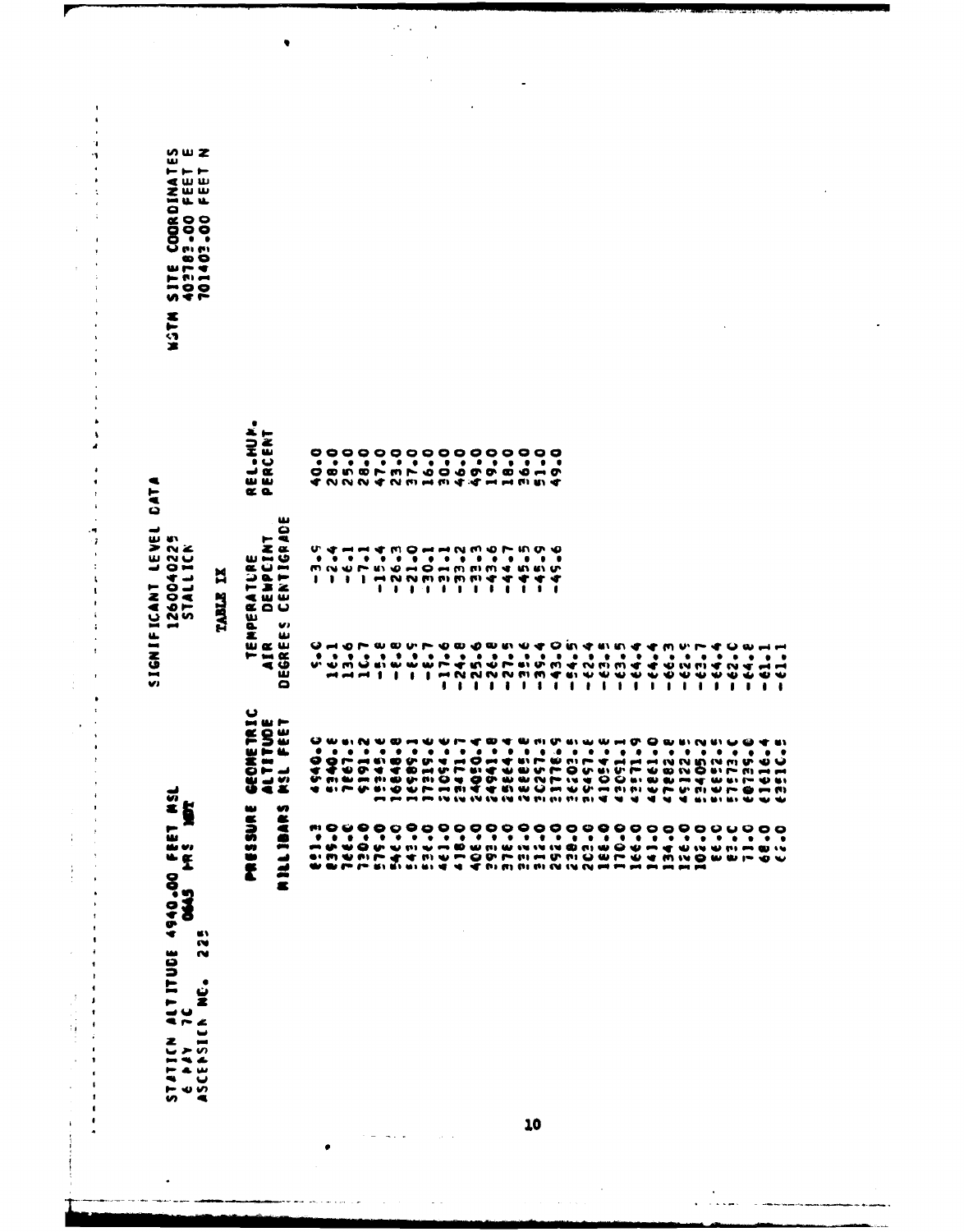|                     |                                                                  |                                            |      |                              | $\overline{\phantom{0}}$<br>$\cdot$<br>$\sim$ |                  |
|---------------------|------------------------------------------------------------------|--------------------------------------------|------|------------------------------|-----------------------------------------------|------------------|
|                     |                                                                  |                                            |      |                              | $\epsilon_{\rm in}$<br>$\gamma_{\rm{in}}$     |                  |
|                     |                                                                  |                                            |      |                              | <b>IL MOTOR CALIFRA L. SULL</b>               | $T_{\rm{max}}=1$ |
|                     |                                                                  |                                            |      |                              |                                               |                  |
|                     |                                                                  |                                            |      |                              |                                               |                  |
|                     |                                                                  |                                            |      |                              |                                               |                  |
|                     |                                                                  |                                            |      |                              |                                               |                  |
|                     |                                                                  |                                            |      |                              |                                               |                  |
|                     | CCORCINATES<br>E2.00 FEET F<br>O3.00 FEET N<br>ר<br>בפפר<br>בפפר |                                            |      |                              |                                               |                  |
|                     |                                                                  |                                            |      |                              |                                               |                  |
|                     | 101403.000                                                       |                                            |      |                              |                                               |                  |
|                     |                                                                  |                                            |      |                              |                                               |                  |
|                     | SITE                                                             |                                            |      |                              |                                               |                  |
|                     |                                                                  |                                            |      |                              |                                               |                  |
|                     |                                                                  |                                            |      |                              |                                               |                  |
|                     | <b>MISH</b>                                                      |                                            |      |                              |                                               |                  |
| $\bar{\phantom{a}}$ |                                                                  |                                            |      |                              |                                               |                  |
|                     |                                                                  |                                            |      |                              |                                               |                  |
|                     |                                                                  |                                            |      |                              |                                               |                  |
|                     |                                                                  |                                            |      |                              |                                               |                  |
|                     |                                                                  | REL.PUP.<br>PERCENT                        |      |                              |                                               |                  |
|                     |                                                                  |                                            |      |                              |                                               |                  |
|                     |                                                                  |                                            |      |                              |                                               |                  |
|                     | <b>CATA</b>                                                      |                                            |      |                              |                                               |                  |
|                     | TABLE IX (Cont)                                                  |                                            |      |                              |                                               |                  |
|                     | 15751<br>1260040225<br>STALLICA                                  | CENTIGRADE                                 |      |                              |                                               |                  |
|                     |                                                                  | DENPCINT                                   |      |                              |                                               |                  |
|                     |                                                                  | TEPPERATURE                                |      |                              |                                               |                  |
|                     | <b>SIGNIFICANT</b>                                               |                                            |      |                              |                                               |                  |
|                     |                                                                  |                                            |      |                              |                                               |                  |
|                     |                                                                  | DEGREES                                    |      |                              |                                               |                  |
|                     |                                                                  | AIR                                        | ss.e |                              |                                               |                  |
|                     |                                                                  |                                            | t    | $-34.6$<br>$-35.0$<br>$-3.5$ |                                               |                  |
|                     |                                                                  |                                            |      |                              |                                               |                  |
|                     |                                                                  | <b>GECMETRIC<br/>ALTITUDE<br/>MSL FEET</b> |      |                              |                                               |                  |
|                     |                                                                  |                                            |      |                              |                                               |                  |
|                     |                                                                  |                                            |      |                              |                                               |                  |
|                     |                                                                  |                                            |      |                              |                                               |                  |
|                     |                                                                  | S                                          |      |                              |                                               |                  |
|                     | <b>4540.00 FEET NSL</b><br>HRS MOT                               | PRESSURE                                   |      |                              |                                               |                  |
|                     |                                                                  | MILLIBAR                                   |      |                              |                                               |                  |
|                     |                                                                  |                                            |      |                              |                                               |                  |
|                     |                                                                  |                                            |      |                              |                                               |                  |
|                     |                                                                  |                                            |      |                              |                                               |                  |
|                     | 0645                                                             |                                            |      |                              |                                               |                  |
|                     | $\ddot{\ddot{\psi}}$                                             |                                            |      |                              |                                               |                  |
|                     | w                                                                |                                            |      |                              |                                               |                  |
|                     |                                                                  |                                            |      |                              |                                               |                  |
|                     |                                                                  |                                            |      |                              |                                               |                  |
|                     | ALTITUDE<br>7C<br>ASCENSICA NC.                                  |                                            |      |                              |                                               |                  |
|                     |                                                                  |                                            |      |                              |                                               |                  |
|                     | A A Y                                                            |                                            |      |                              |                                               |                  |
|                     | ST471CA<br>$\ddot{\phantom{0}}$                                  |                                            |      |                              |                                               |                  |
|                     |                                                                  |                                            |      |                              |                                               |                  |
|                     |                                                                  |                                            |      |                              | $\mathbf{1}_{1}$                              |                  |
|                     |                                                                  |                                            |      |                              |                                               |                  |

 $\bullet$ 

 $\overline{a}$ 

 $\hat{f}$  . The maximum of  $\hat{f}$  is

.....

أدامهم  $\sim$   $\lambda$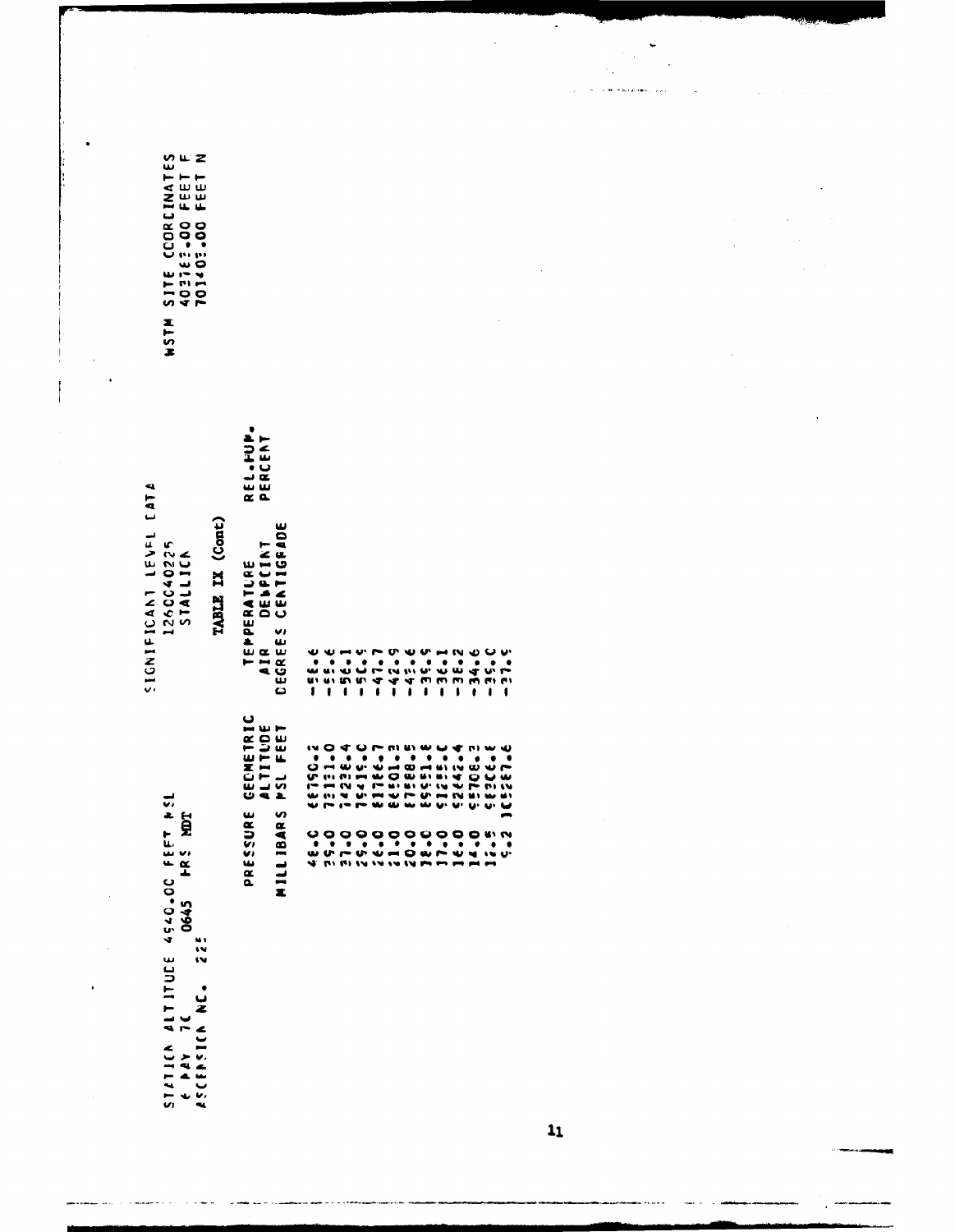UPPER AIR CATA<br>1260040225<br>STALLION

STATICN ALTITÜDE 4940.00 FEET MSL<br>6 PAY TC<br>ASCERSICR NO. 225

**WSTM SITE COORDINATES<br>403183.00 FEET E<br>21403.00.00 FEET N** 

 $\frac{1}{2}$  ,  $\frac{1}{2}$  ,  $\frac{1}{2}$  ,  $\frac{1}{2}$  ,  $\frac{1}{2}$  ,  $\frac{1}{2}$ 

l,  $\mathbf{I}$ 

 $\begin{array}{c} \n\cdot & \cdot & \cdot & \cdot \\
\cdot & \cdot & \cdot & \cdot \\
\cdot & \cdot & \cdot & \cdot\n\end{array}$ 

j,

> J  $\ddot{\phantom{a}}$

í,  $\bar{\rm t}$  $\ddot{\phantom{a}}$  $\cdot$  $\frac{1}{2}$  $\frac{1}{4}$  $\begin{array}{c}\n\cdot \\
\cdot \\
\cdot \\
\cdot\n\end{array}$ 

 $\frac{1}{2}$ 

 $\ddot{\cdot}$ 

J.  $\mathbf{I}$  $\overline{\phantom{a}}$  $\bar{A}$ 

 $\begin{array}{c} \begin{array}{c} \text{i} \\ \text{ii} \\ \text{iii} \end{array} \end{array}$ ÷,  $\blacksquare$ 

 $\blacksquare$  $\cdot$ 

 $\begin{array}{c}\n1 \\
1 \\
1\n\end{array}$ 

 $\begin{array}{c} 1 \\ 1 \\ 1 \end{array}$ 

 $\begin{array}{c} \bullet & \bullet \\ \bullet & \bullet \\ \bullet & \bullet \end{array}$ 

## TABLE X

| ₩ ⊢<br>۴É<br>m<br>\$<br>ш<br>巫<br>ىيا<br>Ħ<br>تقه<br>ē<br>- -<br>$\rightarrow$ $\sim$<br>ىيە<br>w<br>人<br>$\blacksquare$ | U)<br><b>PRESSURE</b><br><b>LIBAR</b><br>d<br>a.                                                                                                                                                                                                                                                                                                                                                                                                                                                                                                  | ÊRP<br>w<br>w<br><b>DEGRE</b><br>g<br>$\blacksquare$          | w<br>$\bar{a}$<br><b>ANDCINI</b><br><b>ATURE</b><br><b>ES</b><br><b>« o w</b><br>ပ<br>فغة | ∙<br><b>SHIP</b><br>►<br>$\overline{\mathbf{z}}$<br>ىك<br>•် မ<br>ے ب<br>யய<br>$\propto$ a                                                                    | မ<br>➤<br>$\blacksquare$<br>5<br>$\mathbf{r}$<br><b>CO</b><br>ш<br>'n<br>N/CI<br>좂<br>۰<br>Đ                                                     | ă<br><b>CUND</b><br>e<br>E<br>Ÿ,<br>ē.<br>×<br>U)           | Eat<br>$\bullet$<br><b>IECTION</b><br><b>ONIA</b><br>Œ.<br>$\alpha$<br>m<br>ن<br>မ<br>ىئا<br>۵ | မ ဟ<br>ية<br>يا<br>È<br>Ö.<br>Ž<br>< ∽ ≚               | EFRACT ION<br>INDEX<br>ŏ<br>α                                                                   |
|--------------------------------------------------------------------------------------------------------------------------|---------------------------------------------------------------------------------------------------------------------------------------------------------------------------------------------------------------------------------------------------------------------------------------------------------------------------------------------------------------------------------------------------------------------------------------------------------------------------------------------------------------------------------------------------|---------------------------------------------------------------|-------------------------------------------------------------------------------------------|---------------------------------------------------------------------------------------------------------------------------------------------------------------|--------------------------------------------------------------------------------------------------------------------------------------------------|-------------------------------------------------------------|------------------------------------------------------------------------------------------------|--------------------------------------------------------|-------------------------------------------------------------------------------------------------|
| ٠                                                                                                                        | e.<br>٠<br>m<br>m                                                                                                                                                                                                                                                                                                                                                                                                                                                                                                                                 | o<br>٠                                                        | ٠<br>ı                                                                                    | $\bullet$                                                                                                                                                     | ٠                                                                                                                                                |                                                             | о<br>٠                                                                                         | $\bullet$                                              | ∾<br>u٦<br>N<br>о<br>0<br>0<br>٠                                                                |
| .<br>۰<br><b>KI 61 41 40</b>                                                                                             | ▾<br>٠                                                                                                                                                                                                                                                                                                                                                                                                                                                                                                                                            | ۰<br>そばさびさんようなほできてきょう100ミミネットのことは                             | ሁ ፍ ጥ ብ<br>٠<br><b>19.99.19.19</b>                                                        | ON BN 804 M 4 D BN 0 B H F N B M B 4 D BN C B M F B 4 N<br>$\bullet$<br>O diri hi di di di di di hi di di ci ni di di di di ci a gi di di di di di di di O lu | $\bullet$<br>いいのト<br>558<br>$-1$ $-1$ $-1$                                                                                                       | <b>ئىلىشى</b><br>40<br>のかめ<br>∾∾                            | ۰<br><b>MMMNNNH</b>                                                                            | $rac{1}{3}x$<br>٠                                      | m<br>∾<br>$\bullet$<br>$\bar{8}$<br>$\bullet$<br>-------                                        |
| ۰                                                                                                                        | $\bullet$<br>$\bm{\sigma}$ or<br>十四                                                                                                                                                                                                                                                                                                                                                                                                                                                                                                               | $\bullet$                                                     | ٠<br>٠                                                                                    | ٠                                                                                                                                                             | ٠                                                                                                                                                | w                                                           | ٠                                                                                              | $\bullet$                                              | N N<br>0<br>$\overline{8}$<br>٠                                                                 |
| ٠                                                                                                                        | $\bullet$<br>$\frac{1}{2}$                                                                                                                                                                                                                                                                                                                                                                                                                                                                                                                        | ٠                                                             | ٠<br>1                                                                                    | ٠                                                                                                                                                             | ٠                                                                                                                                                | ∙<br>∙                                                      | $\bullet$                                                                                      | ٠                                                      | * *<br>0<br>8<br>٠                                                                              |
| ں<br>$\bullet$                                                                                                           | ٠<br>$\sigma$ +<br>0                                                                                                                                                                                                                                                                                                                                                                                                                                                                                                                              | $\bullet$                                                     | $\vec{\cdot}$<br>۰<br>1                                                                   | ٠                                                                                                                                                             | $\bullet$                                                                                                                                        | $\mathbf{w}$<br>∙<br>∙                                      | $\bullet$                                                                                      | <b>xxxxxxxx</b><br><b>xxxxxx</b><br>PDPPD<br>$\bullet$ | m<br>N<br>0<br>$\tilde{8}$<br>٠                                                                 |
| ۰<br>٠<br>C <sub>0</sub>                                                                                                 | $\bullet$<br>0<br>o                                                                                                                                                                                                                                                                                                                                                                                                                                                                                                                               |                                                               | ∞<br>٠<br>▾<br>t                                                                          | $\bullet$                                                                                                                                                     | $\bullet$                                                                                                                                        | ī<br>∾<br>۰                                                 | ٠                                                                                              | ٠                                                      | n,<br>N<br>0<br>$\overline{8}$<br>$\bullet$                                                     |
| $\bullet$<br>$rac{60}{600}$                                                                                              | $\bullet$                                                                                                                                                                                                                                                                                                                                                                                                                                                                                                                                         | $\bullet$ $\bullet$                                           | ٠<br>$\bullet$                                                                            | $\bullet$                                                                                                                                                     | $\bullet$                                                                                                                                        | $\rightarrow$ $\circ$                                       | $\bullet$                                                                                      | ٠                                                      | 0<br>$\tilde{g}$<br>٠                                                                           |
| မ ဓ<br>٠<br><b>UPPEWU</b>                                                                                                | $\mathcal{M} \oplus \mathcal{M} \oplus \mathcal{M} \oplus \mathcal{M} \oplus \mathcal{M} \oplus \mathcal{M} \oplus \mathcal{M} \oplus \mathcal{M} \oplus \mathcal{M} \oplus \mathcal{M} \oplus \mathcal{M} \oplus \mathcal{M} \oplus \mathcal{M} \oplus \mathcal{M} \oplus \mathcal{M} \oplus \mathcal{M} \oplus \mathcal{M} \oplus \mathcal{M} \oplus \mathcal{M} \oplus \mathcal{M} \oplus \mathcal{M} \oplus \mathcal{M} \oplus \mathcal{M} \oplus \mathcal{M} \oplus \mathcal{$<br><b>WW</b><br>P - 0 - 1 m N O D O D O D U + M N O D O P + U | $\bullet$                                                     | <b>UIN</b><br>٠<br>$\cdots$<br>0                                                          | ٠                                                                                                                                                             | $\bullet$<br>て ー さ り さ ぶ ぶ じ ぶ そ へ り ぷ う ぷ う ぷ … ぷ ー つ り<br>セ ト い そ へ し り の の の の の の の の の の へ し り し<br>い ワ ウ ウ の ひ の の の の の の の の の の ア ト ト ト | もちちちききちんみんみんみんどうどうごうじょういう ひっとうちょう こううんんんん みんこうじつ<br><u></u> | <b>MOMBNO</b><br>٠                                                                             | ٠                                                      | <b>NNNHHHOOOOOO</b><br>NNNNN<br>0<br>$\overline{8}$<br>∙                                        |
| ۰<br>$\bar{\bullet}$<br>5000                                                                                             | ٠<br>œ                                                                                                                                                                                                                                                                                                                                                                                                                                                                                                                                            | ٠                                                             | ₩<br>ı                                                                                    | $\bullet$                                                                                                                                                     | ٠                                                                                                                                                |                                                             | ⊕                                                                                              | 0<br>٠                                                 | $\bullet$<br>Š<br>●                                                                             |
|                                                                                                                          | ۰                                                                                                                                                                                                                                                                                                                                                                                                                                                                                                                                                 |                                                               | 1                                                                                         | $\bullet$                                                                                                                                                     | ٠                                                                                                                                                |                                                             |                                                                                                | $\bullet$                                              | $\bullet$<br>$\ddot{\mathbf{e}}$                                                                |
| $\frac{5}{2}$<br><b>v</b>                                                                                                | $\bullet$                                                                                                                                                                                                                                                                                                                                                                                                                                                                                                                                         |                                                               | 1                                                                                         | ٠                                                                                                                                                             |                                                                                                                                                  | ٦                                                           |                                                                                                |                                                        |                                                                                                 |
| 99999<br>$\bullet$<br>$\blacksquare$                                                                                     | $\bullet$                                                                                                                                                                                                                                                                                                                                                                                                                                                                                                                                         |                                                               | ハート<br>t                                                                                  | $\bullet$                                                                                                                                                     | $\bullet$ $\bullet$                                                                                                                              |                                                             |                                                                                                | $\bullet\quad\bullet\quad\bullet$                      | <b>NN</b><br>.0000                                                                              |
| $ -$                                                                                                                     | $\bullet$                                                                                                                                                                                                                                                                                                                                                                                                                                                                                                                                         |                                                               | ₩<br>ı                                                                                    | $\bullet$                                                                                                                                                     | $\bullet$                                                                                                                                        |                                                             |                                                                                                |                                                        |                                                                                                 |
| <b>800</b>                                                                                                               | $\bullet$                                                                                                                                                                                                                                                                                                                                                                                                                                                                                                                                         |                                                               | v.                                                                                        | $\bullet$                                                                                                                                                     | $\bullet$                                                                                                                                        |                                                             |                                                                                                | $\bullet$                                              | N<br>$-000$                                                                                     |
| . မ<br>۰<br>503<br>$\blacksquare$                                                                                        |                                                                                                                                                                                                                                                                                                                                                                                                                                                                                                                                                   |                                                               | $\mathbf{u}$<br>$\bullet$                                                                 |                                                                                                                                                               | $\bullet$ $\bullet$                                                                                                                              |                                                             | にいいいいいいい                                                                                       | $\bullet$ $\bullet$                                    | N<br>$-000$                                                                                     |
| ٠<br>CO<br><b>PERMITTER AND REAL PROPERTY</b><br>-------------                                                           | $\bullet$ $\bullet$<br><b>SHOW-DOOD DOOD DOOD AND</b>                                                                                                                                                                                                                                                                                                                                                                                                                                                                                             |                                                               | $\ddot{ }$<br>ŧ                                                                           | .                                                                                                                                                             |                                                                                                                                                  |                                                             | ۰.                                                                                             | * ~ ~ <del>~ * ~ ~ * * * * * * * * * *</del> * * * *   | 0001<br>$\bullet$                                                                               |
| $\bullet$<br>۰                                                                                                           | $\bullet$                                                                                                                                                                                                                                                                                                                                                                                                                                                                                                                                         |                                                               | <b>222</b><br>$\blacksquare$                                                              |                                                                                                                                                               | $\bullet$                                                                                                                                        |                                                             | $\bullet$                                                                                      | $\bullet$                                              | 10001<br>$\bullet$                                                                              |
| $\bullet$<br>۰                                                                                                           |                                                                                                                                                                                                                                                                                                                                                                                                                                                                                                                                                   | $\bullet$                                                     | t                                                                                         |                                                                                                                                                               | $\bullet$                                                                                                                                        |                                                             |                                                                                                | ٠                                                      | 7                                                                                               |
| $\ddot{\phantom{0}}$                                                                                                     | $\bullet\hspace{0.4mm}\bullet\hspace{0.4mm}\bullet\hspace{0.4mm}\bullet\hspace{0.4mm}$                                                                                                                                                                                                                                                                                                                                                                                                                                                            | ٠                                                             | <b>PERMITE</b><br>۱                                                                       |                                                                                                                                                               |                                                                                                                                                  |                                                             | 9 2 3 3 4 5 6 7 8<br>$\ddot{\bullet}$ $\ddot{\bullet}$ $\ddot{\bullet}$ $\bullet$              | $\bullet$                                              | ⊷<br>000<br>ī                                                                                   |
|                                                                                                                          |                                                                                                                                                                                                                                                                                                                                                                                                                                                                                                                                                   | ٠                                                             | $\blacksquare$<br>0                                                                       |                                                                                                                                                               | $\bullet$ $\bullet$                                                                                                                              |                                                             |                                                                                                | $\bullet$                                              | $\bullet$<br>$\overline{\phantom{a}}$<br>$\bullet$<br>$\tilde{8}$<br>ī                          |
| 99<br>$\bullet$                                                                                                          | $\bullet$                                                                                                                                                                                                                                                                                                                                                                                                                                                                                                                                         | ٠                                                             | $\bullet$<br>$\blacksquare$<br>ı                                                          |                                                                                                                                                               | $\ddot{\phantom{1}}$                                                                                                                             |                                                             | $\bullet$                                                                                      |                                                        | 0<br>$\overline{\phantom{a}}$<br>8<br>٠                                                         |
| ī                                                                                                                        | ٠                                                                                                                                                                                                                                                                                                                                                                                                                                                                                                                                                 | ٠                                                             | ◥<br>$\blacksquare$<br>ï                                                                  | $\bullet$                                                                                                                                                     | ۰                                                                                                                                                |                                                             | $\bullet$                                                                                      | $\cdots$                                               | œ<br>يس<br>800<br>٠                                                                             |
| ٠<br>$\bullet$                                                                                                           | $\bullet$ .                                                                                                                                                                                                                                                                                                                                                                                                                                                                                                                                       | $\bullet$<br>$\ddot{\phantom{a}}$                             | $\overline{\phantom{m}}$<br>8                                                             | $\bullet$                                                                                                                                                     | $\bullet$                                                                                                                                        |                                                             | $\bullet$<br>$\rightarrow$ $\rightarrow$                                                       |                                                        | ∼<br>$\blacksquare$<br>0<br>Š<br>$\bullet$<br>$\frac{1}{2}$ and $\frac{1}{2}$ and $\frac{1}{2}$ |
| 0<br>ī                                                                                                                   | ٠                                                                                                                                                                                                                                                                                                                                                                                                                                                                                                                                                 | ٠<br>$\mathbf{r}$                                             | יט שי<br>t                                                                                | $\bullet$                                                                                                                                                     | $\bullet$<br>$\overline{r}$                                                                                                                      | ∢<br>$\bullet$                                              | $\bullet$                                                                                      | $\bullet$                                              | ∼<br>œ<br>$\bullet$<br>$\tilde{g}$<br>٠                                                         |
| $\ddot{\bullet}$<br>$\bullet$<br>۰<br><b>u</b>                                                                           | $\bullet$                                                                                                                                                                                                                                                                                                                                                                                                                                                                                                                                         | ۰<br>$\ddot{\bullet}$                                         | 1                                                                                         | $\bullet$                                                                                                                                                     | $\bullet$                                                                                                                                        | $\bullet$                                                   | $\bullet$<br>m o                                                                               | $\bullet$                                              | $\blacksquare$<br>0<br>$\tilde{g}$<br>٠                                                         |
| $\bullet$<br>٠<br>۰<br>$\mathbf{c}$<br>P<br>$\rightarrow$                                                                | ٠                                                                                                                                                                                                                                                                                                                                                                                                                                                                                                                                                 | ٠<br>œ<br>ï                                                   | <b>TIME</b><br>ı                                                                          | $\bullet$                                                                                                                                                     | ٠                                                                                                                                                | ٠                                                           | ٠                                                                                              | ۰                                                      | 0.45<br>$\blacksquare$<br>0<br>$\tilde{8}$<br>٠<br><b>ent</b>                                   |
| မ<br>٠<br>0<br>នីទី<br>$\blacksquare$                                                                                    | ٠                                                                                                                                                                                                                                                                                                                                                                                                                                                                                                                                                 | ٠<br>u.<br>$\blacksquare$                                     | 0<br>ı                                                                                    | $\bullet$                                                                                                                                                     | ٠                                                                                                                                                | ۰                                                           | ۰٥<br>٠                                                                                        | $\bullet$                                              | $\blacksquare$<br>$\bullet$<br>$\tilde{8}$<br>Ō<br>$\blacksquare$                               |
| $\bullet$<br>ī<br>$\bullet$<br>$\blacksquare$                                                                            |                                                                                                                                                                                                                                                                                                                                                                                                                                                                                                                                                   | ٠<br>0<br>$\blacksquare$<br>ı                                 | ı                                                                                         | $\bullet$                                                                                                                                                     | $\bullet$                                                                                                                                        | $\bullet$                                                   | ٠                                                                                              | ٠                                                      | --<br>$\bullet$<br>$\bullet$<br>Õ<br>٠<br>$-1 - 1$                                              |
| ಀ<br>$\bullet$<br>0<br>۰<br><b>u</b><br><b>00 W UN</b><br><b>COM</b>                                                     | $\bullet$ $\bullet$<br>$\mathbf{C} \mathbf{V} \leftarrow \mathbf{C} \mathbf{V} \leftarrow \mathbf{C} \mathbf{V} \mathbf{V} \mathbf{V} \mathbf{V} \mathbf{V} \mathbf{V} \mathbf{V} \mathbf{V} \mathbf{V} \mathbf{V} \mathbf{V} \mathbf{V} \mathbf{V} \mathbf{V} \mathbf{V} \mathbf{V} \mathbf{V} \mathbf{V} \mathbf{V} \mathbf{V} \mathbf{V} \mathbf{V} \mathbf{V} \mathbf{V} \mathbf{V} \mathbf{V} \mathbf{V} \mathbf{V} \mathbf{V} \mathbf{V} \mathbf{$<br>$\bullet$ $\bullet$ $\bullet$ $\bullet$ $\bullet$<br><b>MY MY MY MY MY MY MY</b>      | $\bullet$<br>$\blacksquare$<br>$\blacksquare$<br>$\mathbf{I}$ | <b>U.V.U.</b><br><b>IN IN IN IN IN</b>                                                    | $\bullet$ $\bullet$                                                                                                                                           | $\bullet$<br>$Q Q R R Q Q Q$<br>222232                                                                                                           | ٠                                                           | ه ۲۵ ه<br>$\bullet$ $\bullet$<br>のいいト<br>NNMMM                                                 |                                                        | --------<br>u v<br>0<br>$\bar{8}$<br>٠                                                          |
| 0<br>ī<br>0<br>پ<br>٠<br>-                                                                                               |                                                                                                                                                                                                                                                                                                                                                                                                                                                                                                                                                   | $\bullet$<br>N<br>$\blacksquare$<br>1                         | ٠<br>٠                                                                                    |                                                                                                                                                               | $\bullet$                                                                                                                                        | ٠                                                           |                                                                                                | $\bullet\quadbullet$                                   | u١<br>œ<br>0<br>$\bullet$<br>Õ<br>٠<br>- 10                                                     |
|                                                                                                                          |                                                                                                                                                                                                                                                                                                                                                                                                                                                                                                                                                   |                                                               |                                                                                           |                                                                                                                                                               |                                                                                                                                                  |                                                             |                                                                                                |                                                        |                                                                                                 |

Ç.  $\ddot{\phantom{a}}$ 

 $\bullet$ 

XX NIA CATA PAY BE INVALIC CLE TO MISSING FAM AZIMUTH AND ELEVATICN ANGLES.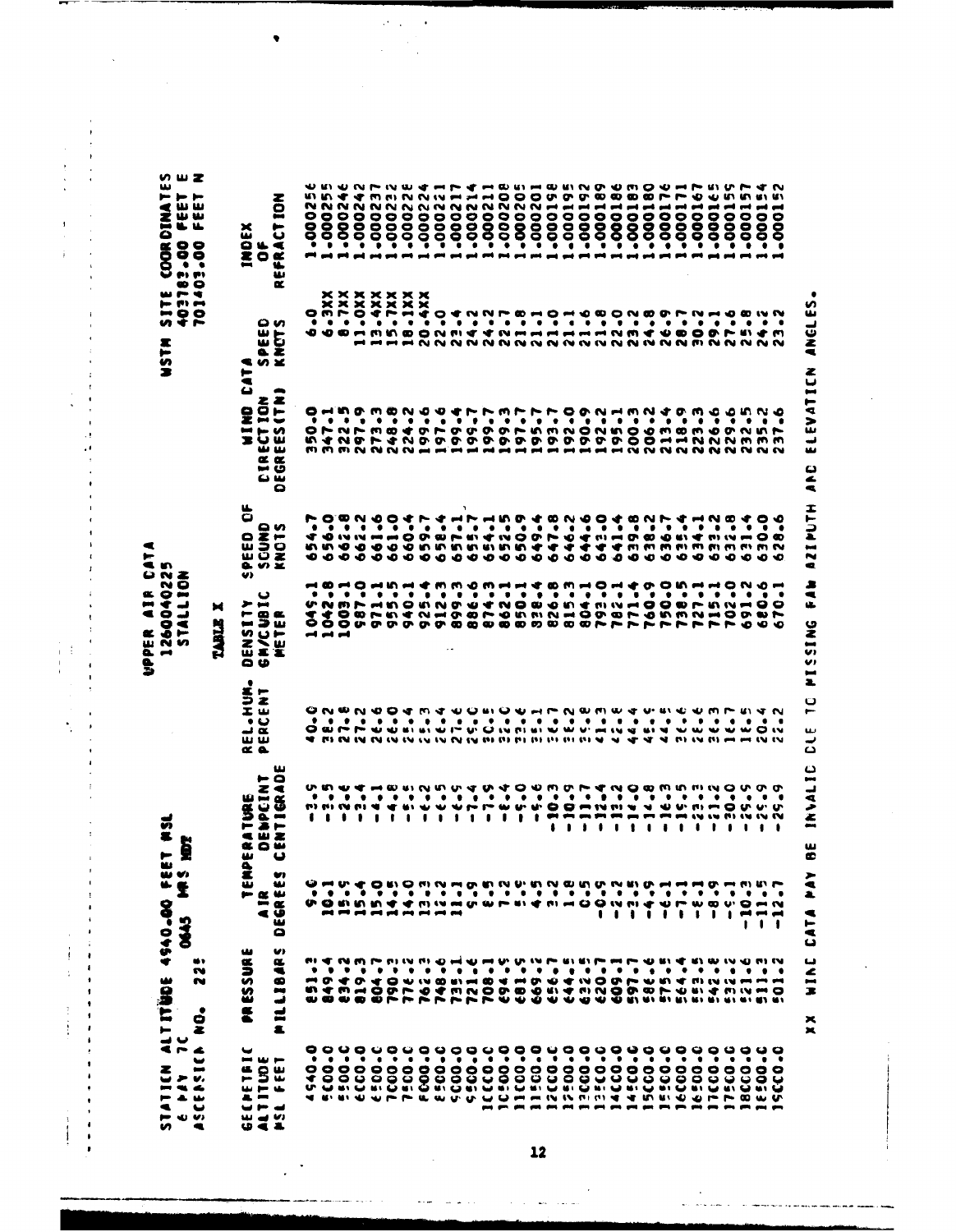| ں ب<br>$4 - 4$<br><b>AJICY</b><br>$\frac{1}{2}$<br>ن⊌ ن⊸⊨<br><b>Un</b>                                                                                                                                  | ITUCE<br>H                                                                                                                                                                                                                                                                                                                                                                                                                                                                                                                 | ان بن<br>نه مه<br>┻<br>ပ<br>3.0757<br>0645                                                           | ET M!<br>E                                                                                                                                                                                                                                                                                                                                                                                                                                             |                                                                                                                                                                                                                                                                                                                                                                                                                        | <b>NU</b><br>$\alpha$ $\omega$ $\blacksquare$<br>- 4 -<br>ີ ⊂ ⊿<br>$\circ$ $\triangleleft$<br>$\bullet$ $\bullet$<br>$\propto$<br>w<br>n w<br>۰<br>$\overline{\phantom{a}}$<br>$\mathbf{a}$ | ન્વ<br>⊢<br>יש ש<br>ロぃと                                                                |                                                                                               | $\overline{\bullet}$<br>∽<br>S<br>$\sim$ $\sim$<br>ä.<br>►<br>S<br>£ | のwZ<br>ىب<br>$\vdash\vdash\vdash$<br>∢ധധ<br>zŵw<br><u>.</u><br>د<br>$\alpha$ o o<br>0 O O<br>ပေစစ<br>۱۰، ۱۰۰ ب<br>œ O<br>10.74 |
|---------------------------------------------------------------------------------------------------------------------------------------------------------------------------------------------------------|----------------------------------------------------------------------------------------------------------------------------------------------------------------------------------------------------------------------------------------------------------------------------------------------------------------------------------------------------------------------------------------------------------------------------------------------------------------------------------------------------------------------------|------------------------------------------------------------------------------------------------------|--------------------------------------------------------------------------------------------------------------------------------------------------------------------------------------------------------------------------------------------------------------------------------------------------------------------------------------------------------------------------------------------------------------------------------------------------------|------------------------------------------------------------------------------------------------------------------------------------------------------------------------------------------------------------------------------------------------------------------------------------------------------------------------------------------------------------------------------------------------------------------------|---------------------------------------------------------------------------------------------------------------------------------------------------------------------------------------------|----------------------------------------------------------------------------------------|-----------------------------------------------------------------------------------------------|----------------------------------------------------------------------|--------------------------------------------------------------------------------------------------------------------------------|
| پ<br>$\blacksquare$<br>v,<br>4<br>w<br>ب<br>۰                                                                                                                                                           | <br>w<br>w<br>٠<br>پ<br>Ł                                                                                                                                                                                                                                                                                                                                                                                                                                                                                                  |                                                                                                      |                                                                                                                                                                                                                                                                                                                                                                                                                                                        |                                                                                                                                                                                                                                                                                                                                                                                                                        | TABLE X                                                                                                                                                                                     | (Cont)                                                                                 |                                                                                               |                                                                      |                                                                                                                                |
|                                                                                                                                                                                                         | $\alpha$                                                                                                                                                                                                                                                                                                                                                                                                                                                                                                                   |                                                                                                      |                                                                                                                                                                                                                                                                                                                                                                                                                                                        |                                                                                                                                                                                                                                                                                                                                                                                                                        |                                                                                                                                                                                             | u.<br>0                                                                                | پ                                                                                             | E                                                                    |                                                                                                                                |
| œ<br>⊨<br>u.<br>$\blacksquare$<br>4<br>山せえ                                                                                                                                                              | ىيا<br>ESSU<br>$\alpha$                                                                                                                                                                                                                                                                                                                                                                                                                                                                                                    | ×.<br>ىپ<br>$- \alpha$ $\omega$<br>$\tilde{\phantom{a}}$                                             | <b>TURE</b><br>SPEINT<br>ھ س ج<br><b>aow</b><br>w<br>௳                                                                                                                                                                                                                                                                                                                                                                                                 | ٠<br><b>EXPLAN</b><br>ت ب<br>யய<br>$\alpha$ a                                                                                                                                                                                                                                                                                                                                                                          | ၑ<br>س حر<br><b>LSE</b><br>とくに<br>üΣ<br>၀ ဖ                                                                                                                                                 | U)                                                                                     |                                                                                               | <b>9 V X</b>                                                         | INDEX<br>Of                                                                                                                    |
| ⊶ س<br>يز ۾<br>$\blacksquare$<br>ت سو ب<br>ری ہے تعا                                                                                                                                                    | S<br>$\alpha$<br>$\overline{\phantom{a}}$<br>u<br>U<br>$\mathbf{I}$<br>$\blacksquare$                                                                                                                                                                                                                                                                                                                                                                                                                                      | v.<br>ىپ<br>$\alpha$<br>ت م<br>ىئ<br>۰                                                               | ىئا<br>$\bullet$<br>⋖<br>IGR<br>$\overline{ }$<br>ပ                                                                                                                                                                                                                                                                                                                                                                                                    |                                                                                                                                                                                                                                                                                                                                                                                                                        | ш<br>塞                                                                                                                                                                                      | မ ဖ<br>FEED<br>SCUNI<br>KNCTS                                                          | $\bullet$<br>z z<br><b>MIND<br/>ECTION<br/>ECTION</b><br>$\alpha$ $\alpha$<br>ن س<br>ت ت<br>ں | ດ ທ<br><b>PEET</b>                                                   | <b>NO1</b><br>FRACT<br>w<br>œ.                                                                                                 |
| ٠<br>0                                                                                                                                                                                                  | ٠<br>$\overline{\phantom{a}}$<br>o.                                                                                                                                                                                                                                                                                                                                                                                                                                                                                        | $\bullet$<br>$\mathbf{1}$                                                                            | $\blacksquare$<br>٠<br>မ                                                                                                                                                                                                                                                                                                                                                                                                                               |                                                                                                                                                                                                                                                                                                                                                                                                                        |                                                                                                                                                                                             |                                                                                        |                                                                                               |                                                                      | n<br>÷<br>٠                                                                                                                    |
| $\bullet$                                                                                                                                                                                               | ٠                                                                                                                                                                                                                                                                                                                                                                                                                                                                                                                          | ٠<br>$\mathbf{I}$                                                                                    |                                                                                                                                                                                                                                                                                                                                                                                                                                                        |                                                                                                                                                                                                                                                                                                                                                                                                                        |                                                                                                                                                                                             |                                                                                        |                                                                                               |                                                                      | $\ddot{\circ}$<br>$\bullet$                                                                                                    |
| 0000<br><b>DOUQUOUQ</b><br>U O O - - - IV IV M II 4 4 5 6 6 0 7 F P 8 8 0 U O - - - N IV M M H &<br>in 1970 to to the UP to UP to UP to UP to UP to UP to UP to UP to UP to UP to us to us to us to UP. | m chung a m m m m m m d C m m m ch a m m m m m m m m ch a O w m<br>٠<br>0.0.94                                                                                                                                                                                                                                                                                                                                                                                                                                             | wowd wave can wave on which we have the above we<br>٠<br>ninum oo maa dhu bhrro o maid kiro cim an a | $\begin{array}{c} \mathbf{O} \mathbf{O} \mathbf{O} \mathbf{O} \mathbf{O} \mathbf{O} \mathbf{O} \mathbf{O} \mathbf{O} \mathbf{O} \mathbf{O} \mathbf{O} \mathbf{O} \mathbf{O} \mathbf{O} \mathbf{O} \mathbf{O} \mathbf{O} \mathbf{O} \mathbf{O} \mathbf{O} \mathbf{O} \mathbf{O} \mathbf{O} \mathbf{O} \mathbf{O} \mathbf{O} \mathbf{O} \mathbf{O} \mathbf{O} \mathbf{O} \mathbf{O} \mathbf{O} \mathbf{O} \mathbf{O} \mathbf$<br>193 193 193 193 193 193 | $\mathbf{A} \mathbf{A} \mathbf{B} \mathbf{A} \mathbf{A} \mathbf{A} \mathbf{A} \mathbf{A} \mathbf{A} \mathbf{A} \mathbf{A} \mathbf{A} \mathbf{A} \mathbf{A} \mathbf{A} \mathbf{A} \mathbf{A} \mathbf{A} \mathbf{A} \mathbf{A} \mathbf{A} \mathbf{A} \mathbf{A} \mathbf{A} \mathbf{A} \mathbf{A} \mathbf{A} \mathbf{A} \mathbf{A} \mathbf{A} \mathbf{A} \mathbf{A} \mathbf{A} \mathbf{A} \mathbf{A} \mathbf{A} \mathbf{$ | <b>ちゃうひひーうみききんよううきてきひときてや」とうきしまうりょうしゃくうつうりてききんとうこういうらてうらうかいかいかいかん</b><br><b>UOOO</b>                                                                                                        | てきるとしててきてきるようとうちょうしつもらうようしつもらう しょうとうとうしょうじょうしんりついいりついい やっとうき てんきょう しょうしょう しょうしょう こうきょう | OWWOL<br>すすすすす<br>~~~~~~~~~~~~~~~~~~~~~~~~~~~~~~~~~~~~~                                       | ~~~~~~~~~~~~~~~~~~~~~~~~~~~~~~~~                                     | 0000<br>٠<br>-------                                                                                                           |
| ۰                                                                                                                                                                                                       | ٠                                                                                                                                                                                                                                                                                                                                                                                                                                                                                                                          | $\bullet$<br>$\mathbf{1}$                                                                            |                                                                                                                                                                                                                                                                                                                                                                                                                                                        |                                                                                                                                                                                                                                                                                                                                                                                                                        |                                                                                                                                                                                             |                                                                                        |                                                                                               |                                                                      | ÷<br>$\ddot{\bullet}$<br>$\bar{8}$<br>$\bullet$                                                                                |
| ٠                                                                                                                                                                                                       | ٠<br>-41-41                                                                                                                                                                                                                                                                                                                                                                                                                                                                                                                | ٠<br>$\mathbf{1}$                                                                                    |                                                                                                                                                                                                                                                                                                                                                                                                                                                        |                                                                                                                                                                                                                                                                                                                                                                                                                        | $\bullet$                                                                                                                                                                                   |                                                                                        |                                                                                               |                                                                      | T<br>0001<br>◉                                                                                                                 |
| ٠<br>$\bullet$                                                                                                                                                                                          | ٠                                                                                                                                                                                                                                                                                                                                                                                                                                                                                                                          | $\bullet$<br>$\mathbf{r}$                                                                            |                                                                                                                                                                                                                                                                                                                                                                                                                                                        |                                                                                                                                                                                                                                                                                                                                                                                                                        |                                                                                                                                                                                             |                                                                                        |                                                                                               |                                                                      | f٣١<br>0001<br>∍                                                                                                               |
| ٠<br>$\bullet$                                                                                                                                                                                          | - 47                                                                                                                                                                                                                                                                                                                                                                                                                                                                                                                       | $\bullet$                                                                                            | w<br>$\mathbf{v}$                                                                                                                                                                                                                                                                                                                                                                                                                                      |                                                                                                                                                                                                                                                                                                                                                                                                                        |                                                                                                                                                                                             |                                                                                        |                                                                                               |                                                                      | .0001                                                                                                                          |
| ٠<br>$\bullet$                                                                                                                                                                                          | $\bullet$<br>$\mathbf{u} \times$<br>₩.                                                                                                                                                                                                                                                                                                                                                                                                                                                                                     | $\bullet$                                                                                            | w                                                                                                                                                                                                                                                                                                                                                                                                                                                      |                                                                                                                                                                                                                                                                                                                                                                                                                        |                                                                                                                                                                                             |                                                                                        |                                                                                               |                                                                      |                                                                                                                                |
| ٠                                                                                                                                                                                                       | $\bullet$                                                                                                                                                                                                                                                                                                                                                                                                                                                                                                                  | $\bullet$<br>$\cdots$                                                                                |                                                                                                                                                                                                                                                                                                                                                                                                                                                        |                                                                                                                                                                                                                                                                                                                                                                                                                        |                                                                                                                                                                                             |                                                                                        |                                                                                               |                                                                      |                                                                                                                                |
| ۰                                                                                                                                                                                                       | $\bullet$                                                                                                                                                                                                                                                                                                                                                                                                                                                                                                                  | ۰                                                                                                    | いいい トー<br>191.03.01.01.9                                                                                                                                                                                                                                                                                                                                                                                                                               |                                                                                                                                                                                                                                                                                                                                                                                                                        |                                                                                                                                                                                             |                                                                                        |                                                                                               |                                                                      | <b>MNN</b>                                                                                                                     |
| ٠                                                                                                                                                                                                       | $\bullet$                                                                                                                                                                                                                                                                                                                                                                                                                                                                                                                  | $\bullet$<br>$\sqrt{1}$                                                                              |                                                                                                                                                                                                                                                                                                                                                                                                                                                        |                                                                                                                                                                                                                                                                                                                                                                                                                        |                                                                                                                                                                                             |                                                                                        |                                                                                               |                                                                      |                                                                                                                                |
| ٠<br>0000                                                                                                                                                                                               |                                                                                                                                                                                                                                                                                                                                                                                                                                                                                                                            | $\mathbf{I}$                                                                                         | $\mathbf{u}_1$ at<br>$\bullet$                                                                                                                                                                                                                                                                                                                                                                                                                         |                                                                                                                                                                                                                                                                                                                                                                                                                        |                                                                                                                                                                                             |                                                                                        |                                                                                               |                                                                      | -00013<br>-00013<br>-00013<br>-00013                                                                                           |
| $\bullet$                                                                                                                                                                                               | $\bullet$                                                                                                                                                                                                                                                                                                                                                                                                                                                                                                                  | $\bullet\quad\bullet\quad\bullet$<br>$\blacksquare$                                                  | $\cdot$<br>$\bullet$                                                                                                                                                                                                                                                                                                                                                                                                                                   |                                                                                                                                                                                                                                                                                                                                                                                                                        |                                                                                                                                                                                             |                                                                                        |                                                                                               |                                                                      | N<br>.0001                                                                                                                     |
| $\bullet$                                                                                                                                                                                               | $\bullet$                                                                                                                                                                                                                                                                                                                                                                                                                                                                                                                  | $\mathbf{1}$                                                                                         | $\blacksquare$<br>٠<br>$\bullet$                                                                                                                                                                                                                                                                                                                                                                                                                       |                                                                                                                                                                                                                                                                                                                                                                                                                        |                                                                                                                                                                                             |                                                                                        |                                                                                               |                                                                      | N                                                                                                                              |
| $\bullet$                                                                                                                                                                                               | $\bullet$ . $\bullet$                                                                                                                                                                                                                                                                                                                                                                                                                                                                                                      | $\bullet\bullet$                                                                                     | ₩<br>w<br>$\blacksquare$                                                                                                                                                                                                                                                                                                                                                                                                                               |                                                                                                                                                                                                                                                                                                                                                                                                                        |                                                                                                                                                                                             |                                                                                        |                                                                                               |                                                                      |                                                                                                                                |
| $\bullet$                                                                                                                                                                                               |                                                                                                                                                                                                                                                                                                                                                                                                                                                                                                                            | $\cdot$                                                                                              | ▼<br>₩<br>$\bullet$                                                                                                                                                                                                                                                                                                                                                                                                                                    |                                                                                                                                                                                                                                                                                                                                                                                                                        |                                                                                                                                                                                             |                                                                                        |                                                                                               |                                                                      |                                                                                                                                |
| $\bullet$<br>$\begin{array}{c} \circ \circ \circ \circ \circ \circ \end{array}$                                                                                                                         | $\bullet$<br>HOOVQ NAMMANT MAUOOV<br>$\mathbf{v} \cdot \mathbf{v} \cdot \mathbf{v} \cdot \mathbf{v} \cdot \mathbf{v} \cdot \mathbf{v} \cdot \mathbf{v} \cdot \mathbf{v} \cdot \mathbf{v} \cdot \mathbf{v} \cdot \mathbf{v} \cdot \mathbf{v} \cdot \mathbf{v} \cdot \mathbf{v} \cdot \mathbf{v} \cdot \mathbf{v} \cdot \mathbf{v} \cdot \mathbf{v} \cdot \mathbf{v} \cdot \mathbf{v} \cdot \mathbf{v} \cdot \mathbf{v} \cdot \mathbf{v} \cdot \mathbf{v} \cdot \mathbf{v} \cdot \mathbf{v} \cdot \mathbf{v} \cdot \mathbf{$ | $\bullet$                                                                                            | ◥<br>₩<br>$\bullet$                                                                                                                                                                                                                                                                                                                                                                                                                                    |                                                                                                                                                                                                                                                                                                                                                                                                                        | <b>ORDOBBBBBBBBBB</b>                                                                                                                                                                       |                                                                                        |                                                                                               |                                                                      | 1000114<br>1000114<br>1000112<br>1000112<br>1000112                                                                            |
| ٠                                                                                                                                                                                                       |                                                                                                                                                                                                                                                                                                                                                                                                                                                                                                                            | $\mathbf{1}$                                                                                         | ◀<br>₩<br>٠                                                                                                                                                                                                                                                                                                                                                                                                                                            |                                                                                                                                                                                                                                                                                                                                                                                                                        |                                                                                                                                                                                             |                                                                                        |                                                                                               |                                                                      |                                                                                                                                |
| ۰<br>$\circ$                                                                                                                                                                                            | $\bullet\quad \bullet\quad \bullet$                                                                                                                                                                                                                                                                                                                                                                                                                                                                                        | .<br>111111                                                                                          | <b>AJ RI</b><br>⋖<br>$\bullet$                                                                                                                                                                                                                                                                                                                                                                                                                         |                                                                                                                                                                                                                                                                                                                                                                                                                        |                                                                                                                                                                                             |                                                                                        |                                                                                               |                                                                      |                                                                                                                                |
| ٠<br>$\bullet$                                                                                                                                                                                          |                                                                                                                                                                                                                                                                                                                                                                                                                                                                                                                            |                                                                                                      | ₩<br>$\blacksquare$                                                                                                                                                                                                                                                                                                                                                                                                                                    |                                                                                                                                                                                                                                                                                                                                                                                                                        | ◆                                                                                                                                                                                           |                                                                                        | $\frac{9}{4}$                                                                                 | $F: \mathfrak{m} \mathfrak{m} \rightarrow \mathfrak{m}$              | 0<br>0001<br>۰                                                                                                                 |
| $\bullet$<br>$\bullet$                                                                                                                                                                                  | $\bullet$                                                                                                                                                                                                                                                                                                                                                                                                                                                                                                                  | $\bullet\bullet$                                                                                     | w<br>₩<br>٠                                                                                                                                                                                                                                                                                                                                                                                                                                            |                                                                                                                                                                                                                                                                                                                                                                                                                        |                                                                                                                                                                                             |                                                                                        |                                                                                               |                                                                      | 0<br>11000<br>٠                                                                                                                |
| $\bullet$<br>$\bullet$                                                                                                                                                                                  | $\bullet$                                                                                                                                                                                                                                                                                                                                                                                                                                                                                                                  |                                                                                                      | <b>UIW</b><br>4<br>$\bullet$                                                                                                                                                                                                                                                                                                                                                                                                                           |                                                                                                                                                                                                                                                                                                                                                                                                                        | ***                                                                                                                                                                                         |                                                                                        |                                                                                               |                                                                      | ۰<br>Ò                                                                                                                         |
| ٠<br>၀ ပ                                                                                                                                                                                                | ٠                                                                                                                                                                                                                                                                                                                                                                                                                                                                                                                          | $\bullet$                                                                                            | w<br>ŧ                                                                                                                                                                                                                                                                                                                                                                                                                                                 |                                                                                                                                                                                                                                                                                                                                                                                                                        |                                                                                                                                                                                             |                                                                                        |                                                                                               |                                                                      | 99<br>$\ddot{\bullet}$<br>$\bar{8}$<br>٠                                                                                       |
| ٠                                                                                                                                                                                                       |                                                                                                                                                                                                                                                                                                                                                                                                                                                                                                                            | $\bullet$                                                                                            | r<br>$\bullet$                                                                                                                                                                                                                                                                                                                                                                                                                                         |                                                                                                                                                                                                                                                                                                                                                                                                                        | ◆                                                                                                                                                                                           |                                                                                        |                                                                                               |                                                                      | 0001<br>ī                                                                                                                      |
| ۰<br>$\circ$<br>8988                                                                                                                                                                                    | $\bullet$ $\bullet$                                                                                                                                                                                                                                                                                                                                                                                                                                                                                                        | $\bullet$<br>$\mathbf{r}$                                                                            | ₩<br>$\bullet$                                                                                                                                                                                                                                                                                                                                                                                                                                         | $\bullet$                                                                                                                                                                                                                                                                                                                                                                                                              | ▾                                                                                                                                                                                           |                                                                                        |                                                                                               | ٠                                                                    | 0<br>1000<br>Ō                                                                                                                 |
| ٠                                                                                                                                                                                                       |                                                                                                                                                                                                                                                                                                                                                                                                                                                                                                                            | ٠<br>-                                                                                               | 0<br>u,<br>$\bullet$                                                                                                                                                                                                                                                                                                                                                                                                                                   | $\ddot{\bm{\epsilon}}$<br>$\bullet$                                                                                                                                                                                                                                                                                                                                                                                    | ◆                                                                                                                                                                                           |                                                                                        |                                                                                               | ٠                                                                    | <b>U</b><br>0000<br>Ï<br>and and                                                                                               |
| $\bullet$<br>$\bullet$<br>$\tilde{S}$                                                                                                                                                                   | $\bullet$ $\bullet$                                                                                                                                                                                                                                                                                                                                                                                                                                                                                                        | ٠<br>٠                                                                                               | w<br>$\bullet$                                                                                                                                                                                                                                                                                                                                                                                                                                         | $\frac{4}{9}$<br>$\bullet$                                                                                                                                                                                                                                                                                                                                                                                             |                                                                                                                                                                                             |                                                                                        | 00111111111                                                                                   | ₩                                                                    | o۰<br>8<br>8<br>ō                                                                                                              |
| $\bullet$<br>$\bullet$                                                                                                                                                                                  | $\bullet$                                                                                                                                                                                                                                                                                                                                                                                                                                                                                                                  | ₩<br>ŧ                                                                                               | 輸り<br>輸入                                                                                                                                                                                                                                                                                                                                                                                                                                               | 1<br>u۱<br>$\bullet$                                                                                                                                                                                                                                                                                                                                                                                                   | ٠                                                                                                                                                                                           |                                                                                        |                                                                                               | - -<br>$\bullet$<br>◆                                                | o<br>8<br>Š<br>---                                                                                                             |
| $\circ$<br>မ မ                                                                                                                                                                                          | $\bullet$                                                                                                                                                                                                                                                                                                                                                                                                                                                                                                                  | ٠<br>r w<br>٠                                                                                        | r o<br>u۱                                                                                                                                                                                                                                                                                                                                                                                                                                              | $\ddot{\ast}$<br>v<br>$\bullet$                                                                                                                                                                                                                                                                                                                                                                                        |                                                                                                                                                                                             | יח הו<br>$\boldsymbol{\omega}$ $\boldsymbol{\omega}$<br>in in                          | ٠                                                                                             | $\bullet$                                                            | ∞<br>$\bar{\mathbf{S}}$<br>Š                                                                                                   |
| $\bullet$ $\bullet$<br>ט וט                                                                                                                                                                             | $\bullet$                                                                                                                                                                                                                                                                                                                                                                                                                                                                                                                  | ٠                                                                                                    | پ                                                                                                                                                                                                                                                                                                                                                                                                                                                      | 溝<br>÷<br>٠                                                                                                                                                                                                                                                                                                                                                                                                            |                                                                                                                                                                                             |                                                                                        | ٠                                                                                             | . .                                                                  | ø<br>O<br>0<br>ĕ.                                                                                                              |

 $\begin{array}{c} \rule{0pt}{2ex} \rule{0pt}{2ex} \rule{0pt}{2ex} \rule{0pt}{2ex} \rule{0pt}{2ex} \rule{0pt}{2ex} \rule{0pt}{2ex} \rule{0pt}{2ex} \rule{0pt}{2ex} \rule{0pt}{2ex} \rule{0pt}{2ex} \rule{0pt}{2ex} \rule{0pt}{2ex} \rule{0pt}{2ex} \rule{0pt}{2ex} \rule{0pt}{2ex} \rule{0pt}{2ex} \rule{0pt}{2ex} \rule{0pt}{2ex} \rule{0pt}{2ex} \rule{0pt}{2ex} \rule{0pt}{2ex} \rule{0pt}{2ex} \rule{0pt}{$ 

++ AT LEAST ONE ASSUMED RELATIVE HUMIDITY VALUE WAS USED IN THE INTERPOLATION.

 $\bar{1}$  $\begin{array}{c} \begin{array}{c} \begin{array}{c} \end{array} \\ \begin{array}{c} \end{array} \end{array} \end{array}$ 

j

 $\ddot{\phantom{0}}$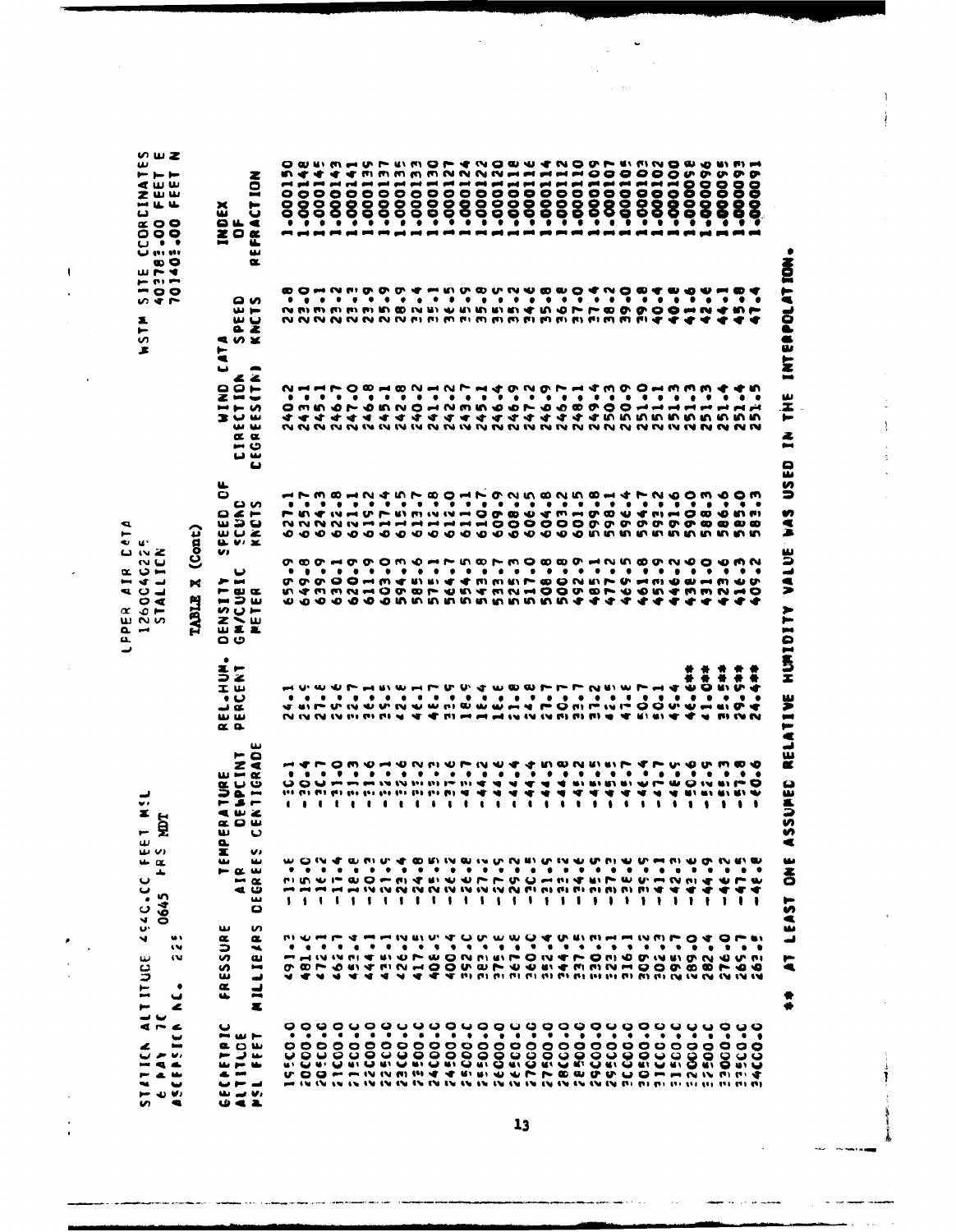SITE COORDINATES<br>403783.00 FEET E<br>701403.00 FEET N 060000-**.000088** 130000-**Sa0000-**-000064 290000-000000--000079 **910000-**910000--000075 510000--000070 -000066 190000- $-0000065$ E90000--000062 090000--000059  $-000057$ -000056  $-000055$ -000053 -000052 -000050 990000-.000051 110000-403783.00 FEET<br>701403.00 FEET REFRACT ION **INDEX**  $\bullet$ 0<br>000001<br>000001 58.6 59.0<br>59.9 5<br>5 6 7 8 7 9<br>5 8 7 9 7 9 7 **F.23** 54.2 54.7  $\frac{4}{5}$ 56-2 56-0  $54 - 5$ **SPEEC<br>KNOTS NSTM WIND CATA** DEGREES(TN) DIRECTION 0<br>000-1-5<br>000-1-5<br>00000<br>00000 251-4 54-3 53.33 139.9 40-3 42-6  $9 - 44.$  $142 - 3$  $1 - 1$  $9 - 5 + 1$ SPEED OF ものです。 しょうしょう しょうしょう しょうしょう しょうしょう しょうしょう しょうしょう しょうしょう しょうしょう こうしょう 570.1<br>568.5<br>566.9  $\begin{array}{l} 0.00000\\ 0.0000\\ 0.0000\\ 0.0000\\ 0.0000\\ 0.0000\\ \end{array}$ 564.8 564.3 163.8 562.6 9-29 62.6 61.0 62.3 565.3 62-6 62.2 60-5 SCUND<sup>-</sup><br>KNOTS 9-295 9-29 TABLE X (Cont) UPPER AIR CATA 1260040225 STALLION 402.2<br>395.3 381.9 375.1<br>368.2 341.8 335.46<br>327.9<br>320.5 313-2<br>305-6 264.6  $251 - 8$ 239.6 234-0 224.0 217.1 382-5 348.2 298.2 271.2 229.3 290.9 283.8 277.9 245.6 361.4 754.7 **GM/CUBIC** DENSITY METER REL.NUM.<br>PERCENT 13.3\*\*  $7.8 + 1$ 16.547 ÷, TEMPERATURE<br>IR DEWPOINT CENTIGRAD e Pay 10.<br>Statick stillings 4940.00 feet kst DEAS HRS HET DEGREES  $-57.6$  $-62 - 8$  $-63.5$  $-64.4$  $-64.4$  $52 - 7$  $2 - 5$  $-63.5$ 50-1  $51 - 4$  $-0.09 -0.2 -$ -33-**L-E3-1** -63.5  $-12.5$ -62.5 -64.3  $-64.4$  $-64.4$ - 64.4 -64.4  $-64.7$ -25.  $-29 - -64.$ AIR ï **MILLIBARS PRESSING** 22<sup>e</sup> 257.6<br>251.6<br>245. 229.0 218.00 20342<br>19842 188.5 170.8 166.6 240-2<br>2340-2 154.6 143.5 140.0 175.0 158.5 150.5  $36 - 6$ 223.E 162.5 30.0 147.2 2-2-2 **SIGNAMOSSASS GECPETRIC** 34500-0 **0°0005E** 5:00-0 0-00095 16500.0 37000-0 0-00515 0-00005 **BEOO-0** 9000-0 39500-0 1000-00 10300-0 41000-0 0-00517 42000.0 42200-0 0-00353 0-00557 44000-0 14500-0 15000-0 15500.0 16000-0 16500-0 47000.0 48000.0 18500-0 0-0051 ALTITUDE **PSL FEET** 

AT LEAST CNE ASSUPEC RELATIVE HUMIOITY VALUE WAS USED IN THE INTERPOLATION.  $\bullet$ 

1400000

52.9

47-1

564.1

210.4

-33-

126-8

19000-0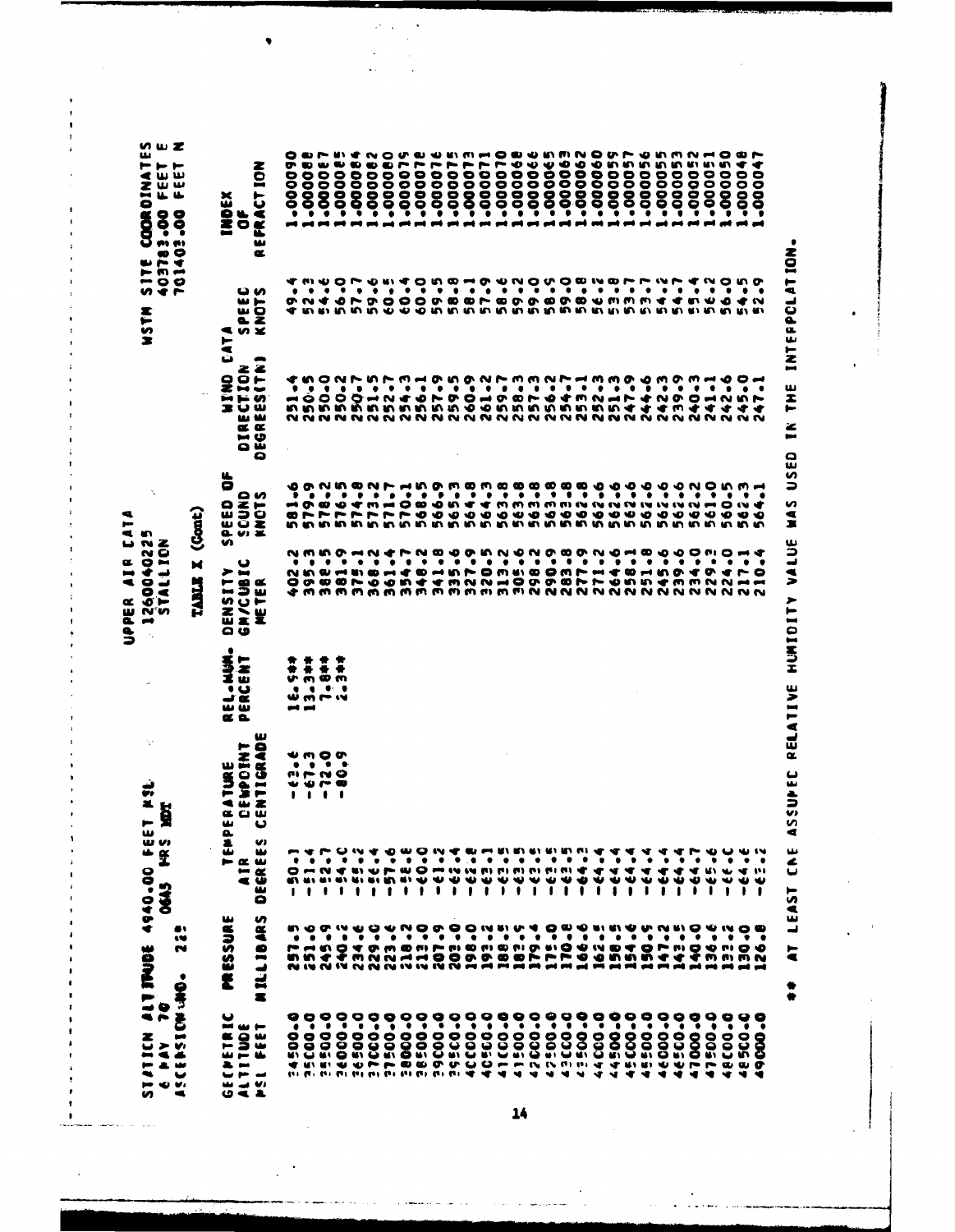$\bar{z}$  $\ddot{\phantom{a}}$ 

 $\frac{1}{2}$  $\frac{1}{2}$ 

 $\frac{1}{2}$  $\frac{1}{10}$ 

 $\ddot{\phantom{1}}$ 

 $\bar{\bar{z}}$ 

LPPER AIF CATA<br>1260C4C225<br>5TALLICK

| いwZ<br>ىدە<br>⊢ ⊢ ⊢<br><b>SER</b><br>⊶ ц.<br>u.<br>ں<br>000 - 00<br>000 - 000<br>0000 -<br>$\frac{1}{1}$ $\frac{1}{4}$<br>∽ر بین<br><b>SITE</b><br>z<br>5<br>x | EFRACT ION<br>INDEX<br>ŏ<br>$\alpha$<br><u>ພ ທ</u><br>$\frac{1}{2}$<br>ēΣ<br>n x<br>$\blacksquare$<br>$\overline{a}$<br>ی<br>-<br>ESCTION<br>ၟႍ<br>$\blacksquare$<br>x.<br>تنا تنا<br>$\alpha$<br>нō<br>س ن | יש ש<br>€<br>◀<br>÷<br>$\frac{1}{2}$<br>0000<br>0<br>ŏoo<br>◒<br>$\ddot{\phantom{1}}$<br>$\bar{\phantom{a}}$<br>٠<br>œ<br>œ<br>−<br>٠<br>٠<br>٠<br>o o<br>m er<br>ഗ ത<br>٠<br>٠<br>$\bullet$<br>$\bullet$<br>∞ o∿<br>44 |                | o<br>u<br><b>DIW</b><br>$-500$<br>¢<br>◀<br>m<br>$\dot{\mathbf{S}}$<br>$\mathbf{\tilde{e}}$<br>$\tilde{e}$<br>⊕<br>Γ,<br>∙<br>$\bullet$<br>$\bullet$<br>٠<br>7444<br>٠<br>$\bullet$<br>1<br>~~<br>$\vec{\cdot}$<br>٠<br>٠<br>۰<br>0<br>$\overline{\phantom{a}}$<br>$\rightarrow$ N<br>のめめ | თ<br>ື້<br>∙<br><b>BIBI</b><br>E)<br>m<br><b>00000-1000</b><br>00000-1000<br>0<br>0<br>0<br>Ò<br>۰<br>$\tilde{e}$<br><b>vr</b><br>$\frac{28}{10}$<br>o<br>$\blacksquare$<br>٠<br>m<br>◆<br>m | $\mathbf{u}$ and $\mathbf{v}$<br>⊷<br>(1, 1, 1)<br>$\bullet$<br>0<br>0<br>0<br><b>ตู จู จู รู รู จู จู จู</b><br>◆<br>ō<br>$\bullet$<br>$\bullet$<br>o<br>►<br>$\bullet$<br>۰<br>٠<br>۰<br>$\bullet$<br>$\bullet$<br>$m \leftrightarrow \infty$<br>$\bullet$<br>$\bullet$<br>ちちちちきょう チィ<br>n N | ۰<br>o a<br><b>DUIT</b><br>ው<br>$\sim$ $\sim$<br>-00002<br>-00002<br>N<br>N<br>N<br>ö<br>00000<br>Õ<br>$\tilde{g}$<br>$\ddot{w}$<br>$\bullet$<br>$\ddot{\cdot}$<br>m<br>$\mathbf{r}$<br>◆<br>$\ddot{\phantom{1}}$<br>$\bullet$<br>MMD O CHUNNO O O O O O M CNOMC<br>$\begin{array}{c} \textbf{f1} \textbf{f2} \textbf{f3} \textbf{f4} \textbf{f5} \textbf{f6} \textbf{f7} \textbf{f8} \textbf{f8} \textbf{f8} \textbf{f8} \textbf{f8} \textbf{f8} \textbf{f9} \textbf{f9} \textbf{f9} \textbf{f8} \textbf{f8} \textbf{f8} \textbf{f8} \textbf{f8} \textbf{f8} \textbf{f8} \textbf{f8} \textbf{f8} \textbf{f8} \textbf{f8} \textbf{f8} \textbf{f8} \textbf{f8} \textbf$<br>$\ddot{\bullet}$<br>$\bullet$<br>$\ddot{\bullet}$<br>∞<br>$\ddot{\phantom{a}}$<br>$\mathbf{I}$<br>m<br>ī<br>$\bullet$<br>$\bullet$<br>$\rightarrow$<br>m,<br>m<br>m<br>44<br>₹ ₹<br><b>MMMMM</b><br>÷ |
|----------------------------------------------------------------------------------------------------------------------------------------------------------------|-------------------------------------------------------------------------------------------------------------------------------------------------------------------------------------------------------------|-------------------------------------------------------------------------------------------------------------------------------------------------------------------------------------------------------------------------|----------------|-------------------------------------------------------------------------------------------------------------------------------------------------------------------------------------------------------------------------------------------------------------------------------------------|----------------------------------------------------------------------------------------------------------------------------------------------------------------------------------------------|------------------------------------------------------------------------------------------------------------------------------------------------------------------------------------------------------------------------------------------------------------------------------------------------|---------------------------------------------------------------------------------------------------------------------------------------------------------------------------------------------------------------------------------------------------------------------------------------------------------------------------------------------------------------------------------------------------------------------------------------------------------------------------------------------------------------------------------------------------------------------------------------------------------------------------------------------------------------------------------------------------------------------------------------------------------------------------------------------------------------------------------------------------------------------------------|
|                                                                                                                                                                | ݐ<br>u.<br>o<br>KNOL2<br>SCOMD<br>SCOMD                                                                                                                                                                     | いす<br>m<br>$\bullet$<br>٠<br>$\bullet$<br>◆<br>ママ<br><b>U D U D O</b>                                                                                                                                                   | $\bullet$<br>◆ | $\bullet$<br>⊶ 0<br>۰<br>`ø<br>$\bullet$<br>$\bullet$<br>◀                                                                                                                                                                                                                                |                                                                                                                                                                                              |                                                                                                                                                                                                                                                                                                | $\delta\mathcal{L}+\delta\mathcal{L}+\delta\mathcal{L}+\delta\mathcal{L}+\delta\mathcal{L}+\delta\mathcal{L}$<br><b>n</b> ំ<br>٦                                                                                                                                                                                                                                                                                                                                                                                                                                                                                                                                                                                                                                                                                                                                                |
| TABLE X (Cont)<br>$\sim$ 20 $\sim$<br>26CC4C22<br>STALLICM<br>26 CC4                                                                                           | n<br>ၑ<br>➤<br><b>INSIT<br/>/CUBI<br/>ETER</b><br>こう<br>æ.                                                                                                                                                  | $\alpha$ mpo<br>$\bullet$<br>٠<br>٠<br>n o n o<br>00 v<br>$\begin{array}{c} \mathbf{N} \mathbf{N} \mathbf{M} \mathbf{M} \mathbf{M} \mathbf{M} \mathbf{M} \end{array}$                                                   | ٠<br>o         | $\rightarrow \infty$<br>$\bullet$<br>$\bullet$<br>٠<br>∙<br>r<br>œ<br>$\bullet$<br>$\bullet$<br>∼                                                                                                                                                                                         | m O<br>٠<br>٠<br>$\bullet$<br>٠<br>$\bullet$<br>◆<br>$\bullet$<br>m<br>Ó<br>$\bullet$<br>∼<br>∙                                                                                              | $\bullet$<br>٠<br>$\bullet$<br>٠<br>٠<br>$\bullet$<br>うちょうろう<br>∼<br><b>in</b><br>$\rightarrow$<br>----<br>$\rightarrow$                                                                                                                                                                       | 0000000000000<br>$\begin{array}{ccc} \circ & \circ & \circ \end{array}$<br>$\bullet$<br>٠<br>۰<br>٠<br>٠<br>$\bullet$<br>÷<br><b>EIN</b><br>$\bullet$<br>œ<br>$N N -$<br>$\overline{\mathbf{v}}$<br>m<br>شم شم<br>$\rightarrow$<br>and .<br>$\blacksquare$                                                                                                                                                                                                                                                                                                                                                                                                                                                                                                                                                                                                                      |
|                                                                                                                                                                | ၀ ဖ<br>٠<br>ST<br>ILL<br>Ĵğ<br>س س<br>$\alpha$ a                                                                                                                                                            |                                                                                                                                                                                                                         |                |                                                                                                                                                                                                                                                                                           |                                                                                                                                                                                              |                                                                                                                                                                                                                                                                                                |                                                                                                                                                                                                                                                                                                                                                                                                                                                                                                                                                                                                                                                                                                                                                                                                                                                                                 |
| $\frac{1}{2}$<br>ă<br>$\ddot{\phantom{1}}$                                                                                                                     | ш<br><b>TIGRAD</b><br>⊢<br>IATURE<br>:Empcint<br>:Ntigrad<br><b>« o w</b><br>w<br>ပ                                                                                                                         |                                                                                                                                                                                                                         |                |                                                                                                                                                                                                                                                                                           |                                                                                                                                                                                              |                                                                                                                                                                                                                                                                                                |                                                                                                                                                                                                                                                                                                                                                                                                                                                                                                                                                                                                                                                                                                                                                                                                                                                                                 |
| w<br>w w<br>$-\frac{\alpha}{\pi}$<br>┻<br>4540.CC                                                                                                              | $\frac{\mathbf{a}}{\mathbf{z}}$<br>U)<br>EGREE<br>w<br>m a<br>$\ddot{=}$<br>۵                                                                                                                               | ₩<br>₩₩<br><b><i><u>IIII</u></i></b>                                                                                                                                                                                    |                | יח וח צו<br>÷<br>m<br>٠<br>$\bullet$<br>₩<br>$\bullet$<br>$\ddot{\phantom{0}}$<br>$\mathbf{r}$<br>$\mathbf{I}$                                                                                                                                                                            | r<br>٠<br>۰<br>$\bullet$<br>₩<br>$\mathbf{I}$<br>$\mathbf{L}$<br>$\mathbf{1}$                                                                                                                | ۰<br>٠<br>.<br>₩<br><u>.</u><br>$\mathbf{I}$                                                                                                                                                                                                                                                   | <b><i><u><b>OUROMNMUNE</b></u></i></b><br>₩<br>٠<br>$\bullet$<br>$\bullet$<br>٠<br><b>WERE</b><br>守<br>$\mathbf{v} \mathbf{i} \mathbf{v} \mathbf{j} \mathbf{v} \mathbf{k} \mathbf{v} \mathbf{v} \mathbf{v} \mathbf{v} \mathbf{v} \mathbf{v} \mathbf{v} \mathbf{v} \mathbf{v} \mathbf{v} \mathbf{v} \mathbf{v} \mathbf{v} \mathbf{v} \mathbf{v} \mathbf{v} \mathbf{v} \mathbf{v} \mathbf{v} \mathbf{v} \mathbf{v} \mathbf{v} \mathbf{v} \mathbf{v} \mathbf{v} \mathbf{v} \mathbf{v} \mathbf{v} \mathbf{v} \mathbf{v} \mathbf{v} \$<br>♥<br>₩<br>w<br>∾ ∾<br>w<br>$\mathbf{1}$<br>$\mathbf{I}$<br>$\bullet$<br>ŧ<br>$\mathbf{1}$<br>$\mathbf{I}$                                                                                                                                                                                                                                  |
| u.<br>ALTITUDE 4<br>7C<br>$\sim$<br>$\sim$<br>ئ                                                                                                                | <b>ILLIBARS</b><br>SURE<br>PRES:                                                                                                                                                                            | $\bullet$<br>$\bullet$<br>$\mathbf{u} \cdot \mathbf{y} \rightarrow \mathbf{C} \cdot \mathbf{n}$                                                                                                                         | ٠              | $\bullet$<br>$\bullet$<br>¢                                                                                                                                                                                                                                                               | $\bullet$<br>$\bullet$<br>$\ddot{\phantom{0}}$<br>$\bullet$                                                                                                                                  | $\bullet$<br>٠<br>$\bullet$<br>۰<br>٠                                                                                                                                                                                                                                                          | そうすうそうてんそうしょうのうきゅうきょう<br>$\bullet$<br>$\ddot{\bullet}$<br>$\bullet$<br>٠<br>$\bullet$<br>٠<br>$\bullet$<br>4 man 4 4 man 6 m m<br><b>GP 61 M H</b><br>ないはははいいいのやっそりもききゅうイイイイイトららううらも                                                                                                                                                                                                                                                                                                                                                                                                                                                                                                                                                                                                                                                                                            |
| z<br>$\tilde{\phantom{a}}$<br>NAV<br>ENSTI<br>1111A<br>پ                                                                                                       | Z.<br>မ<br>$\sim$ W $\sim$<br>ن ن<br>نا ت<br>Œ<br>⊷<br>ىغا<br>$\overline{111}$<br>$\mathbf{u}_i$<br>$\ddot{\phantom{a}}$<br>e e                                                                             | 00<br>$\bullet$<br>$\bullet$<br>၀ ၀<br>မ မ<br>پ دی                                                                                                                                                                      |                | <b>KIQKIQKI</b>                                                                                                                                                                                                                                                                           |                                                                                                                                                                                              | 0000000000                                                                                                                                                                                                                                                                                     | $\begin{array}{c} 0 & 0 & 0 & 0 & 0 & 0 \\ 0 & 0 & 0 & 0 & 0 & 0 \\ 0 & 0 & 0 & 0 & 0 & 0 \\ 0 & 0 & 0 & 0 & 0 & 0 \\ 0 & 0 & 0 & 0 & 0 & 0 \\ 0 & 0 & 0 & 0 & 0 & 0 \\ 0 & 0 & 0 & 0 & 0 & 0 & 0 \\ 0 & 0 & 0 & 0 & 0 & 0 & 0 \\ 0 & 0 & 0 & 0 & 0 & 0 & 0 \\ 0 & 0 & 0 & 0 & 0 & 0 & 0 & 0 \\ 0 & 0 & 0 & 0 & 0 & 0 &$<br><u> 33599353889</u><br>$\bullet\bullet$<br><b>PER US ME MAT ME MAT</b><br>MES NOT MES NOT MES MES MES MES NOT MES MES MES MUI<br><b>WWWWWWW</b>                                                                                                                                                                                                                                                                                                                                                                                                     |

 $\ddot{\phantom{a}}$ 

 $\ddot{\phantom{a}}$ 

 $\cdot$ 

 $\frac{1}{2}$ 

 $\ddot{\phantom{1}}$ 

 $\frac{1}{2}$ 

×

.<br>The second

كالمحاكم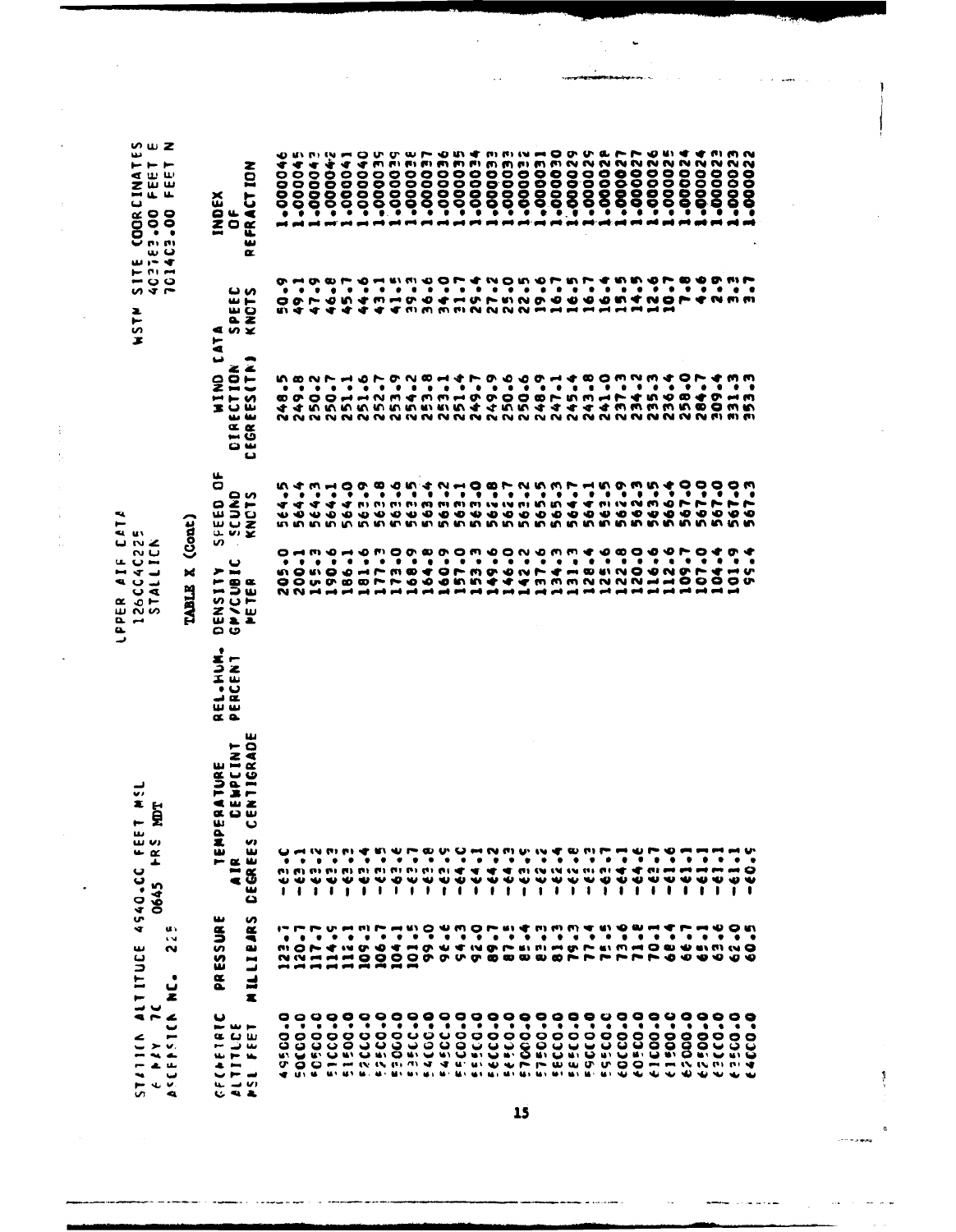UPPER AIR CAT

 $\mathbf{r}$ 

 $\overline{a}$ 

 $\overline{1}$  $\overline{a}$  $\lambda$ 

**NSTM SITE COORDINATES**<br>403783400 FEET E<br>701403400 FEET N **INDEX**<br>Of SPEED<br>KNOTS **WIND CAIN** DIRECTION<br>DEGRÉES(TA) SPEED OF SCUND<br>KNCTS  $\blacksquare$ TABLE X (Cont) 1260040225 STALLION GM/CUBIC<br>Meter DENSITY REL.HUM.<br>PERCENT DEGREES CENTIGRADE **DEWPCINT** TEMPERATURE D645 HRS HOT AIR<sup>-</sup> NILLIBARS PRESSURE **225** ASCEPSICH NO. GEENETRIC<br>ALTITUDE PSE FEET

1.000011<br>1.000011<br>1.000011<br>1.0000115<br>1.000015<br>1.000015 1-000022<br>1-000021 1.000020<br>1.000020 1.000018 -000019 -000019  $-000015$ +10000-+10000- $-000014$ -00000--000013 -000013 -000012 -000010 -000012 -000012  $-000011$  $-000011$  $-000011$ .000011 REFRACTION 16.0246<br>123.146<br>12565 59.2 67.3 **ないよう しょうしょう こうしょうしょう こうしょうしょう こうりょう こうしょう こうしょう こうしょう こうしょうしょう** 574.7 579.3 ててい しょうしょう しょうしょう しょうしょうしょう しょうしょう 62.040 58.6 **E1-1**<br>79-1 64.5 57.1 るとおき こうり てっこうしょう しょうしゅうしょう しょうしょう しょうしょう しょうしょう しょう こうき ちょう œ -<br>-<br>-<br>- $\frac{1}{2} + \frac{1}{2}$  $-60.6$  $-20.9$ <br> $-20.9$ <br> $-1$  $-7.69.1$  $\frac{1}{2}$ <br> $\frac{1}{2}$ <br> $\frac{1}{2}$ <br> $\frac{1}{2}$ <br> $\frac{1}{2}$  $-57.6$  $-56.1$  $7.86 - 0.00$  $\frac{1}{2}$ <br>  $\frac{1}{2}$ <br>  $\frac{1}{2}$ <br>  $\frac{1}{2}$ <br>  $\frac{1}{2}$  $-51.8$  $-55.8$  $-56.0$  $-25 - 8$ FE.T  $-23 - 2$  $\frac{a}{b}$  $\frac{1}{2}$ n)<br>O  $-57.1$ 前期  $\ddot{\phantom{a}}$  $\overline{1}$ 2222244  $34.9$  $34 - 1$  $\begin{array}{c} 10.76 \\ 0.76 \\ 0.15 \\ 0.01 \end{array}$ 30.3<br>E-02 31.C  $6.0359$ 10500-0<br>110000-0 11500.0 0°00151 0-03559 66000-0 100533 67500.0 6-00059 0.0330 10000-0 **BCCO.0** 0-00593 0-00555 12500-0 0-03371 74500.0 0-0733 15500-0 **Tecco.0** ie5c0.0 0-03311 0-0333 0-0705! 17500-0 **JE5CO.0** 

J.

16

 $\sim 10^{-1}$  ks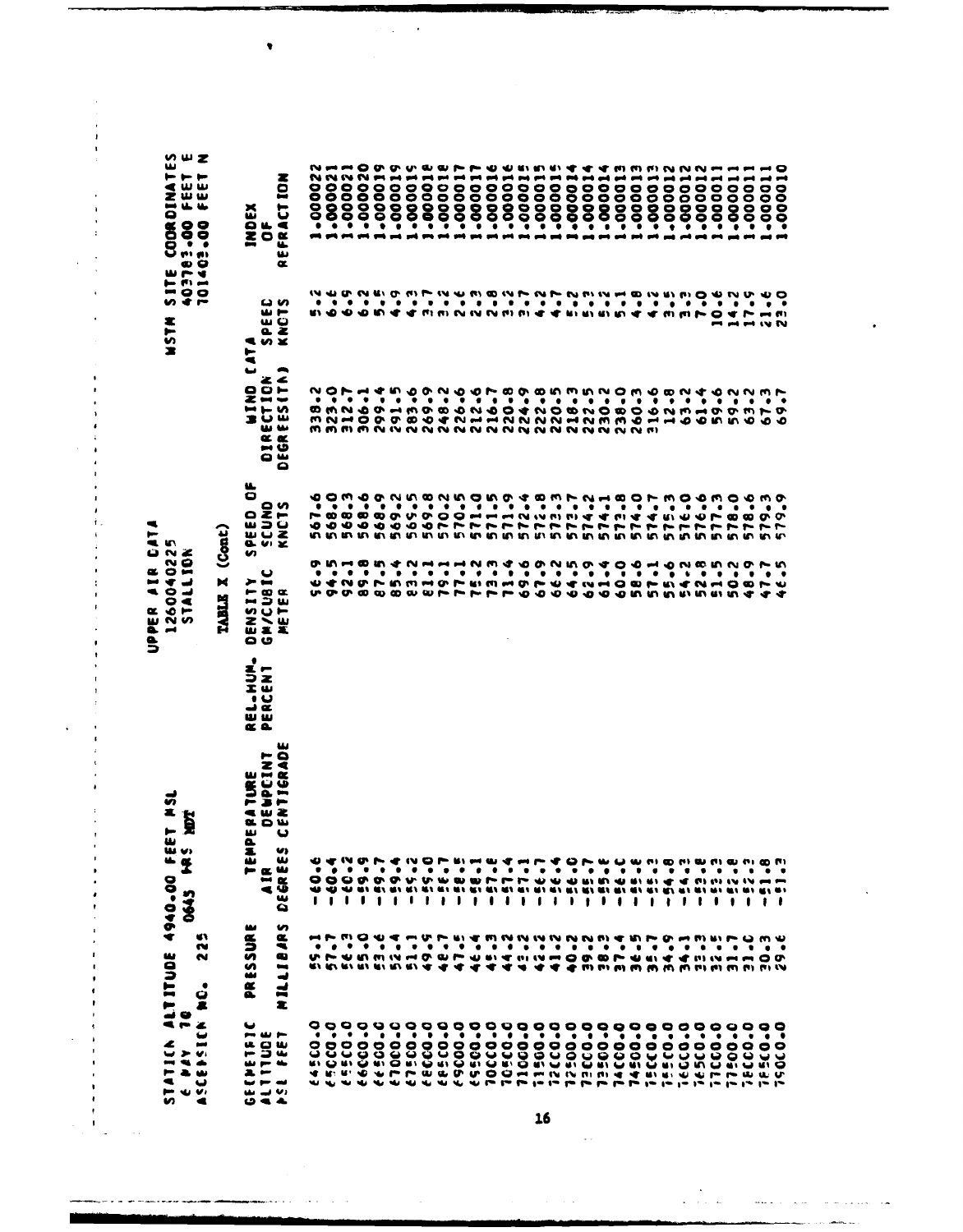Z OZTEZ 00 FEET F<br>402782.00 FFET F<br>701403.00 FEFT N **V**  $-000008$ 10000001 SITE CCORCINATE  $-000010$ -000007 -000005  $-000010$ .00001C -000005 -000005  $-00005$  $-000005$  $-000006$ **900000-** $-00000E$ -000007 -00000--000007  $-000006$  $-000006$  $-000006$  $-000006$  $-00000c$  $-000006$  $-000006$ -000005 -000005 -000005  $.00000...$ REFRACTION **INCEX**<br>OF 82.0<br>69.0<br>43.2 SPEED<br>KNCTS **HISTM AIAI OAIN CEGREES(TN)** CIRECTICN 60 64 64 64 64 64 66<br>06 66 66 66 66 66 66 66<br>06 66 66 66 66 66 66 66 201.6 とりててていこう しょうしょう しょうしょう しょうしょうしょう しょうしょう しょうしょうしょう しょうしょうしょう 113.2 60.5  $52 - 7$ 56.18<br>59.18<br>554.5 SPEED OF c via contra compaña de la campa de la campa de la campa de la campa de la campa de la campa de la campa de la<br>minimipa de la campa de la campa de la campa de la campa de la campa de la campa de la campa de la campa de la<br> 580.6 582-4<br>583-53<br>584-59<br>584-59 597-1<br>598-1<br>598-1<br>598-9 599.0 598.6 598-1 **SCUND**<br>KNCTS LEPER AIF CATA TABLE X (Cont) 1260040225<br>STALLICN  $5.3$ COMMON<br>COMMON<br>COMMON<br>COMMON **GA/CLEIC**<br>METER DENSITY REL.HUM. PERCENT DENPEINT MILLIE/RS DEGREES CENTIGRAD TEMPERATURE STATICN ALTITUDE 4540.CC FEET MSL 0645 FRS MDT  $-2.01 - 1$  $-44.4$  $-42 - 2$ 22222222242424  $-46.0$  $\begin{array}{cccccccc} 1 & 1 & 1 & 1 & 1 \\ 1 & 1 & 1 & 1 & 1 \end{array}$  $-41.4$  $-40.6$ - 38.3  $\frac{1}{2}$  é  $\frac{1}{2}$  $-38 - C$  $3 - 7 - 5$ <br>3 - 7 5 - $\frac{2}{3}$  $96.8$  $\frac{2}{3}$  $36.6$  $-45.4$  $-44.9$  $\frac{\alpha}{4}$ ï Ĭ. T ï FRESSURE 225  $6.1$  $5.1$  $\frac{1}{2}$ ASCEPSICA AC.  $\frac{1}{2}$ **CFCAFTRIC** 0.003553 0.00-53 0000113 **FOCCO.0 BACCO-0** 3-00313 0-0315 **Seeco-C SCECO.C** FICCO.C E15CO-C **FFC00-0** 5-00545 86600.0 ECCO-O **FREGO.C** 6-00353 **ESSCO.0 CCCCO-C** 5-03505 **SICCO-0** 0-00025 6-00525 0-00055 3-00565 54660.0 FSL FFET ALTITUDE  $5947$ 

 $\ddot{\phantom{0}}$ 

 $\hat{\boldsymbol{\beta}}$ 

ŀ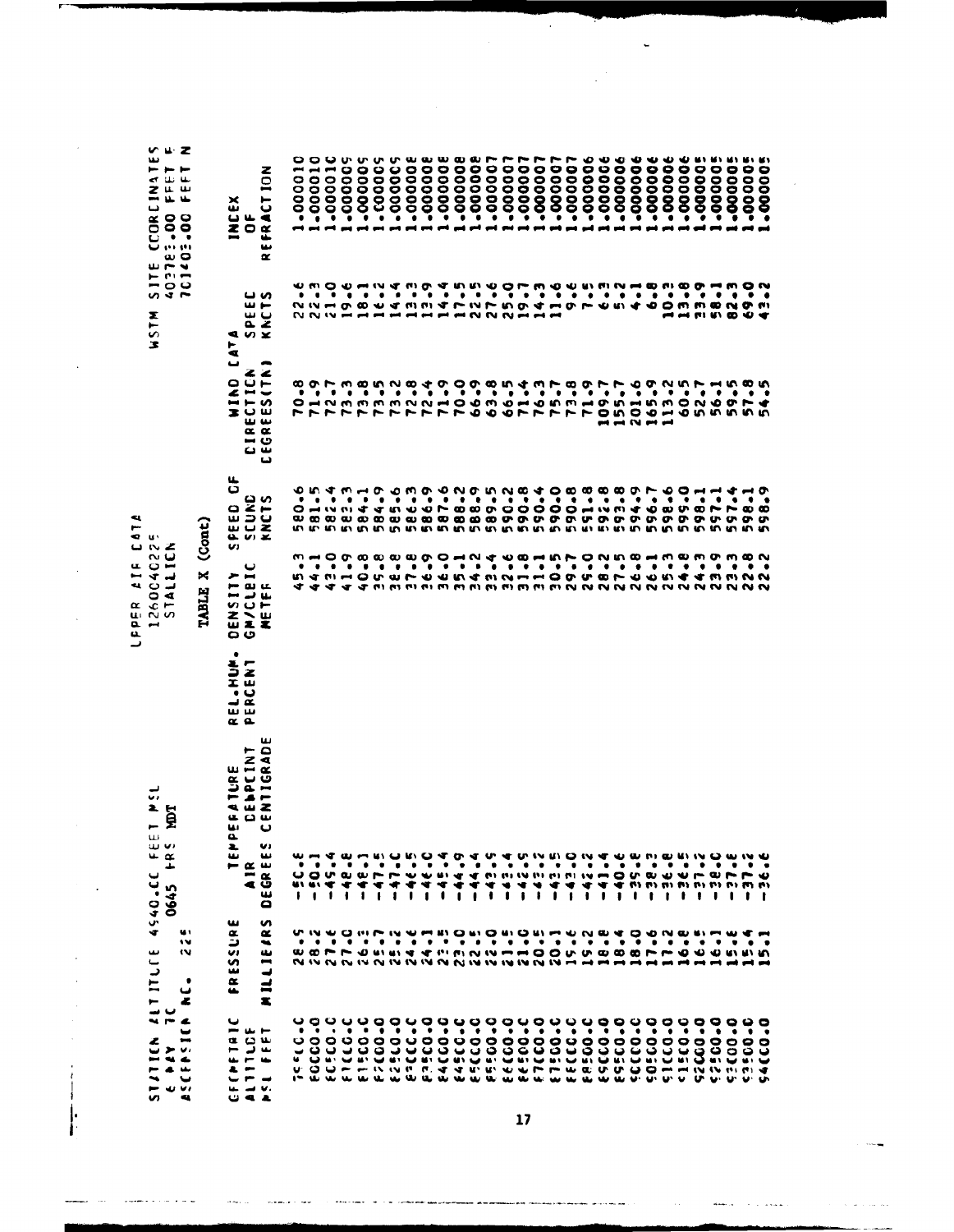q TABLE X (Cont) UPPER AIR CAT 1260040225<br>STALLICN STATICK ALTITUDE 4540.CC FEET PSL<br>6 PAY 7C **TOM** 0645 FRS  $\frac{2}{3}$ ASCENSICA NC.  $6.11$ 

 $\frac{1}{2}$ 

l,

.

 $\ddot{\phantom{a}}$ 

 $\frac{1}{4}$ 

 $\ddot{\phantom{1}}$  $\ddot{\phantom{a}}$  $\ddot{\phantom{a}}$ 

.

ł,  $\ddot{\phantom{0}}$ 

 $\bar{\phantom{a}}$ 

 $\ddot{\phantom{0}}$  $\ddot{\cdot}$ 

 $\pmb{\cdot}$ 

**SITE COORDINATES<br>403183.00 FEET E<br>101403.00 FEET N** 

**MISH** 

1.000005 1.000005 -000005 -000003 **E00000\* E00000\***  $-000005$ -000004  $-000004$  $-000004$ -000004 -000004 -000004 -000002 -000000--000004 -000004 -000004 -000004 -000004 1.000004 REFRACTION **INDEX**  $\overline{0}$  $\overline{\mathbf{e}}$ . 10-1  $1.7$  $4 - 8$ <br>  $0 - 7$ <br>  $0 - 7$ <br>  $0 - 7$ <br>  $0 - 7$ SPEED<br>KNOTS WIND LATA **CEGREES(TA) CIRECTICA** 11000011<br>00000110<br>00000110<br>0000110 263.8<br>297.2 2<br>5556-0<br>5556-0<br>555  $266 - 3$ 330.6 348.1 749.7 346.5 SPEED CF 600-3 487445601<br>0000746566<br>00007565666<br>0000756666 596.3<br>596.4<br>596.5 596.00012<br>596.00012<br>5996.00012<br>5996.00012 596.2 596.6 599.6 SCUND **KNOTS**  $\frac{8}{12}$ GM/CLBIC **DENSITY** METER REL.MLM. PERCENT CECREES CENTICRADE **CENPCINT** TEMPERATLRE E-32- $7.36 + 25 = 7$  $\begin{array}{l} 0.776 \\ 0.040 \\ 0.040 \\ 1.11 \end{array}$  $5.35 -$ 1-38-E  $\frac{1}{2}$ <br> $\frac{1}{2}$ <br> $\frac{1}{2}$ <br> $\frac{1}{2}$ <br> $\frac{1}{2}$ <br> $\frac{1}{2}$  $-35.3$  $-28.6$  $-38.4$ L.32- $-36.4$ A<sub>1</sub>R PILLIERRS PRESSURE  $11.3$ <br> $11.3$  $10 - 6$  $14.6$ 11.5  $100000$ 0.00033  $64500.0$ CECHETRIC 02500.0 3.03333 0.0733 3-07535 0.00015 0.00035 6-00-03 0-03731 0-007131 0-00313 0-072211 0-00050 0.03553 0-033771 04500.0 3-00535 **CO5CO.C** ALTITUDE **FSL FEET** 

 $\bar{z}$ 

05000-0

-000002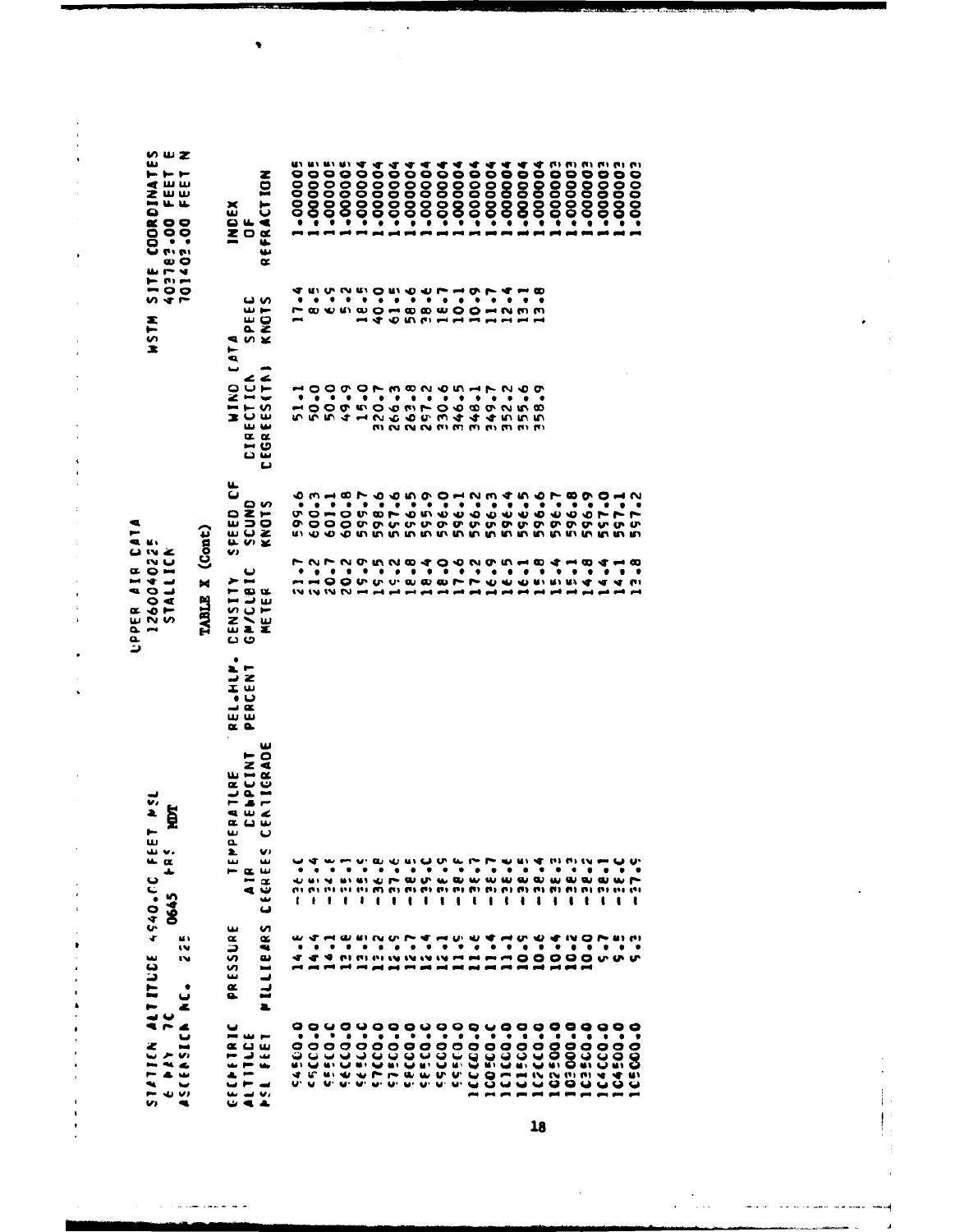| ALT ITUDE<br>w<br>٠<br>ٮ<br>z<br>CEASICA<br>STATICA<br>ζ<br>w.<br>$\ddot{\phantom{a}}$ | $\begin{array}{c} 4.6 \\ 4.8 \\ 1.4 \end{array}$<br>4540-CC<br>0645<br>u١<br>$\bullet$                        | ET PS<br>ğ                                                                                                                                                                                  |                                 | 201119712<br>1911117<br>$\overline{\phantom{a}}$                              | U.                                |                                                       | M WZ<br>ىدا<br>$\vdash\vdash\vdash\vdash$<br><b>CINA</b><br>FEE:<br>FEE:<br>880<br>≆ ∙ ن<br>יי יו ש<br>စ ပ<br>$\mathbf{u} \sim \mathbf{v}$<br>نشاء سو<br>$-00$<br>いさい<br>2<br>$\overline{5}$<br>z. |
|----------------------------------------------------------------------------------------|---------------------------------------------------------------------------------------------------------------|---------------------------------------------------------------------------------------------------------------------------------------------------------------------------------------------|---------------------------------|-------------------------------------------------------------------------------|-----------------------------------|-------------------------------------------------------|----------------------------------------------------------------------------------------------------------------------------------------------------------------------------------------------------|
|                                                                                        |                                                                                                               |                                                                                                                                                                                             |                                 | TABLE X (Cont)                                                                |                                   |                                                       |                                                                                                                                                                                                    |
|                                                                                        | ت<br>ىد<br>SSUR<br>w<br>$\tilde{\mathbf{a}}$                                                                  | EOPOTENTIAL                                                                                                                                                                                 | 2.<br>ш<br>$- \alpha$           | ת ש<br>ш<br>م                                                                 | ٠<br>NUTENT<br>ے ب<br>யய<br>u. a. |                                                       | $\bullet$<br>٣<br>⋖<br>ٮ                                                                                                                                                                           |
|                                                                                        | n<br>$\alpha$<br>MILLIBA                                                                                      | ,<br>ш<br>$\pmb{\omega}$<br>Ш                                                                                                                                                               | U)<br>ш<br>AIR<br>DECREE        | ىئ<br>$- 0$<br>ITURE<br>ENPCIAT<br>(TIGRAD<br>z<br>& O W<br>ں                 |                                   | WIND (<br>ى س<br>$\alpha$ $\alpha$<br>ن س<br>س ب<br>ى | မ ဟ<br>ىپ<br>۳<br>$\mathbf{\omega}$<br>ىك<br>$rac{6}{x}$<br>-                                                                                                                                      |
|                                                                                        |                                                                                                               | o<br>w                                                                                                                                                                                      |                                 |                                                                               |                                   |                                                       |                                                                                                                                                                                                    |
|                                                                                        |                                                                                                               |                                                                                                                                                                                             |                                 |                                                                               |                                   |                                                       | ××<br>$\times$ $\times$<br>w                                                                                                                                                                       |
|                                                                                        |                                                                                                               | $\ddot{}$                                                                                                                                                                                   |                                 | $\mathbf{I}$                                                                  |                                   |                                                       |                                                                                                                                                                                                    |
|                                                                                        |                                                                                                               |                                                                                                                                                                                             |                                 |                                                                               | ٠                                 |                                                       |                                                                                                                                                                                                    |
|                                                                                        |                                                                                                               | w<br>                                                                                                                                                                                       |                                 |                                                                               | ٠                                 |                                                       |                                                                                                                                                                                                    |
|                                                                                        |                                                                                                               |                                                                                                                                                                                             |                                 | 1                                                                             | ٠                                 |                                                       |                                                                                                                                                                                                    |
|                                                                                        |                                                                                                               |                                                                                                                                                                                             |                                 | $\mathbf{r}$                                                                  | ۰                                 |                                                       |                                                                                                                                                                                                    |
|                                                                                        |                                                                                                               |                                                                                                                                                                                             |                                 | $\cdot$                                                                       | ٠                                 |                                                       |                                                                                                                                                                                                    |
|                                                                                        |                                                                                                               | ٠<br><b>U</b><br>$   -$                                                                                                                                                                     |                                 | - 1                                                                           | ٠                                 |                                                       |                                                                                                                                                                                                    |
|                                                                                        |                                                                                                               | <b>SASA DA A A CA 4</b><br>$\sim$                                                                                                                                                           |                                 | $\mathbf{r}$                                                                  | ٠                                 |                                                       |                                                                                                                                                                                                    |
|                                                                                        | ย์ อิติอิตั้งที่อิติอิติอัติอิตั้งหน้อดีตั้งที่จักเงิน ค.ศ<br>ผมคุณอิติการ์ จักรณ์ พระบาทสมเด็จที่จักเงิน ค.ศ | <b>WEDIT WALK WALK HOW TO A</b><br>ັັ<br>A S S S A A D L L A L L L R R S S S S S S S S S L L                                                                                                |                                 | <b>2000 A H D P N D O O A P A O O</b><br>$1 + m$ $\sim$ $m$ $m$ $m$ $q$<br>ı. | ٠<br>m N N m m d N N m m N M H    | <b>MNHHHHNNNNNNNNNNNNNNNMNN</b>                       | JAHNMMP DO MANO O MO MO MANO MANO MANO                                                                                                                                                             |
|                                                                                        |                                                                                                               | w<br><b>P P IP IP IP IP A</b>                                                                                                                                                               |                                 | ī                                                                             | ٠                                 |                                                       |                                                                                                                                                                                                    |
|                                                                                        |                                                                                                               |                                                                                                                                                                                             |                                 | $\blacklozenge$                                                               | ٠                                 |                                                       |                                                                                                                                                                                                    |
|                                                                                        |                                                                                                               | 122222                                                                                                                                                                                      |                                 | ۰                                                                             | ÷<br>ø                            |                                                       |                                                                                                                                                                                                    |
|                                                                                        |                                                                                                               |                                                                                                                                                                                             |                                 |                                                                               |                                   |                                                       |                                                                                                                                                                                                    |
|                                                                                        |                                                                                                               | ٠                                                                                                                                                                                           |                                 |                                                                               |                                   |                                                       |                                                                                                                                                                                                    |
|                                                                                        |                                                                                                               | ٠                                                                                                                                                                                           |                                 |                                                                               |                                   |                                                       |                                                                                                                                                                                                    |
|                                                                                        |                                                                                                               | 39<br>$\frac{2}{3}$<br>۰                                                                                                                                                                    |                                 |                                                                               |                                   |                                                       |                                                                                                                                                                                                    |
|                                                                                        |                                                                                                               | $\bullet$                                                                                                                                                                                   |                                 |                                                                               |                                   |                                                       |                                                                                                                                                                                                    |
|                                                                                        |                                                                                                               | ٠<br>u,                                                                                                                                                                                     |                                 |                                                                               |                                   |                                                       |                                                                                                                                                                                                    |
|                                                                                        |                                                                                                               |                                                                                                                                                                                             |                                 |                                                                               |                                   |                                                       |                                                                                                                                                                                                    |
|                                                                                        |                                                                                                               | ٠                                                                                                                                                                                           |                                 |                                                                               |                                   |                                                       |                                                                                                                                                                                                    |
|                                                                                        |                                                                                                               |                                                                                                                                                                                             |                                 |                                                                               |                                   |                                                       |                                                                                                                                                                                                    |
|                                                                                        |                                                                                                               |                                                                                                                                                                                             |                                 |                                                                               |                                   |                                                       |                                                                                                                                                                                                    |
|                                                                                        |                                                                                                               | ٠<br>ミミマーキョきの<br><b>MENT</b><br><b>LW GM</b>                                                                                                                                                |                                 |                                                                               |                                   |                                                       |                                                                                                                                                                                                    |
|                                                                                        |                                                                                                               | m                                                                                                                                                                                           | ₩<br>$\mathbf{I}$               |                                                                               |                                   |                                                       |                                                                                                                                                                                                    |
|                                                                                        |                                                                                                               | $   -$<br>$\blacksquare$<br>w<br><b><i><u>IN IT IN IN</u></i></b><br>$\bf{u}\cdot\bf{v}\cdot\bf{v} \cdot \bf{u} \sim \bf{v}\cdot\bf{v} \cdot \bf{v} \cdot \bf{v} \cdot \bf{v} \cdot \bf{v}$ | מ ש מ<br>च च संस्थ<br>$\bullet$ |                                                                               |                                   |                                                       | $\sim$ $  \sim$                                                                                                                                                                                    |
|                                                                                        |                                                                                                               | $\mathbf{w}$ $\mathbf{w}$<br>ىە ب                                                                                                                                                           | $\cdot$                         |                                                                               |                                   |                                                       |                                                                                                                                                                                                    |
|                                                                                        |                                                                                                               | . .<br>⊷                                                                                                                                                                                    | t                               |                                                                               |                                   |                                                       |                                                                                                                                                                                                    |

MANCATCRY LEVELS 126CC40225<br>STALLICK ++ AT LEAST ONE ASSUMED RELATIVE MUMIDITY VALUE WAS USED IN THE INTERPOLATION. **SSIDNE WIRD DATA HATA PE TRYALID DUE TO MISSING FAN AS ARE HATA AND ELEVATION ANGLES.**  i<br>Serengan Li  $\sim$   $\sim$ 

19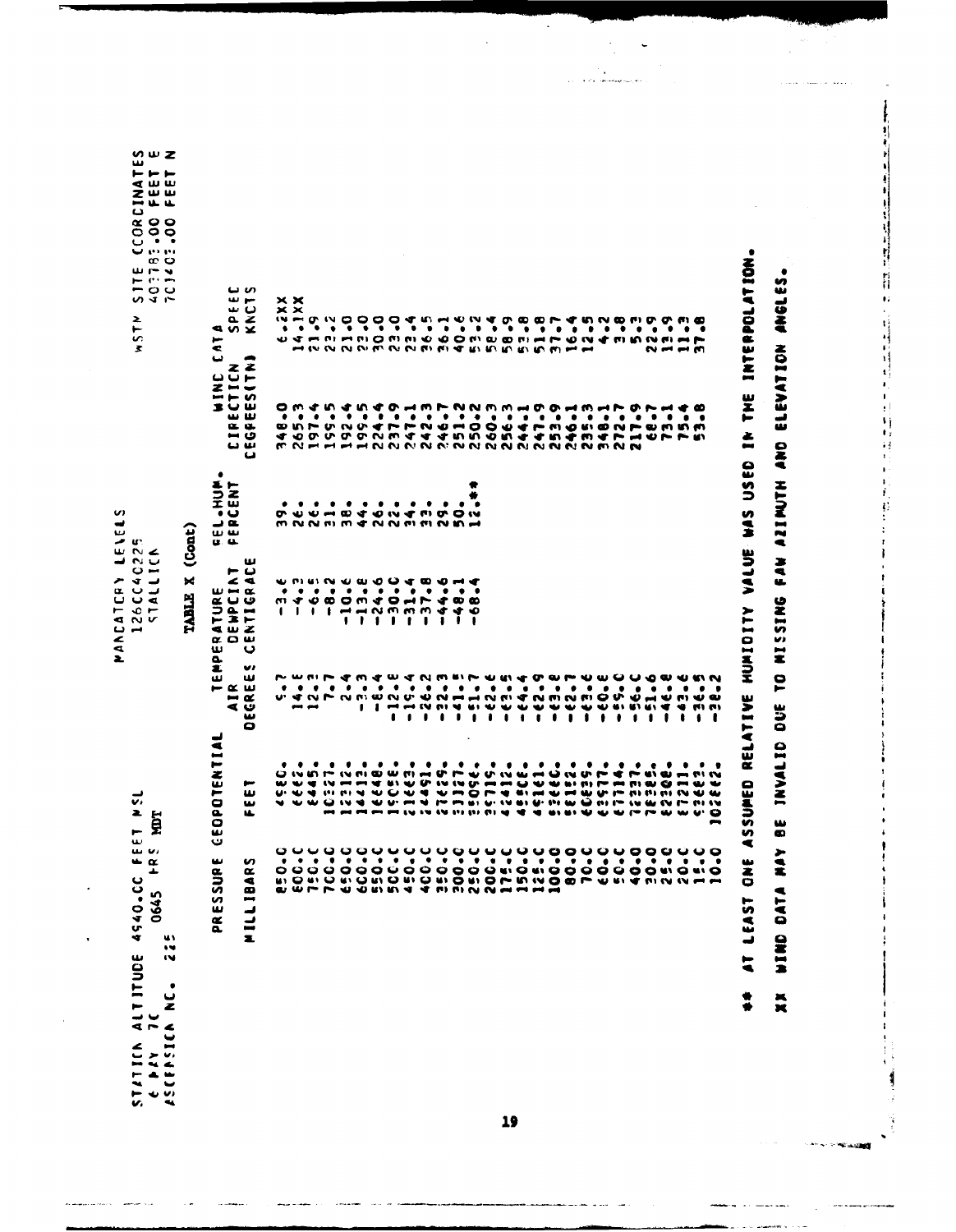UNCLASSIFIED

وستوسط كالمرابي المرابيب والمتعاد

,

 $\pmb{\epsilon}$ 

 $\bullet$ 

| <b>Street, Canadian Classification</b>                                                   |                                                                                                                                                                                |
|------------------------------------------------------------------------------------------|--------------------------------------------------------------------------------------------------------------------------------------------------------------------------------|
|                                                                                          | DOCUMENT CONTROL DATA - R & D.                                                                                                                                                 |
| 1. ORIGINATING ACTIVITY (Camarate author)                                                | (Soturity classific <u>ation of title, body of aboymet and indexing annotation must be entered whon the everall report is classified;</u><br>SA REPORT SECURITY CLASSIFICATION |
|                                                                                          | <b>UNCLASSITIED</b>                                                                                                                                                            |
| U. S. Army Electronics Command                                                           | SA, CROUP                                                                                                                                                                      |
| Ft. Monmouth, New Jersey                                                                 |                                                                                                                                                                                |
| <b>3. REPORT TITLE</b>                                                                   |                                                                                                                                                                                |
|                                                                                          |                                                                                                                                                                                |
| AF03702 Honest John, Missile No. 620, Round No. 602 AML<br>DR-524                        |                                                                                                                                                                                |
| 4. DESCRIPTIVE NOTES (Type of report and inclusive dates)                                |                                                                                                                                                                                |
| s. AUTHORON (Floot mane, middle initial, lact name)                                      |                                                                                                                                                                                |
| Meteorological Support Technical Area                                                    |                                                                                                                                                                                |
| <b>6. REPERT DATE</b><br><b>May 1970</b>                                                 | <b>TA, NO. OF REFS</b><br><b>76. TOTAL NO. OF PAGES.</b><br>26<br>Q<br>$\bullet$                                                                                               |
| <b>In CONTRACT OR SRANT NO.</b>                                                          | ta ORIGINATOR'S REPORT HUMBERED                                                                                                                                                |
|                                                                                          |                                                                                                                                                                                |
| A. PROJECT NO.                                                                           | DR-524                                                                                                                                                                         |
| DA Task 1T665702D127-02                                                                  | th. O THER REPORT HOUR (day other numbers that a                                                                                                                               |
|                                                                                          |                                                                                                                                                                                |
| 10. DISTRIBUTION STATEMENT                                                               |                                                                                                                                                                                |
| Sciences Office White Sands Missile Range, New Mexico.<br><b>11. BUPPLEMENTARY NOTES</b> | governments or foreign nationals may be made only with prior approval of Atmospheric<br>IS. SPOMSORING MILITARY ACTIVITY                                                       |
|                                                                                          |                                                                                                                                                                                |
|                                                                                          |                                                                                                                                                                                |
|                                                                                          |                                                                                                                                                                                |
| <b>12. ABSTRACT</b>                                                                      |                                                                                                                                                                                |
|                                                                                          |                                                                                                                                                                                |
|                                                                                          | $\Delta$ Meteorological data gathered for the launching of                                                                                                                     |
|                                                                                          | AF03702 Honest John, Missile Number 620, Round Number                                                                                                                          |
| 602 AML, are presented in tabular form.                                                  |                                                                                                                                                                                |
|                                                                                          |                                                                                                                                                                                |
|                                                                                          |                                                                                                                                                                                |
|                                                                                          |                                                                                                                                                                                |
|                                                                                          |                                                                                                                                                                                |
|                                                                                          |                                                                                                                                                                                |
|                                                                                          |                                                                                                                                                                                |
|                                                                                          |                                                                                                                                                                                |
|                                                                                          |                                                                                                                                                                                |
|                                                                                          |                                                                                                                                                                                |
|                                                                                          |                                                                                                                                                                                |
|                                                                                          |                                                                                                                                                                                |
|                                                                                          |                                                                                                                                                                                |
|                                                                                          |                                                                                                                                                                                |
|                                                                                          |                                                                                                                                                                                |
|                                                                                          |                                                                                                                                                                                |
|                                                                                          |                                                                                                                                                                                |
|                                                                                          |                                                                                                                                                                                |
|                                                                                          |                                                                                                                                                                                |
|                                                                                          |                                                                                                                                                                                |
| DD . 200  1473 200 000 22. 200 000. 1 240 00. Week of                                    |                                                                                                                                                                                |
|                                                                                          | <u>INCLASSITITIN</u>                                                                                                                                                           |
|                                                                                          | nity to cool from the                                                                                                                                                          |
|                                                                                          |                                                                                                                                                                                |

 $\sim$ 

الأولاد المتعارف المراجي

 $\sim$   $\sim$ 

 $\ddot{\phantom{a}}$ 

 $\Delta\sigma$  and  $\sigma$  and

 $\sim 10$